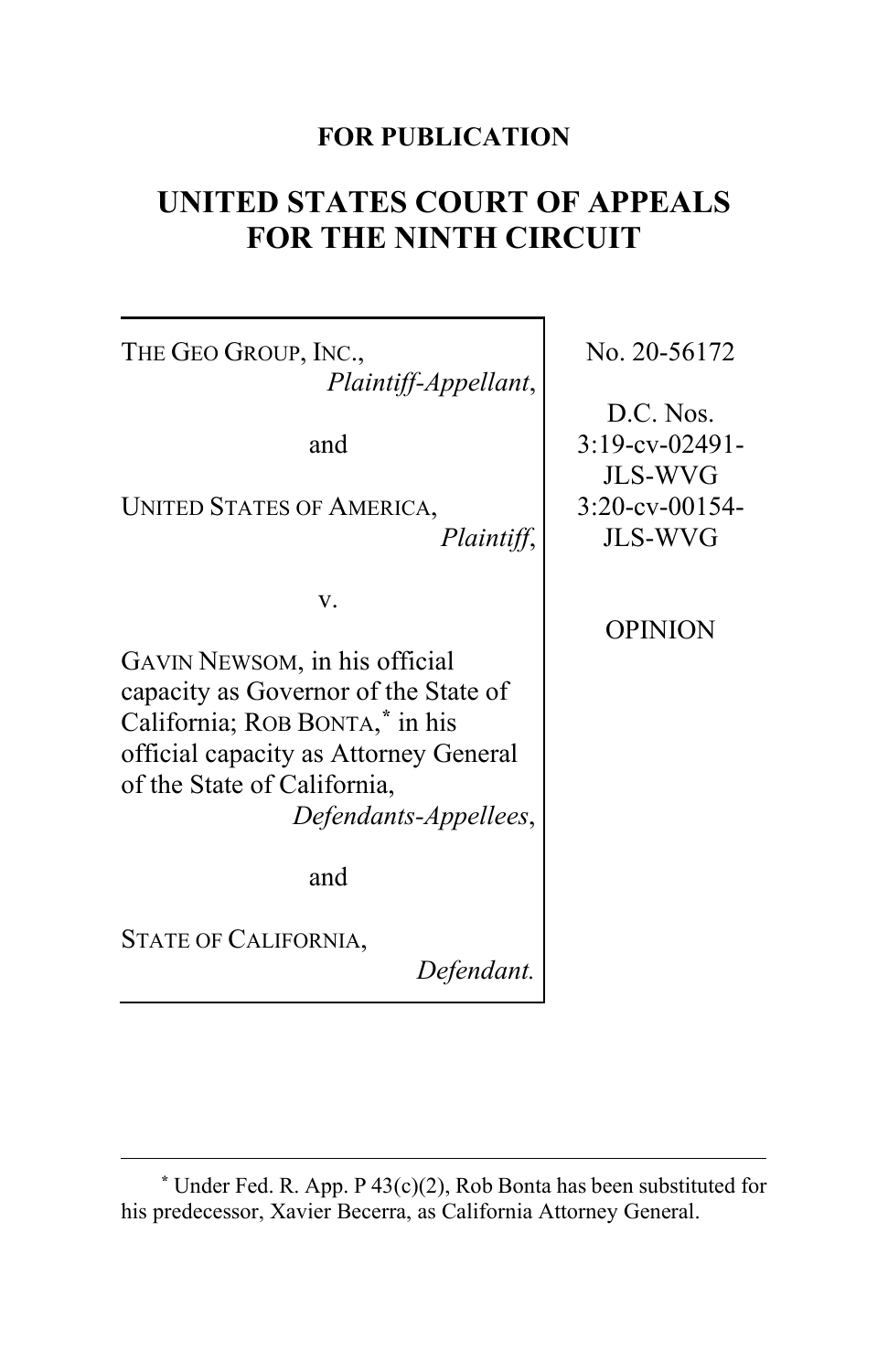UNITED STATES OF AMERICA, *Plaintiff-Appellant*,

and

THE GEO GROUP, INC.,

*Plaintiff*,

v.

GAVIN NEWSOM, in his official capacity as Governor of the State of California; ROB BONTA, in his official capacity as Attorney General of the State of California; STATE OF CALIFORNIA,

*Defendants-Appellees.*

No. 20-56304

D.C. Nos. 3:19-cv-02491- JLS-WVG 3:20-cv-00154- JLS-WVG

Appeal from the United States District Court for the Southern District of California Janis L. Sammartino, District Judge, Presiding

> Argued and Submitted June 7, 2021 Pasadena, California

> > Filed October 5, 2021

Before: Mary H. Murguia, Bridget S. Bade, and Kenneth K. Lee, Circuit Judges.

> Opinion by Judge Lee; Dissent by Judge Murguia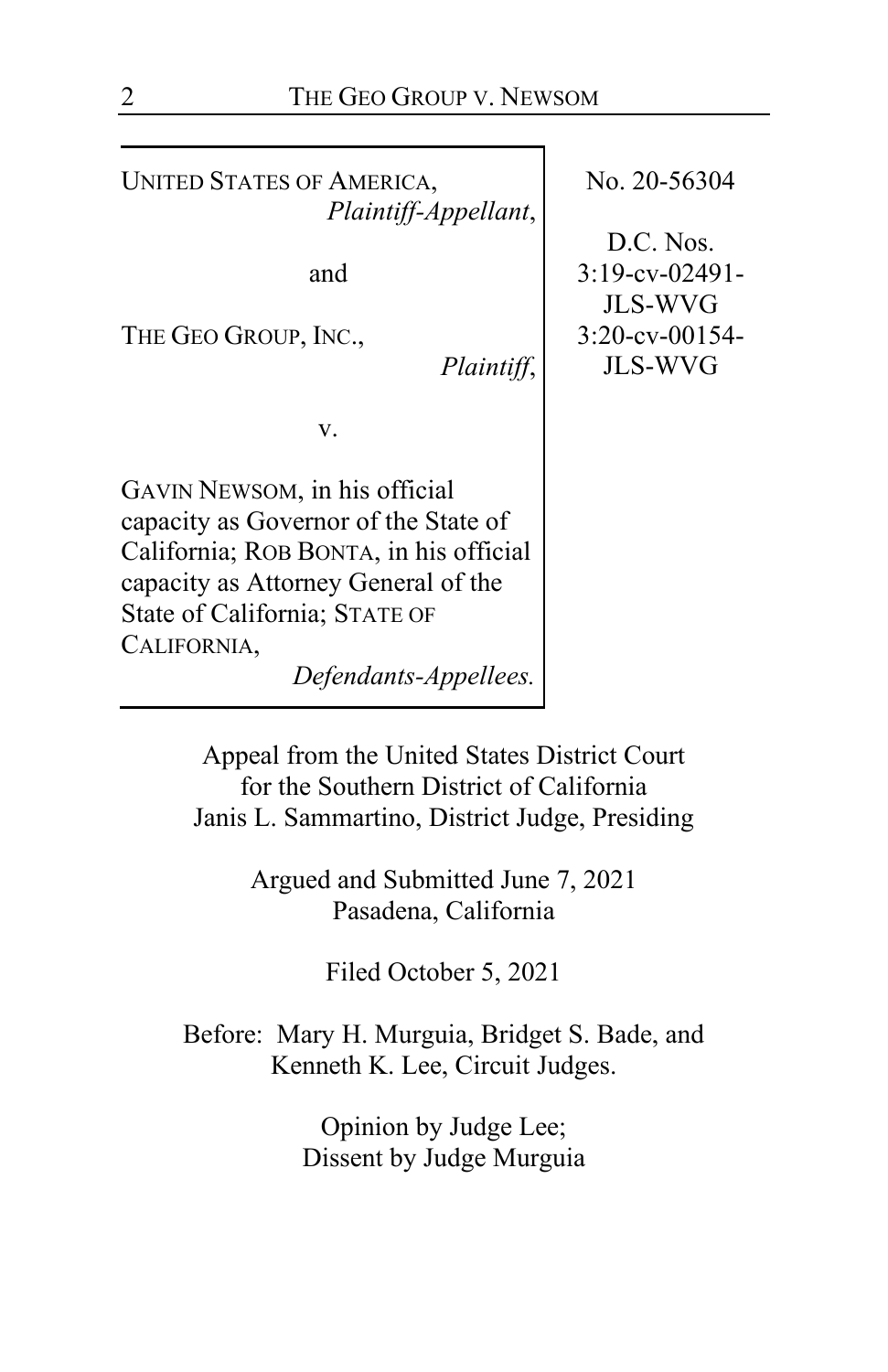# **SUMMARY[\\*\\*](#page-2-0)**

#### **Preemption / Intergovernmental Immunity**

The panel reversed the district court's orders denying the motion of the United States and GEO Group, Inc., a company that operates two private immigration detention centers, for a preliminary injunction, and granting the State of California's motions to dismiss and for judgment on the pleadings, in an action brought by the United States and GEO challenging California Assembly Bill 32 ("AB 32"), which phases out all private detention facilities within the state.

The United States Immigration and Customs Enforcement (ICE) relies exclusively on private detention centers in California. The district court denied appellants United States' and GEO's request for preliminary injunctive relief based on its finding they were unlikely to succeed on the merits.

The panel concluded that appellants were likely to succeed on the merits, and the other preliminary injunction factors tipped in their favor.

As a preliminary matter, the panel held that appellants' claims were justiciable. By the end of the decade, AB 32 will deprive the United States of the option to continue contracts with GEO and its other contractors. That result inevitably flows from the statutory language nullifying any

<span id="page-2-0"></span>**<sup>\*\*</sup>** This summary constitutes no part of the opinion of the court. It has been prepared by court staff for the convenience of the reader.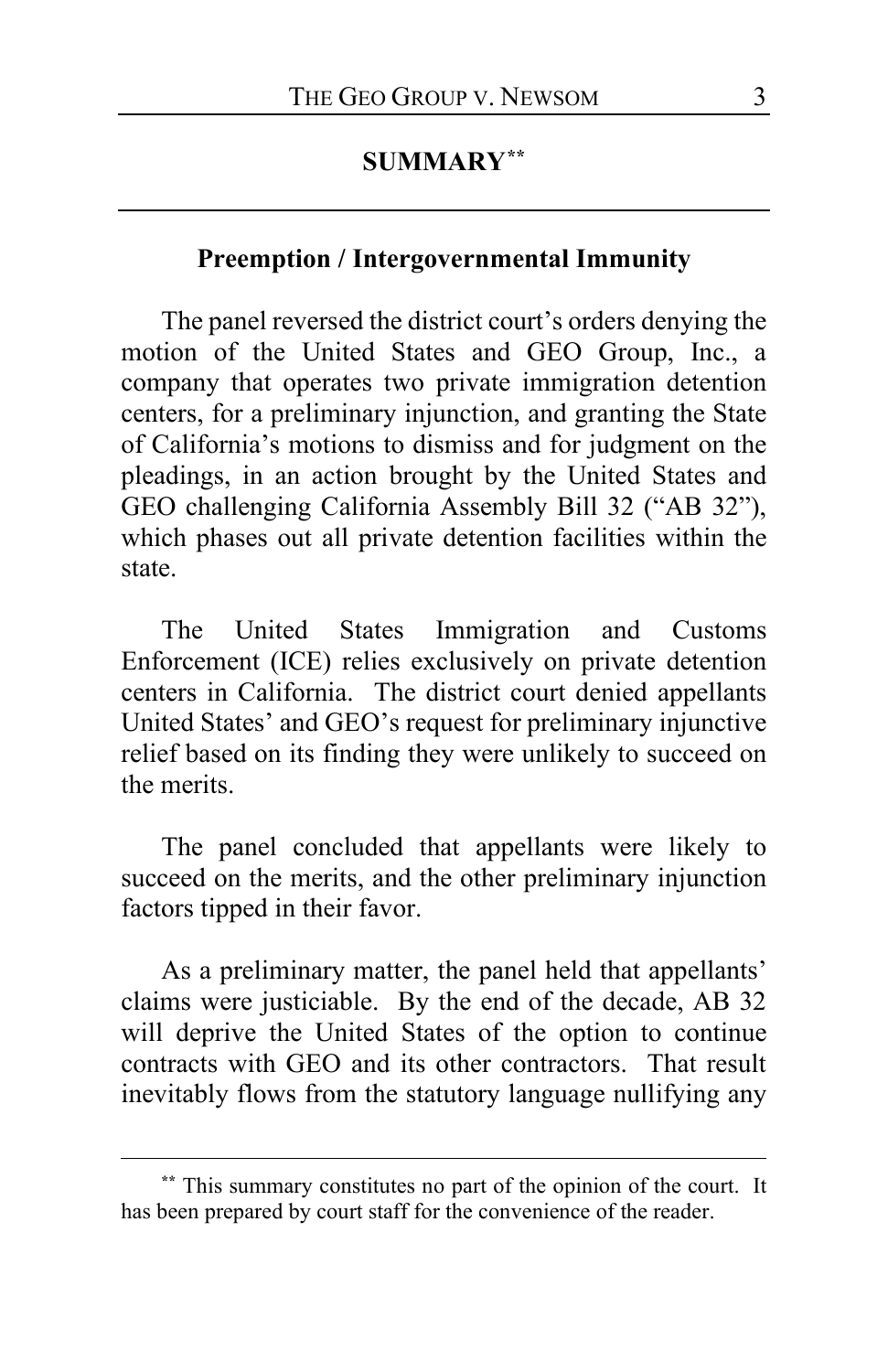contract renewals. The panel concluded that based on the United States' standing alone, it had authority to hear the case.

The panel held that AB 32 conflicted with federal law and could not stand. Under the Supremacy Clause, a state law must fall if it stands as an obstacle to the accomplishment and execution of the full purposes and objectives of Congress. Under the presumption against preemption, courts assume that federal law does not supersede the historic police powers of the states unless there is a clear and manifest congressional purpose.

The panel held that the district court erred in finding that that the presumption against preemption applied, and that federal law did not preempt AB 32 under conflict preemption. The presumption does not apply to areas of exclusive federal regulation, such as detention of immigrants. California did more than just exercise its traditional state police powers – it impeded the federal government's immigration policy. California has not historically regulated the conditions of detainees in federal custody, and in particular those housed in immigrant detention centers. In short, AB 32 did not regulate a field which the states had traditionally occupied. In addition, Congress unambiguously granted the Secretary of the Department of Homeland Security ("DHS") broad discretion over immigrant detention, including the right to contract with private companies to operate detention facilities. The panel rejected California's and the ACLU's argument that Congress never gave the Secretary of DHS discretion to contract with private parties to operate detention facilities, even though the federal government has relied on private immigration detention centers for decades. The panel also rejected their arguments that 8 U.S.C.  $\S$  1231(g) implied a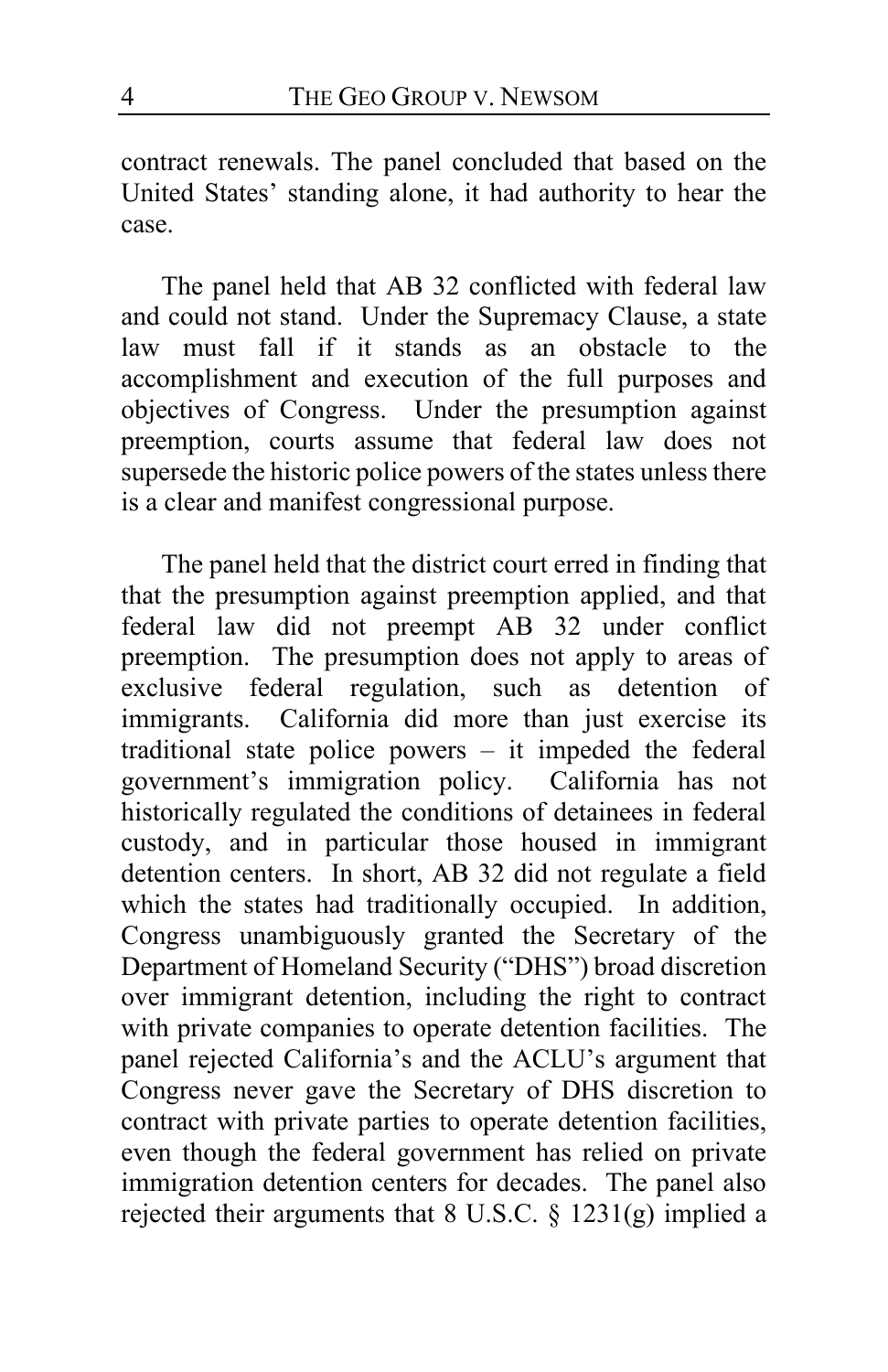limit on the Secretary's discretion, and 8 U.S.C. § 1103(a)(11) permitted the Secretary to contract out detention facilities to states only. Finally, AB 32 conflicted with the Secretary's statutory power to contract with private detention facilities. AB 32 cannot stand because it conflicts with this federal power and discretion given to the Secretary in an area that remains in the exclusive realm of the federal government, and it bars the Secretary from doing what federal immigration law explicitly permits him or her to do.

The panel held that AB 32 discriminated against the federal government in violation of the intergovernmental immunity doctrine. A State violates the discriminatory aspect of intergovernmental immunity when it treats the state more favorably than the federal government without justification. Discrimination exists where the net effects of a state law discriminate against the federal government. The panel held that under this net effect analysis, AB 32 discriminated against the federal government where AB 32 required the federal government to close all its detention facilities, including its ICE facilities, and will not require California to close any of its private detention facilities until 2028.

The panel therefore held that the United States and GEO were likely to prevail on the merits of their motion for a preliminary injunction. The panel held further that the remaining injunction factors also tipped in appellants' favor. Constitutional injuries are irreparable harm. Because AB 32 facially discriminated against the federal government, the United States suffered an irreparable harm. In addition, by establishing a likelihood that AB 32 violated the U.S. Constitution, appellants established that both the public interest and the balance of equities favored a preliminary injunction.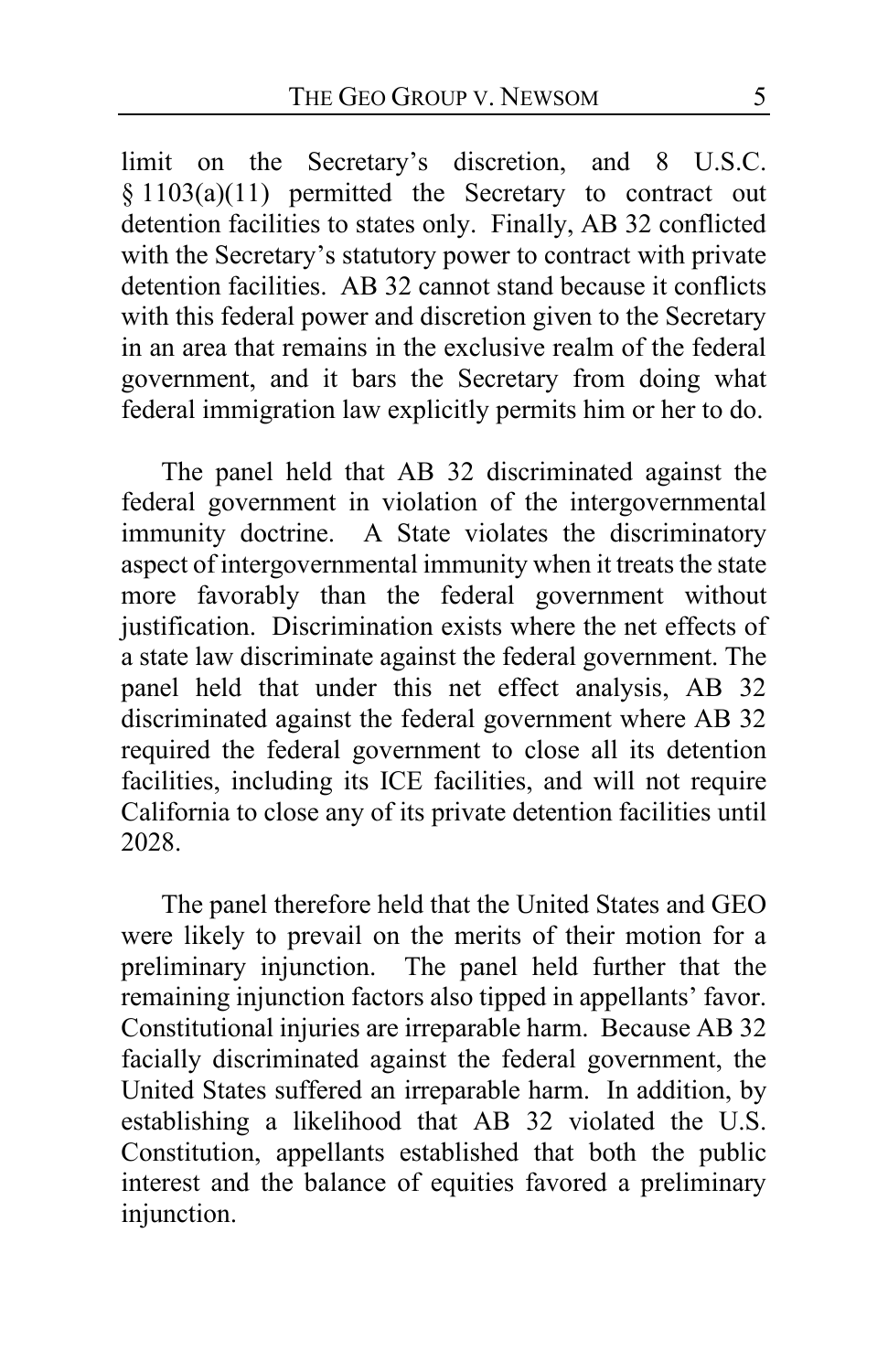The panel remanded for further proceedings.

Dissenting, Judge Murguia would hold that the district court acted within its discretion in denying a preliminary injunction because the United States and GEO were unlikely to succeed on their conflict-preemption and intergovernmental-immunity claims. She would apply the presumption against preemption and would uphold the district court's determination that the presumption had not been overcome by Congress's clear and manifest intent with respect to the ICE facilities at issue in this case. She wrote that AB 32 said nothing about immigration, and it did not mention the federal government. Therefore, there was no justification for treating AB 32 as a regulation of immigration rather than one of health and safety. Although AB 32 applied to immigration detention facilities in California, it did not apply only to those facilities, rather, it applied to a variety of federal and state facilities. In addition, Congress has not expressed "clear and manifest" intent to overcome the presumption. AB 32 was not preempted, and the United States and GEO were not entitled to a preliminary injunction on the issue.

Further, Judge Murguia would hold that AB 32 does not violate intergovernmental immunity where AB 32 does not discriminate against the federal government and does not directly regulate the federal government. In addition, Judge Murguia dissented from the majority's choice to proceed with de novo review of the remaining preliminary injunction factors, which went far beyond the "limited and deferential" abuse-of-discretion review prescribed by case law.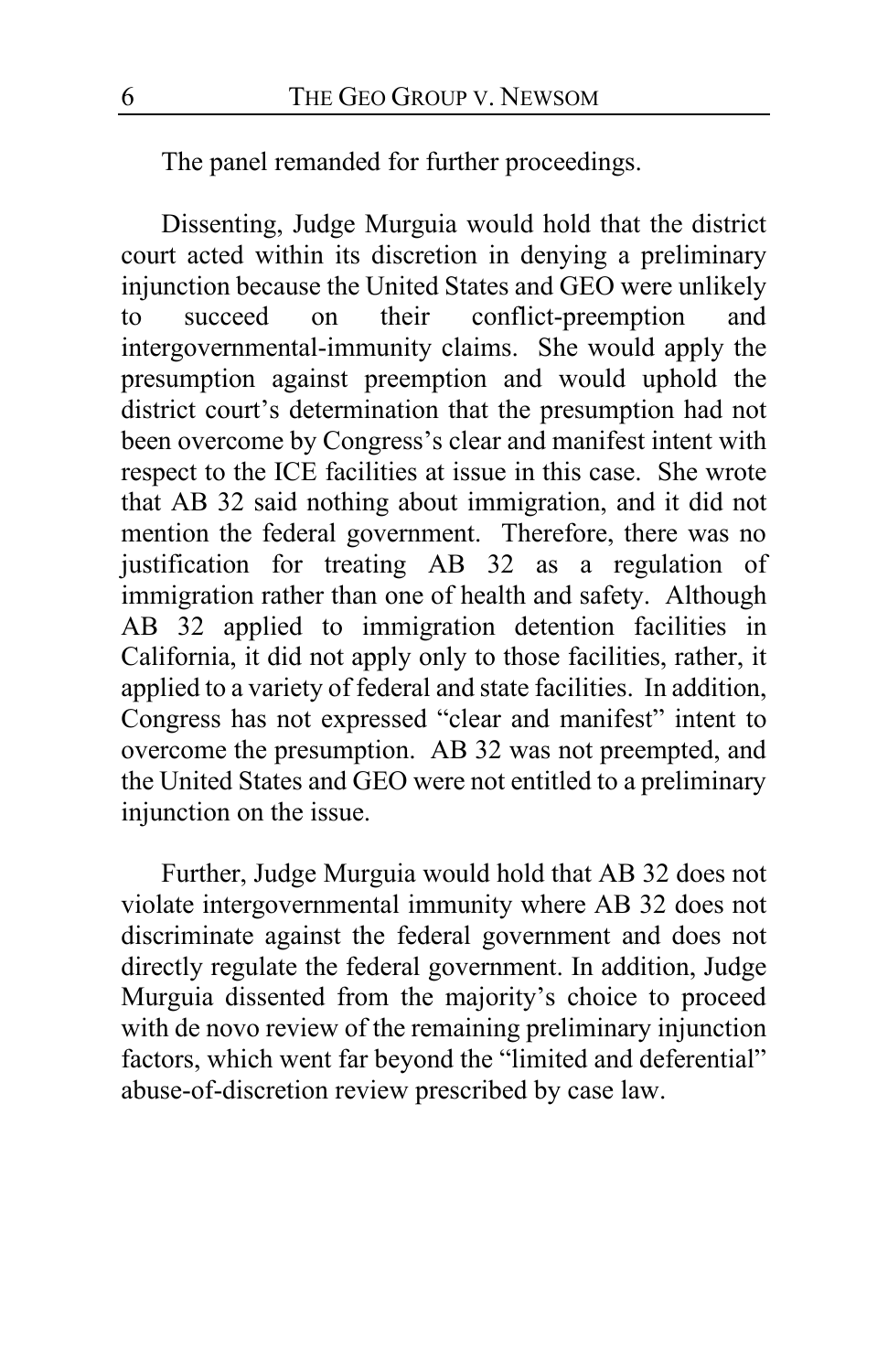### **COUNSEL**

Michael W. Kirk (argued), Charles J. Cooper, and Steven J. Lindsay, Cooper & Kirk PLLC, Washington, D.C.; Michael B. McClellan, Newmeyer & Dillion LLP, Newport Beach, California; Michael W. Battin, Navigato & Battin LLP, San Diego, California; for Plaintiff-Appellant The Geo Group, Inc.

Mark B. Stern (argued), Daniel Tenny, and Katherine Twomey Allen, Appellate Staff; Randy S. Grossman, Acting United States Attorney; Brian M. Boynton, Acting Assistant Attorney General; Civil Division, United States Department of Justice, Washington, D.C.; for Plaintiff-Appellant United States of America.

Gabrielle D. Boutin (argued), Deputy Attorney General; Anthony R. Hakl, Supervising Deputy Attorney General; Thomas S. Patterson, Senior Assistant Attorney General; Rob Bonta, Attorney General; Office of the Attorney General, Sacramento, California; for Defendants-Appellees Gavin Newsom, Rob Bonta, and State of California.

Jordan Wells (argued) and Michael Kaufman, American Civil Liberties Union Foundation of Southern California, Los Angeles, California; Mark Fleming, National Immigrant Justice Center, Chicago, Illinois; Mary Van Houten Harper, National Immigrant Justice Center, Washington, D.C.; Eunice Hyunhye Cho, American Civil Liberties Union National Prison Project, Washington, D.C.; Vasudha Talla and Sean Riordan, American Civil Liberties Union Foundation of Northern California, San Francisco, California; Bardis Vakili and Monika Y. Langarica, American Civil Liberties Union Foundation of San Diego & Imperial Counties, San Diego, California; for Amici Curiae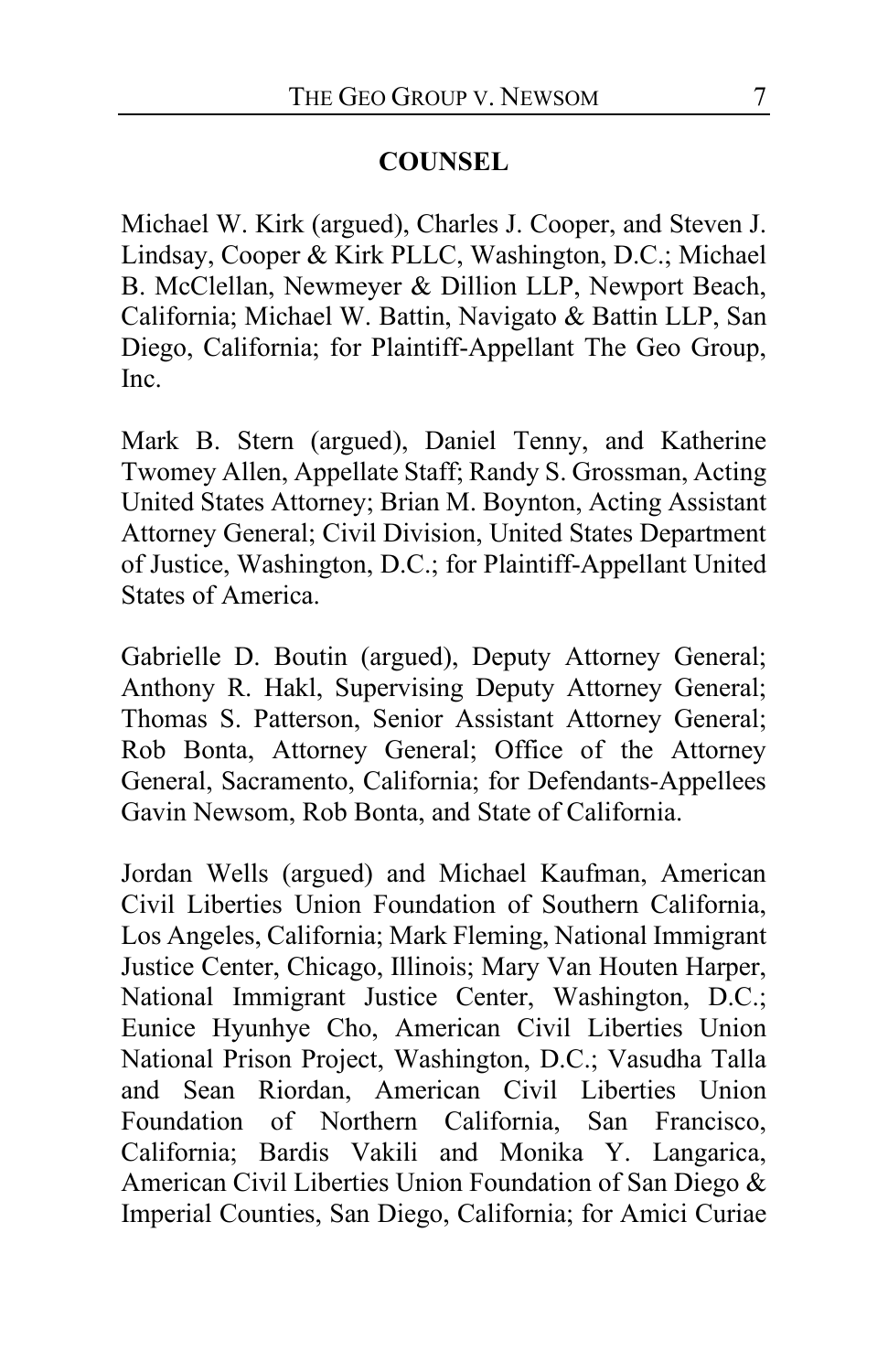National Immigrant Justice Center, American Civil Liberties Union (ACLU), ACLU of Southern California, ACLU of San Diego & Imperial Counties, and ACLU of Northern California.

Steven J. Wells, Alex P. Hontos, and Timothy J. Droske, Dorsey & Whitney LLP, Minneapolis, Minnesota, for Amicus Curiae Management & Training Corporation.

Sayoni Maitra and Jaime Crook, Center for Gender & Refugee Studies, UC Hastings College of Law, San Francisco, California; Lisa Knox, California Collaborative for Immigrant Justice, San Francisco, California; Jaclyn Gonzalez and Hamid Yazdan Panah, Immigrant Defense Advocates, El Sobrante, California; Alison Pennington, Immigrant Legal Defense, Oakland, California; for Amici Curiae Center for Gender & Refugee Studies, California Collaborative for Immigrant Justice, Immigrant Defense Advocates, and Immigrant Legal Defense.

Jason R. Litt, Rebecca G. Powell, Garen N. Bostanian, and Anna J. Goodman, Horvitz & Levy LLP, Burbank, California, for Amicus Curiae Human Impact Partners.

Sarah P. Alexander, Constantine Cannon LLP, San Francisco, California, for Amici Curiae Immigrant Legal Resource Center, Human Rights Watch, and Freedom for Immigrants.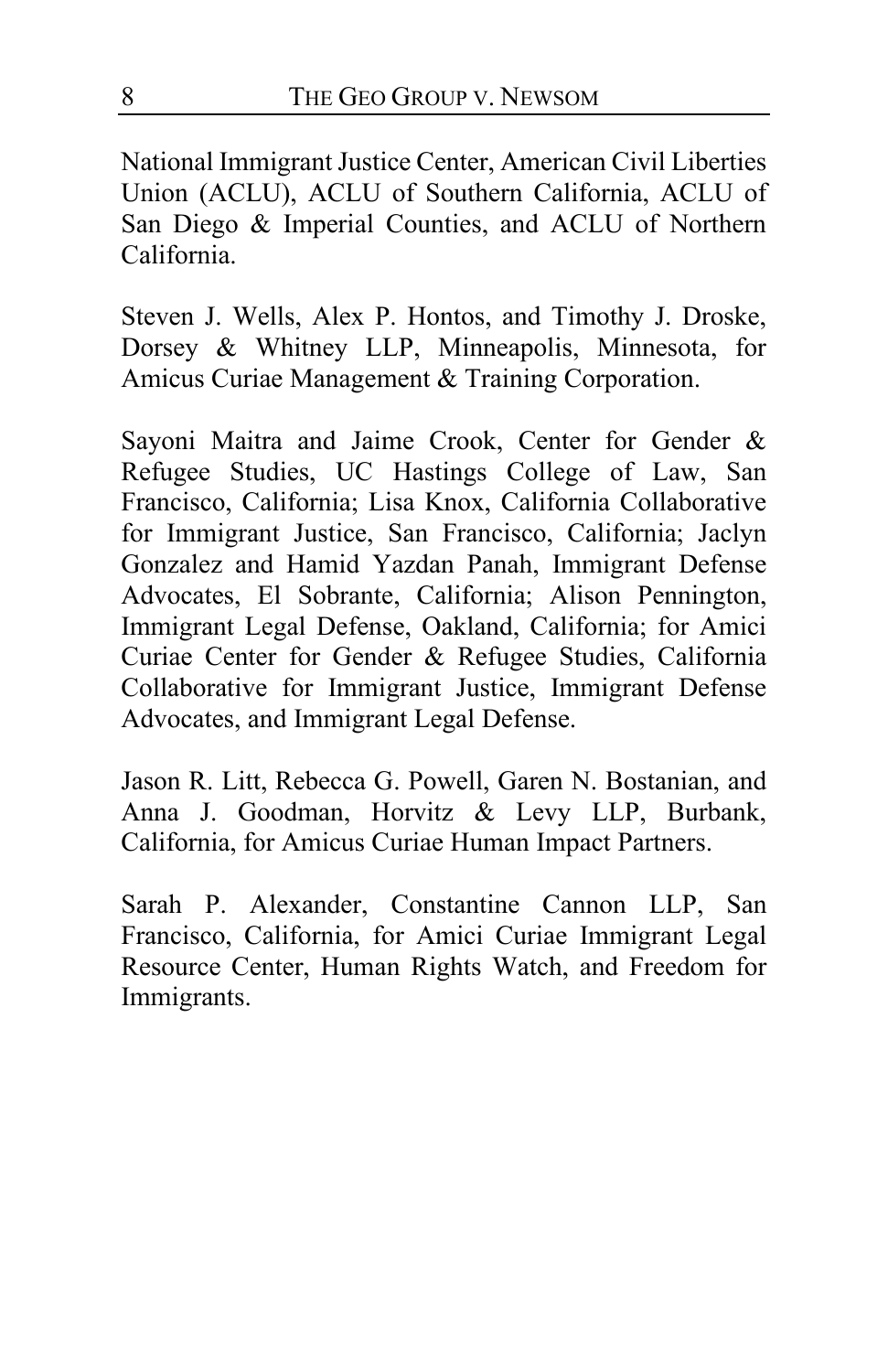### **OPINION**

LEE, Circuit Judge:

In 2019, California Governor Gavin Newsom signed a bill, AB 32, that phases out all private detention facilities within the state. But because of seasonal and other fluctuations in immigration, the United States Immigration and Customs Enforcement (ICE) relies exclusively on private detention centers in California. California's law would thus compel the United States to shutter all ICE detention centers within the state. In contrast, AB 32 carves out many exceptions for the state's various private detention centers.

The United States—along with The GEO Group, Inc., a company operating two of the private immigration detention centers—sued California and sought a preliminary injunction, arguing that AB 32 conflicts with federal law and violates intergovernmental immunity. The district court ruled largely in favor of California, holding that the wellbeing of detainees falls within a state's traditional police powers. We disagree: California is not simply exercising its traditional police powers, but rather impeding federal immigration policy.

<span id="page-8-0"></span>Under our preemption principles, states may not enact laws that hinder "the accomplishment and execution of the full purposes and objectives of Congress." *Hughes v. Talen Energy Mktg., LLC*, 136 S. Ct. 1288, 1297 (2016). Immigration—in particular, the detention of undocumented immigrants and those slated for removal—falls within the core of exclusive federal powers. And Congress has given the U.S. Department of Homeland Security (DHS) Secretary the statutory authority to contract with private detention facilities. AB 32, however, intrudes into the federal sphere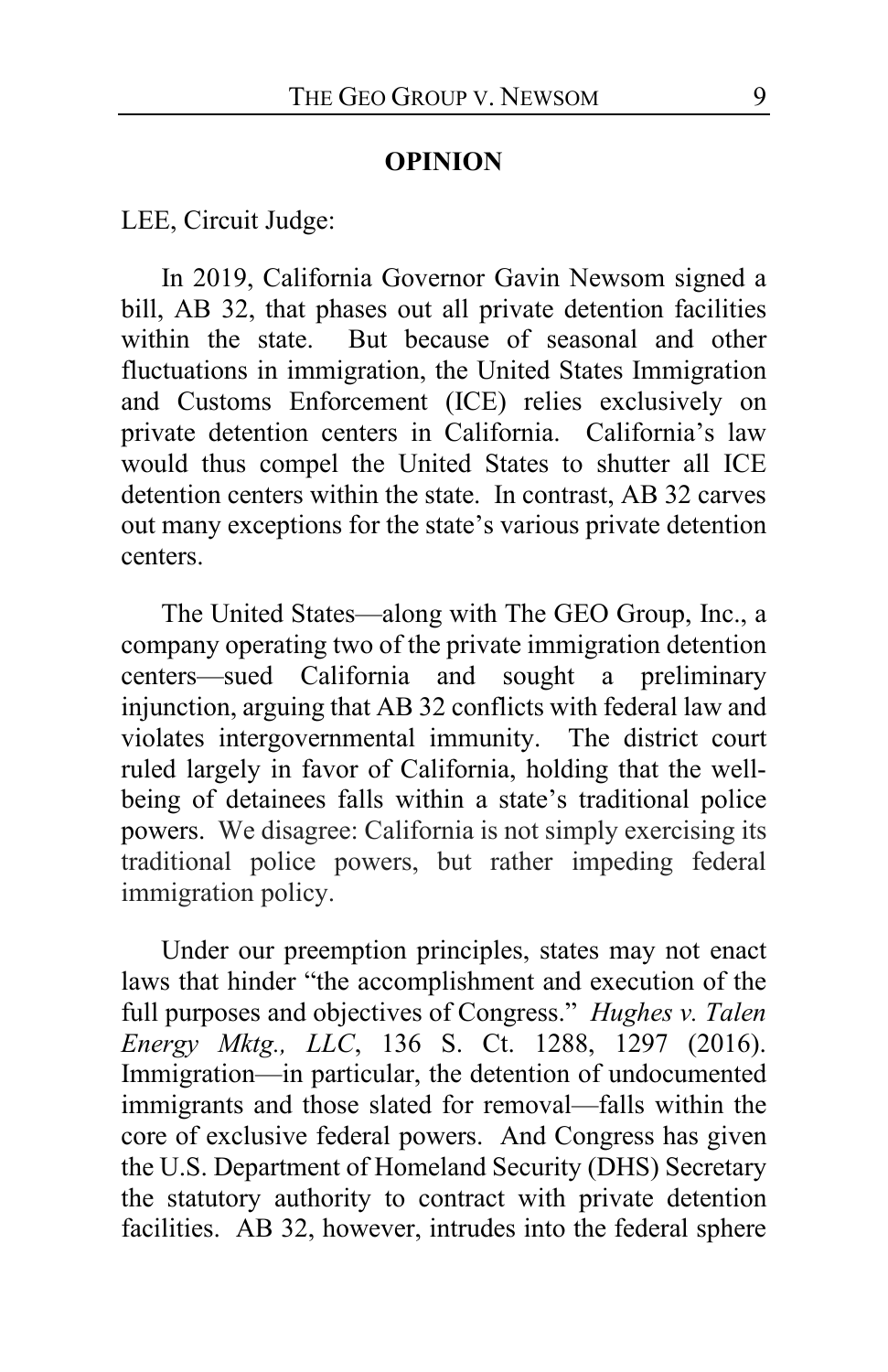of authority by barring the Secretary from exercising his or her statutory power.

California's law also does not pass muster under the doctrine of intergovernmental immunity, which prevents states from directly regulating or discriminating against the federal government. California has discriminated against the United States because AB 32 provides certain exemptions for state agencies without offering comparable ones for the federal government.

We reverse the district court's orders (i) granting California's motions to dismiss and for judgment on the pleadings and (ii) denying the United States' and GEO's motion for a preliminary injunction.

### **BACKGROUND**

# **I. California Phases Out Private Detention Facilities in the State.**

In 2019, then-Acting DHS Secretary Matthew Albence told the House of Representatives Committee on Appropriations that the "influx at the border has especially strained ICE's detention resources." He reported that the number of new detainees had surged 79% in a single year. The federal government houses these detainees in detention facilities until they are either removed from the country or released.

ICE, however, does not build or operate any immigration detention facilities because of "significant fluctuations in the number and location of removable aliens apprehended by DHS," according to the federal government. To avoid spending large sums of money on government-owned buildings that may remain vacant if immigration wanes, ICE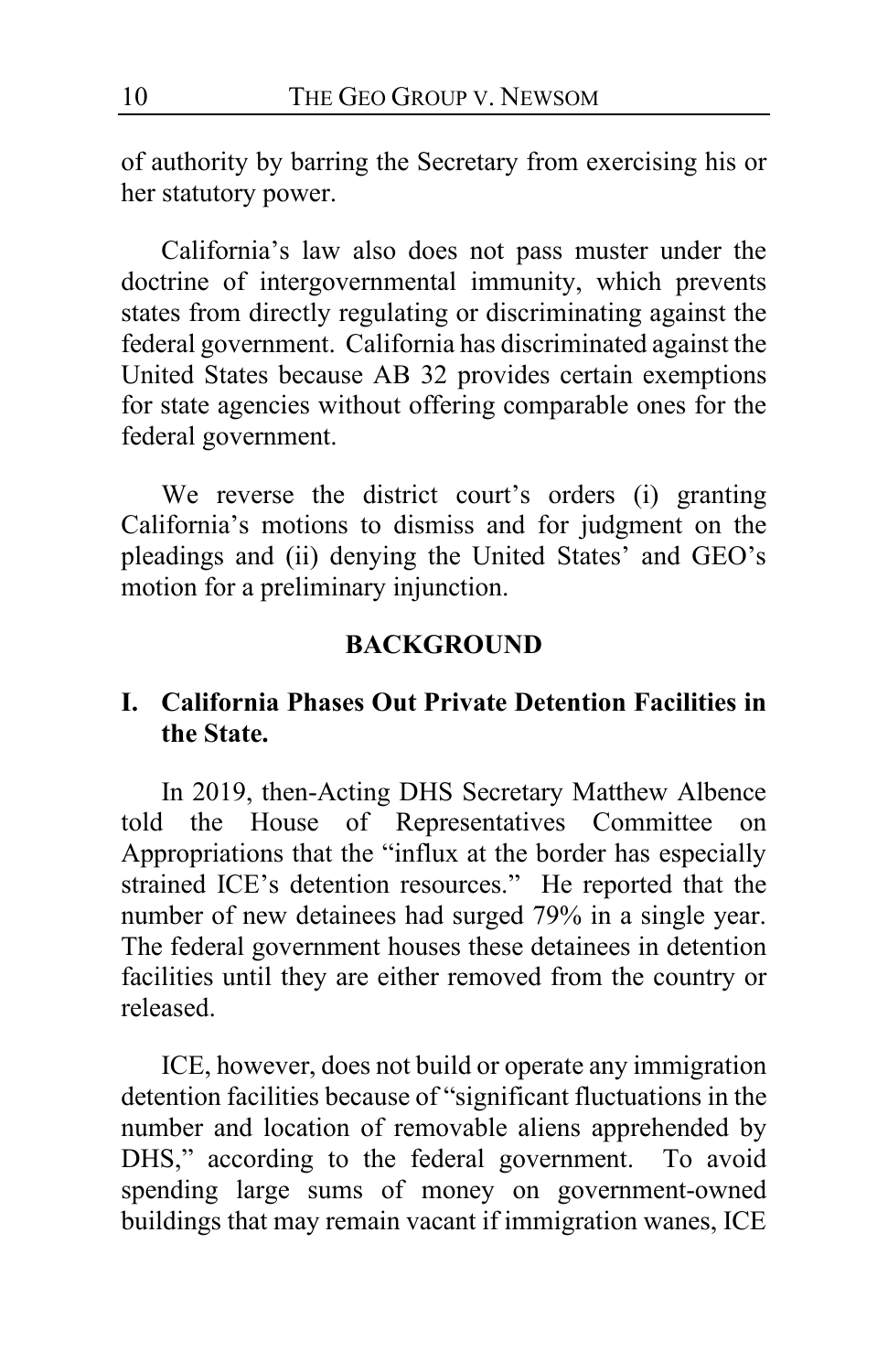relies only on privately operated detention facilities, including in California. GEO contracted with the federal government in 2019 to operate two such facilities in California.

Meanwhile, not too long after Acting Secretary Albence testified before Congress, Governor Gavin Newsom signed AB 32 into law, which bans private detention facilities in California within this decade. The author of AB 32  $California$  within this decade. explained that the bill provides "a general ban of for-profit, private detention facilities in California—including facilities used for immigration detention." Sen. Judiciary Comm., Bill Analysis of A.B. 32, 2019–2020 Reg. Sess. (Cal. 2019). "We've all seen the current humanitarian crisis play out along the southern border," he continued. *Id.* "No human being deserves to be held in the horrific conditions we've been seeing in these for-profit, private facilities." *Id.*

AB 32 has three sections:

*Section 1:* It amends the California Penal Code by adding § 5003.1, which bans California Department of Corrections and Rehabilitation from entering or renewing a contract with a private, for-profit prison facility located "in or outside of the state." Cal. Penal Code  $\S 5003.1(a)$ –(b). But the law provides an exception for California's private prisons "in order to comply with the requirements of any court-ordered population cap." *Id.* § 5003.1(e).

*Section 2:* It introduces §§ 9500–9505 to the California Penal Code. First, § 9500 provides definitions:

> (a) "Detention facility" means any facility in which persons are incarcerated or otherwise involuntarily confined for purposes of execution of a punitive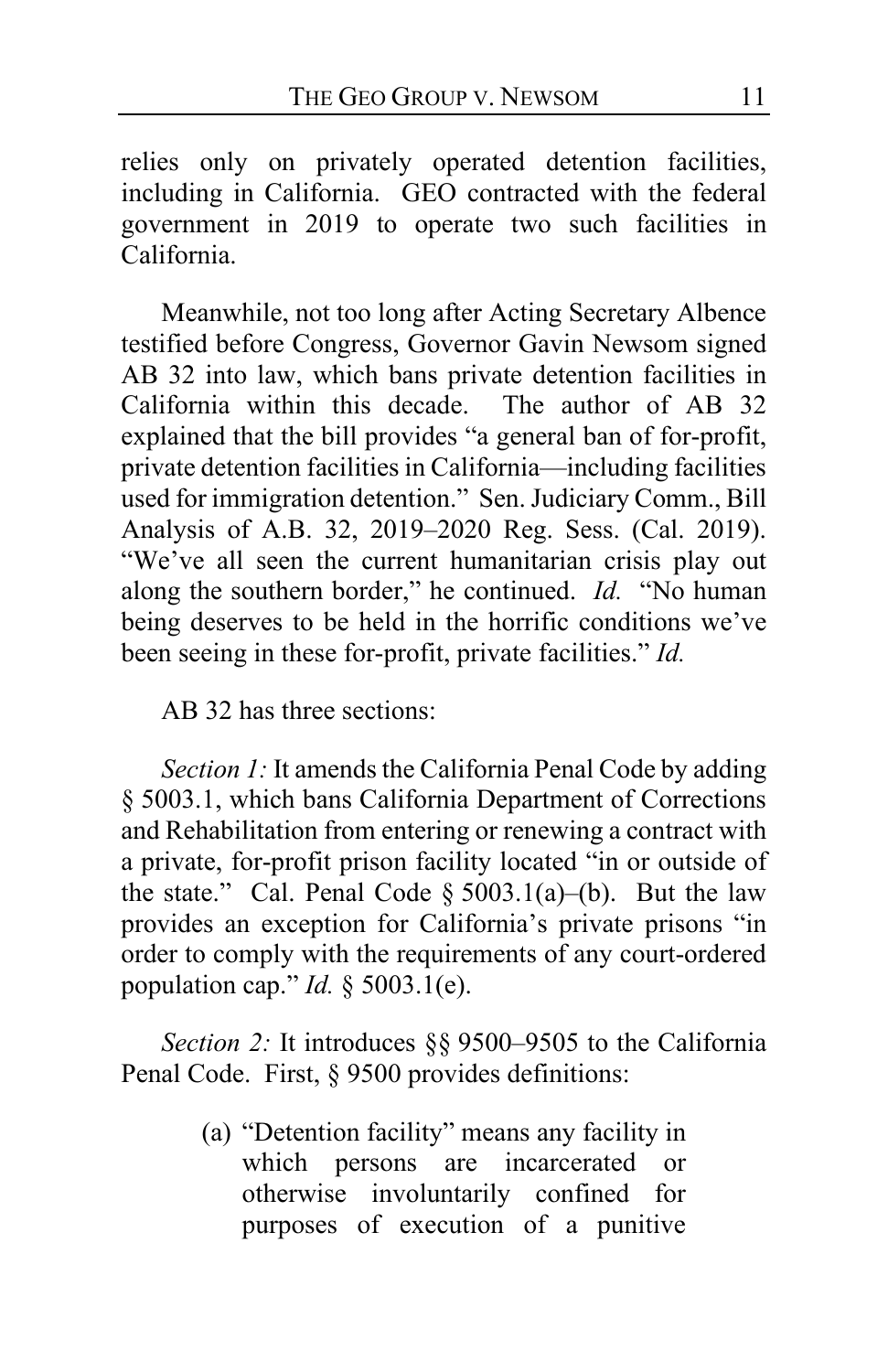sentence imposed by a court or detention pending a trial, hearing, or other judicial or administrative proceeding.

(b) "Private detention facility" means a detention facility that is operated by a private, nongovernmental, for-profit entity, and operating pursuant to a contract or agreement *with a governmental entity.*

*Id.* § 9500 (emphasis added).

Then § 9501 establishes the general rule that "a person shall not operate a private detention facility within the state." *Id.* § 9501. The remaining provisions specify exemptions to the general rule. Most of § 9502's exemptions apply only to certain facilities operating under California state law. *See id.* §  $9502(a)$ –(b), (d), (f)–(g). Two of the exemptions are facially neutral, but one of them exempts school detention centers, which the federal government does not operate. *See id.* § 9502(c), (e). Finally, § 9505 provides two more exemptions. First, a "private detention facility that is operating pursuant to a valid contract with a governmental entity that was in effect before January 1, 2020, for the duration of that contract, *not to include any extensions made to or authorized by that contract*." *Id.* § 9505(a) (emphasis added). ICE entered into the contracts before 2020, so they fall within the safe-harbor provision. At the same time, all of ICE's contracts include several extensions, which fall outside this exception. Second, § 9505 exempts a private detention facility renewed under § 5003.1(e). As noted above, § 5003.1(e) provides an exception to comply with court-ordered population caps in state prison.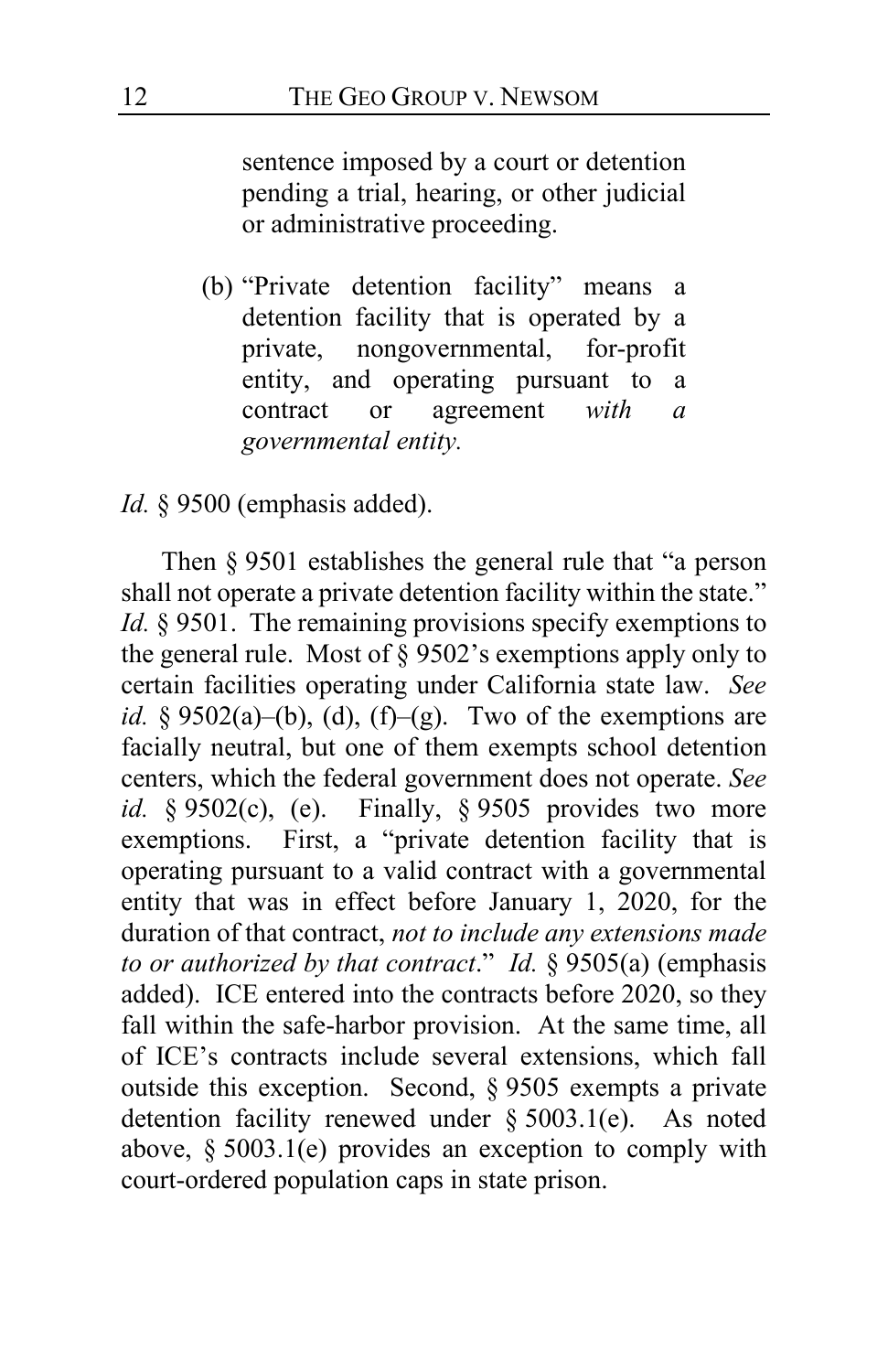*Section 3:* It provides that the act's provisions are severable.

#### **II. The United States and GEO Sue California.**

Shortly after the passage of AB 32, Appellants United States and GEO sued Governor Gavin Newsom and then-Attorney General Xavier Becerra (collectively, "California"), seeking a preliminary and permanent injunction against AB 32. They argued that AB 32 was preempted and violated the intergovernmental immunity doctrine. California, in turn, moved to dismiss GEO's complaint and for a judgment on the pleadings for the federal government's complaint.

The district court granted California's motions, found that Appellants were unlikely to succeed on the merits, and denied the request for a preliminary injunction.

#### **STANDARD OF REVIEW**

We review a denial of a preliminary injunction for abuse of discretion. But "the district court's interpretation of the underlying legal principles is subject to de novo review, and a district court abuses its discretion when it makes an error of law." *E. & J. Gallo Winery v. Andina Licores S.A*., 446 F.3d 984, 989 (9th Cir. 2006) (quotation marks and alterations omitted).<sup>[1](#page-12-0)</sup> We review de novo the grant of a motion to dismiss for failure to state a claim as well as a

<span id="page-12-1"></span><span id="page-12-0"></span>**<sup>1</sup>** Contrary to the dissent's suggestion, we are not engaging in a de novo review of the denial of a preliminary injunction. Rather, we hold that the district court erred in its legal analysis of the preemption and intergovernmental immunity issues. And a district court abuses its discretion when it makes an error of law in denying a preliminary injunction.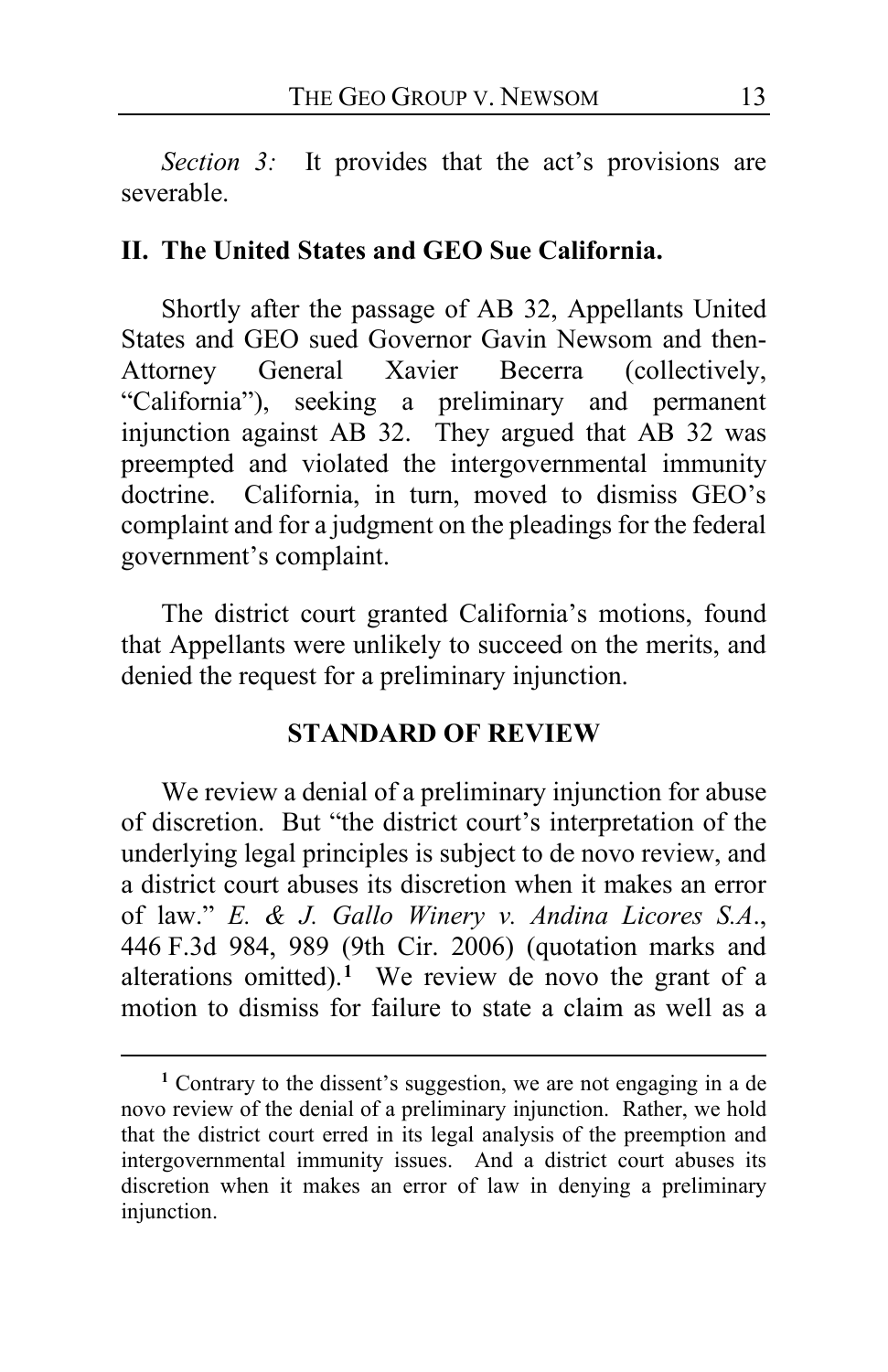motion for judgment on the pleadings. *See Grigsby v. BofI Holding, Inc.*, 979 F.3d 1198, 1204 (9th Cir. 2020).

#### **ANALYSIS**

"A plaintiff seeking a preliminary injunction must establish that he is likely to succeed on the merits, that he is likely to suffer irreparable harm in the absence of preliminary relief, that the balance of equities tips in his favor, and that an injunction is in the public interest." *Winter v. Nat. Res. Def. Council, Inc*., 555 U.S. 7, 20 (2008). The key question is whether GEO and the United States are likely to succeed on the merits. We conclude that they are likely to do so, and that the other factors tip in favor of them.

### **I. Appellants' Claims Are Justiciable.**

To begin, California questions whether Appellants have standing. Because GEO and the other private detention companies contracted with the United States in 2019, AB 32's exception for operations existing before January 1, 2020 applies. The initial period for these contracts ends in 2024, at which time the United States may terminate the contracts. According to California, since it is unknown whether the federal government will exercise this option, Appellants' only possible injury is a "future contingency that may or may not occur."

We reject this argument. By the end of the decade, AB 32 will deprive the United States of the option to continue its contracts with GEO and its other contractors. That result inevitably flows from the statutory language nullifying any contract renewals. "Where the inevitability of the operation of a statute against certain individuals is patent, it is irrelevant to the existence of a justiciable controversy that there will be a time delay before the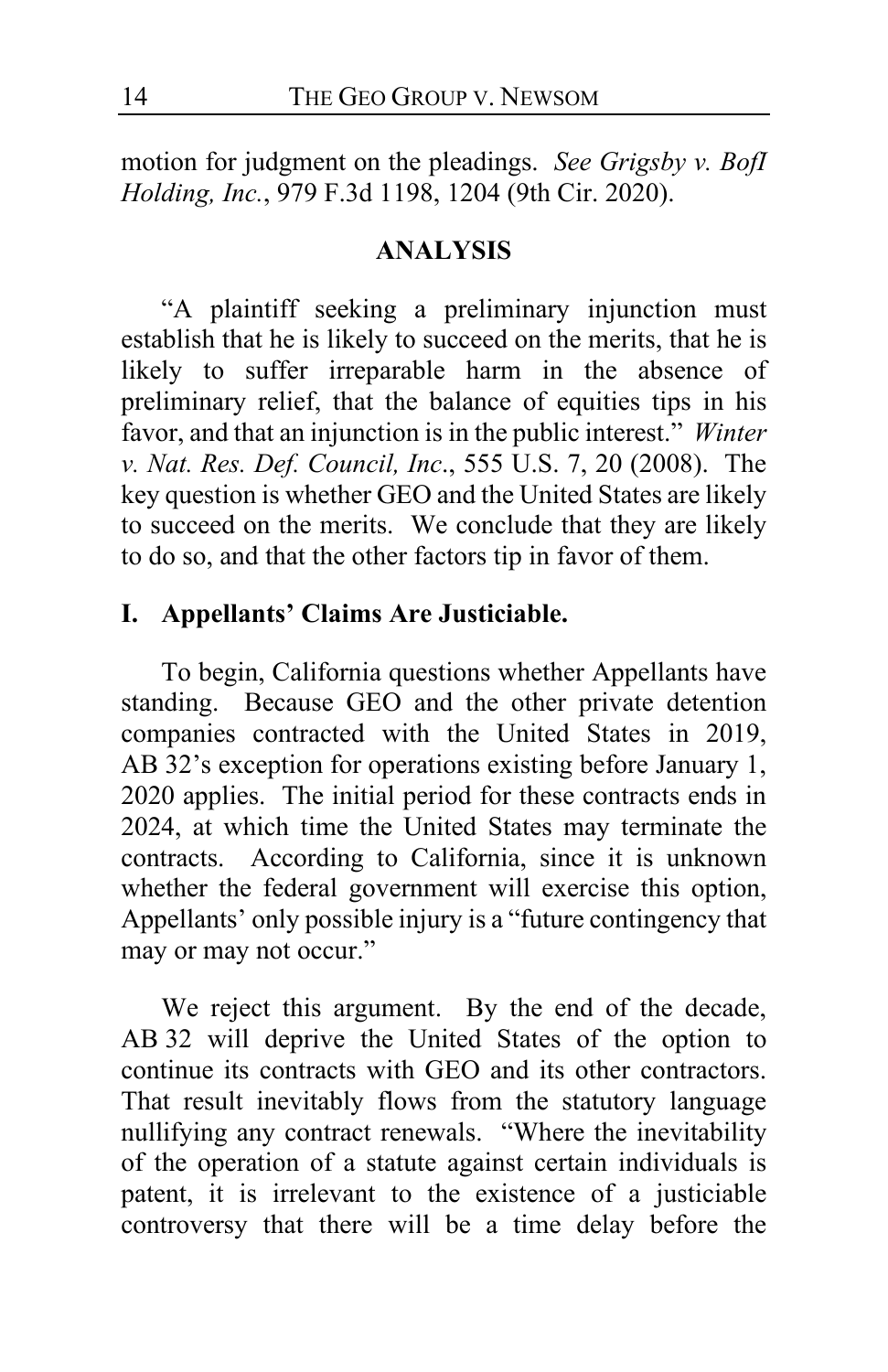<span id="page-14-0"></span>disputed provisions will come into effect." *Blanchette v. Conn. Gen. Ins. Corps.*, 419 U.S. 102, 143 (1974). Based on the United States' standing alone, we have the authority to hear this case. *See Town of Chester, N.Y. v. Laroe Ests., Inc*., 137 S. Ct. 1645, 1647 (2017) (explaining that when there are multiple plaintiffs, "at least one plaintiff must have standing to seek each form of relief requested in the complaint.").

### **II. AB 32 Conflicts with Federal Law and Cannot Stand.**

The Supremacy Clause makes the laws of the United States "the supreme Law of the Land." U.S. Const. art. VI, cl. 2. So a state law must fall to the wayside if "the challenged law stands as an obstacle to the accomplishment and execution of the full purposes and objectives of Congress." *Hughes*, 136 S. Ct. at 1297 (internal quotation marks omitted) (quoting *Crosby v. Nat'l Foreign Trade Council*, 530 U.S. 363, 373 (2000)). Under this principle of conflict preemption, "[w]hat is a sufficient obstacle is a matter of judgment, to be informed by examining the federal statute as a whole and identifying its purpose and intended effects." *Crosby*, 530 U.S. at 373.

Two cornerstones guide our preemption analysis. *Wyeth v. Levine*, 555 U.S. 555, 565 (2009). First, "the purpose of Congress is the ultimate touchstone in every pre-emption case." *Id.* (quoting *Medtronic, Inc. v. Lohr*, 518 U.S. 470, 485 (1996)) (internal quotations omitted). Second, under the so-called presumption against preemption, courts should assume that federal law does not supersede the historic police powers of the states "unless that was the clear and manifest purpose of Congress." *Id.* (quoting *Medtronic*, 518 U.S. at 485).

The district court erred in finding that the presumption against preemption applies, and that federal law does not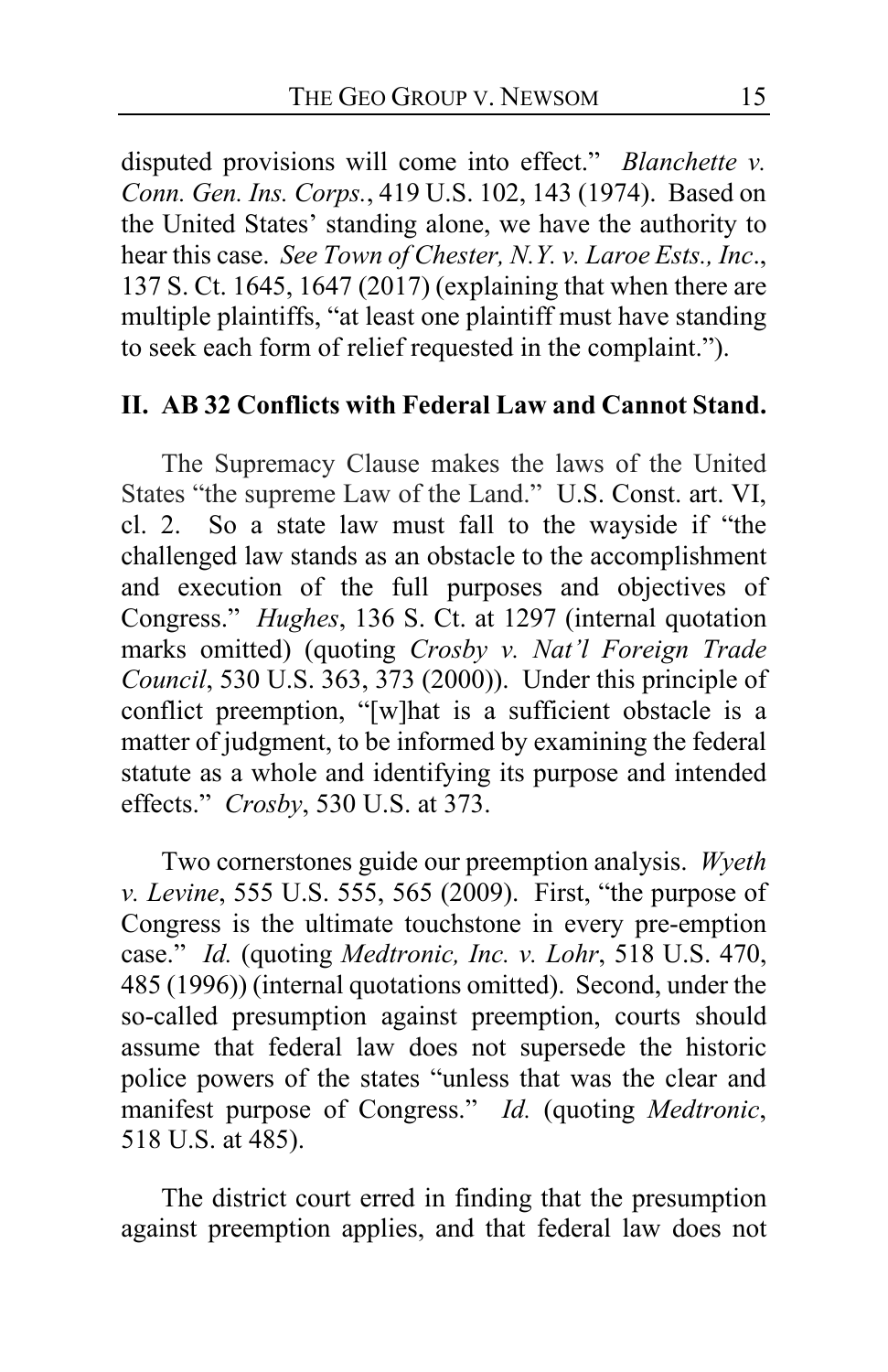preempt AB 32 under conflict preemption. This presumption does not apply to areas of exclusive federal regulation, such as detention of immigrants. In any event, Congress unambiguously granted the DHS Secretary broad discretion over immigrant detention, including the right to contract with private companies to operate detention facilities. Given this congressional purpose, AB 32 conflicts with the Secretary's statutory power and discretion.

A. The presumption against preemption does not apply to AB 32.

The district court applied the presumption against preemption, finding that AB 32 regulates the health and safety of people detained within the State of California. And health and safety, the court reasoned, fall within a state's traditional police powers.

<span id="page-15-1"></span><span id="page-15-0"></span>The district court, however, erred by defining the relevant regulated area too broadly. To determine the regulated activity, we first look at "the language of the statute itself," which "must ordinarily be regarded as conclusive." *City of Auburn v. U.S. Gov't*, 154 F.3d 1025, 1029–30 (9th Cir. 1998). The context of the state's regulation matters, too. A state cannot automatically trigger the presumption by merely asserting some generic police power divorced from the context of the challenged regulation. *See Buckman Co. v. Plaintiffs' Legal Comm.*, 531 U.S. 341, 347 (2001) (holding that a state's general police power over fraud did not trigger the presumption because states had not "traditionally occupied" the field of "[p]olicing fraud *against federal agencies*" (emphasis added)); *see also United States v. Alabama*, 691 F.3d 1269, 1296 (11th Cir. 2012).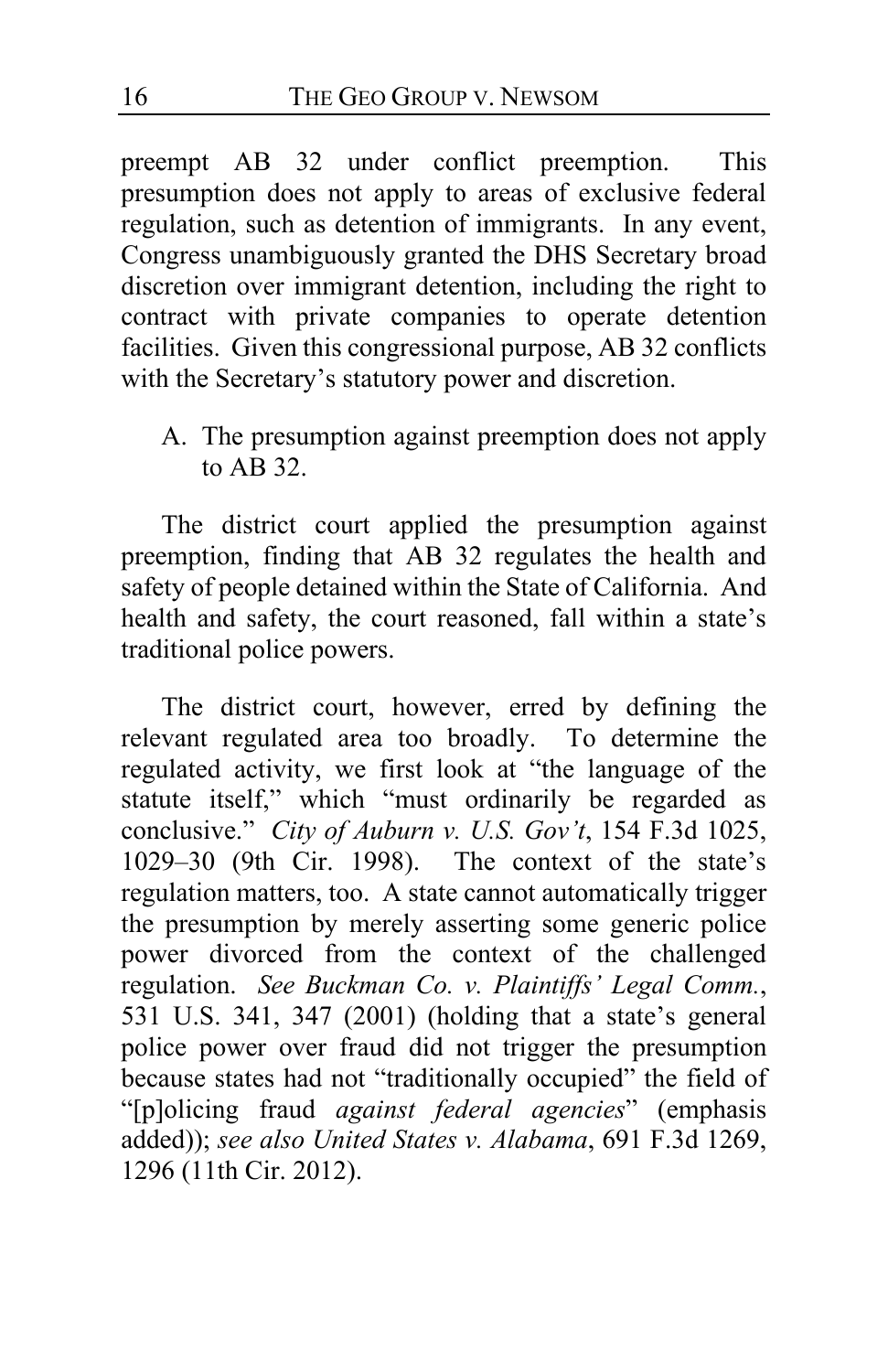<span id="page-16-0"></span>If we look at the language of AB 32 as well as its context, it becomes clear that California law regulates the federal government's detention of undocumented and other removable immigrants. Sections 9500 and 9501 prohibit operating a detention facility "pursuant to a contract . . . with a governmental entity." Cal. Penal Code § 9500–9501. AB 32 does not limit "governmental entity" to only state or local governments; it also purposefully includes the federal government, which detains thousands of people within California. AB 32's intentional inclusion of the federal government stands in stark contrast with other provisions in the California Penal Code that apply to the treatment of people held only in state prisons or county jails. *See, e.g.*, Cal. Penal Code § 2650 (stating that the "Mistreatment of Prisoners" provisions apply only to someone "sentenced to imprisonment in the state prison" and, in some cases, county jail); Cal. Penal Code §§ 4000–4032 (setting standards for treatment of people in the "common jails in the several counties of this State"). So the plain language of the statute targets in large part the federal government and its detention policy.

<span id="page-16-1"></span>And the context underscores that California did more than just exercise its traditional state police powers—it impeded the federal government's immigration policy. Unlike the state government, the federal government does not enjoy any exemptions from AB 32. If federal detainees might face health and safety risks in private detention centers, then state detainees presumably endure the same dangers as well—yet California curiously provides numerous exemptions for state detainees. If anything, in AB 32, California appears to show less concern for the wellbeing of its own detainees than it does for persons under<br>federal detention. In short, California's mantra-like In short, California's mantra-like invocation of "state police powers" cannot act as a talisman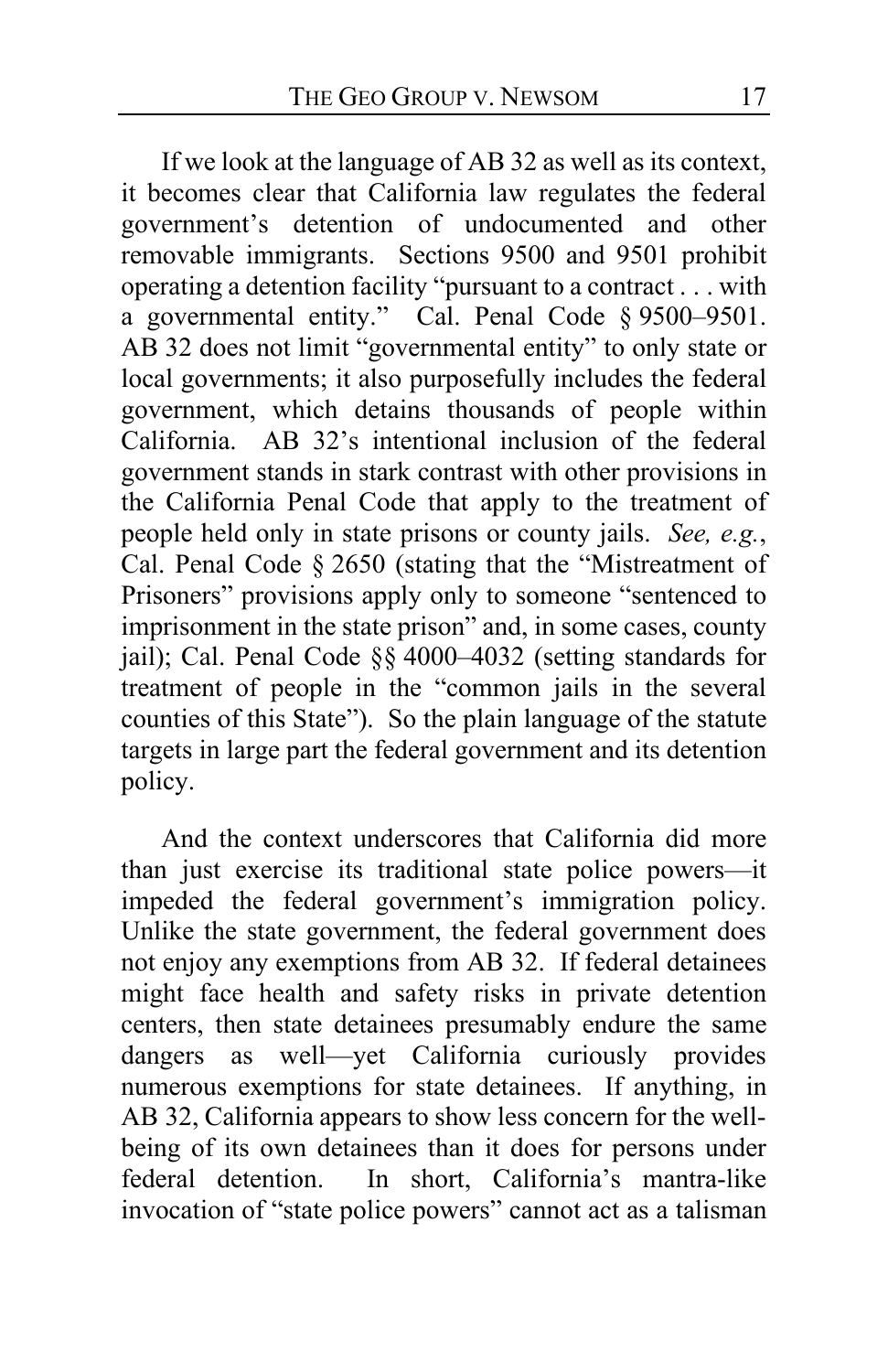shielding it from federal preemption, especially given that the text and context of the statute make clear that state has placed federal immigration policy within its crosshairs.**[2](#page-17-0)**

<span id="page-17-1"></span>The district court erred in relying on language from *United States v. California* to reason that California exercised its traditional state police powers. 921 F.3d 865 (9th Cir. 2019). In that case, we considered AB 103, which, among other things, authorized the California Attorney General to collect information about the health and welfare of immigrant detainees in privately run facilities. *Id.* at 875– 76. We noted in dicta that neither party "dispute[d] that California possesses the general authority to ensure the health and welfare of inmates and detainees in facilities within its borders." *Id.* at 886.

But we made clear in *California* that the statutory provision did not intrude on federal powers because the "[m]ere collection of such factual data does *not (and cannot) disturb any federal . . . detention decision.*" *Id.* at 885 (emphasis added). That law simply did "not regulate whether or where an immigration detainee may be confined." *Id.* In contrast here, AB 32 can and does "disturb" the federal government's "detention decision" because it "regulate[s] . . . where an immigration detainee

<span id="page-17-2"></span><span id="page-17-0"></span>**<sup>2</sup>** If we accepted California's argument, then a state could essentially dictate the policies of the federal prison system. For example, suppose hypothetically that Colorado enacts a law mandating eight hours of open space time for all inmates within the state to ensure their mental wellbeing. That would mean that the federal "supermax" prison in Colorado housing the most dangerous terrorists and criminals would have to provide those eight hours of open space time to them. The dissent points out that there are federal rules governing prisoners that would preempt state law. So, too, here: as explained, Congress gave the Secretary power to detain immigrants in any "appropriate places of detention."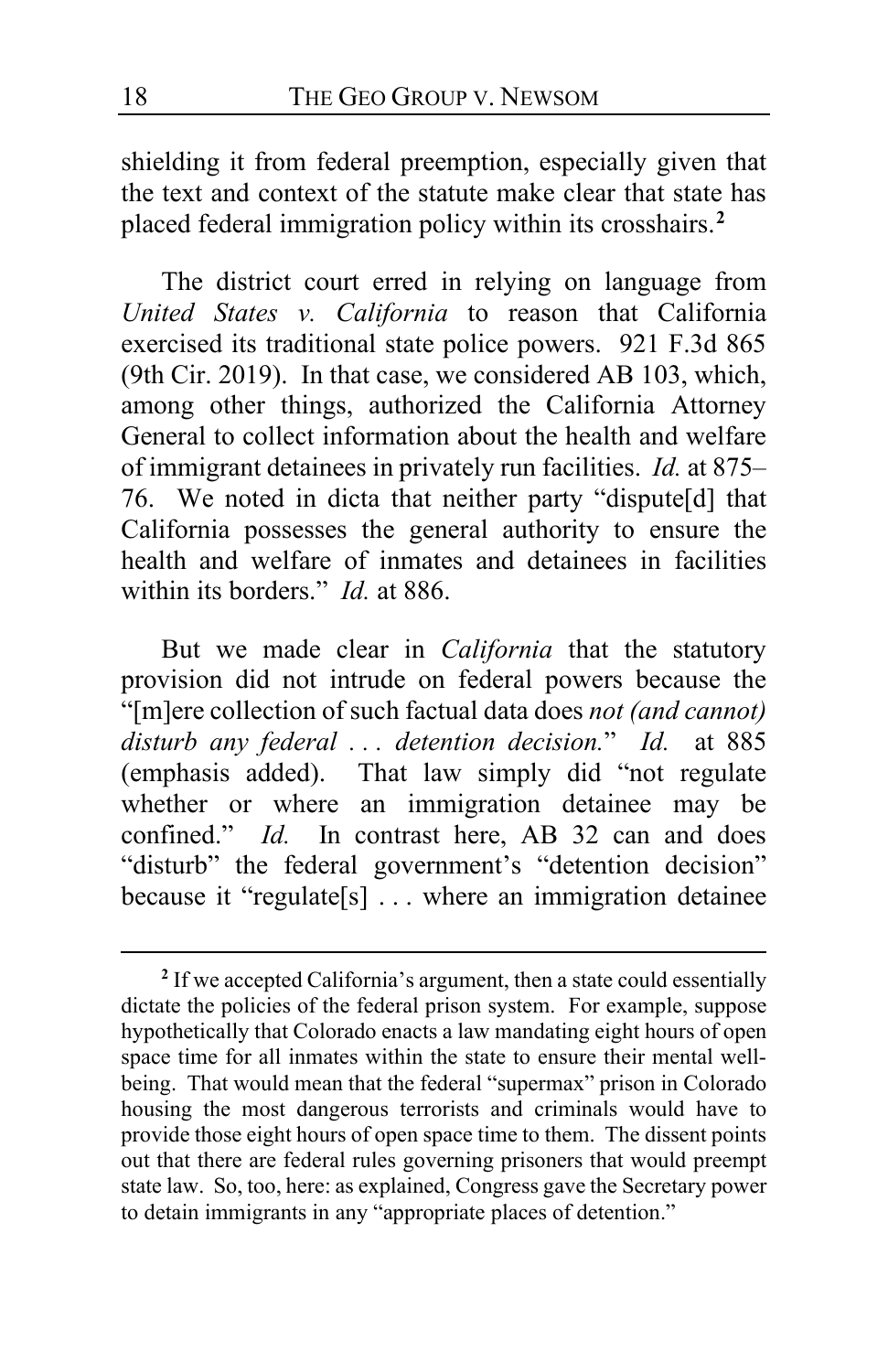may be confined" by banning the use of private detention facilities. *Id.* The *California* court made clear that a state cannot make such an intrusion into federal policy.

Having defined the relevant area regulated by AB 32, we next ask if California has historically regulated the conditions of detainees in federal custody, and in particular those housed in immigrant detention centers. *Wyeth*, 555 U.S. at 565. California does not even try to argue that it has such a historical practice. Nor could it. No such history exists. Indeed, the federal government exclusively regulates immigration detention. *See United States v. Locke*, 529 U.S. 89, 99 (2000) (holding that the presumption does not apply in areas with a "history of significant federal presence"); *City of Los Angeles v. AECOM Servs., Inc.*, 854 F.3d 1149, 1155 (9th Cir.), *amended sub nom. City of Los Angeles by & through Dep't of Airports v. AECOM Servs., Inc.*, 864 F.3d 1010 (9th Cir. 2017) (noting that the Supreme Court's decision in *Wyeth* clarified that the holding in *Locke* meant only that the "presumption [] accounts for the historic presence of state law *but does not rely on the absence of federal regulation*") (internal quotations omitted).

The federal government alone has always set immigration policy. And that includes detention and removal of immigrants. "A decision on removability requires a determination whether it is appropriate to allow a foreign national to continue living in the United States. Decisions of this nature touch on foreign relations and must be made with one voice." *Arizona v. United States*, 567 U.S. 387, 409 (2012); *see also Jama v. Immigr. & Customs Enf't*, 543 U.S. 335, 348 (2005) ("Removal decisions . . . may implicate [the Nation's] relations with foreign powers and require consideration of changing political and economic circumstances." (internal quotation marks omitted)). Our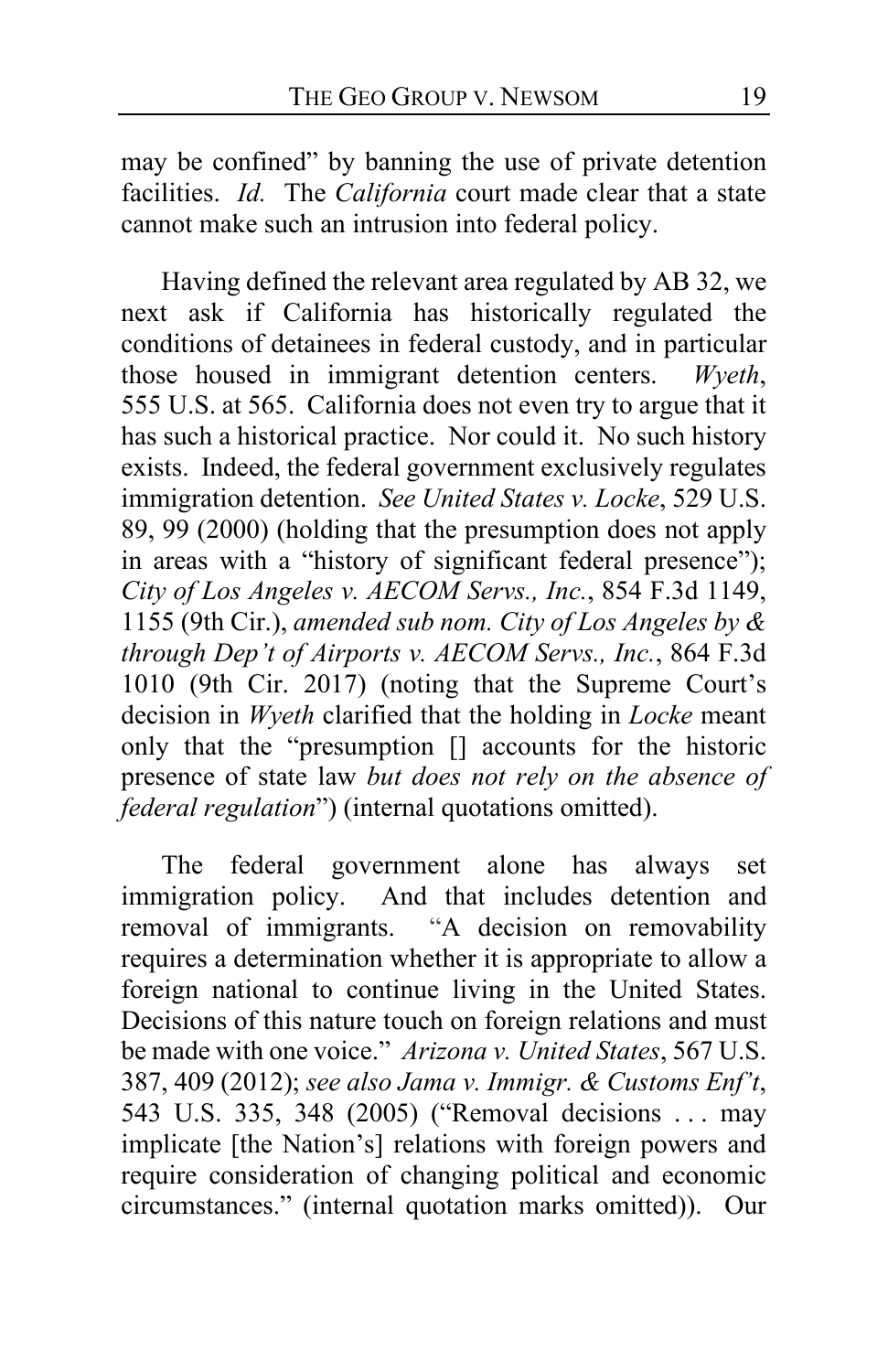case is thus not like *Puente Arizona v. Arpaio*, 821 F.3d 1098 (9th Cir. 2016), which involved an identity fraud state law that "touched" upon immigration. Nor is it like *Knox v. Brnovich*, 907 F.3d 1167, 1177 (9th Cir. 2018), which addressed whether a state law limiting who can collect early election ballots "touched" upon the federal "field of letter carriage and delivery." Here, AB 32 does not just "touch" upon the area of immigration detention; it bulldozes over the federal government's ability to detain immigrants by trying to ban all the current immigration detention facilities in California.

In short, AB 32 does not regulate a field which the states have traditionally occupied. To the contrary, it tries to regulate an area—detention of immigrants—that belongs exclusively in the realm of the federal government. The presumption against preemption thus does not apply.

<span id="page-19-0"></span>B. ICE has broad statutory authority to contract for private detention facilities.

Perhaps recognizing that California's law directly undermines the United States' exclusive authority to detain immigrants, California and the American Civil Liberties Union (ACLU) advance a rather audacious argument: They insist that Congress never gave the DHS Secretary discretion to contract with private parties to operate detention facilities, even though the federal government has relied on private immigration detention centers for decades. If this argument is correct, then ICE lacks statutory authority to privately contract out detention operations. And no conflict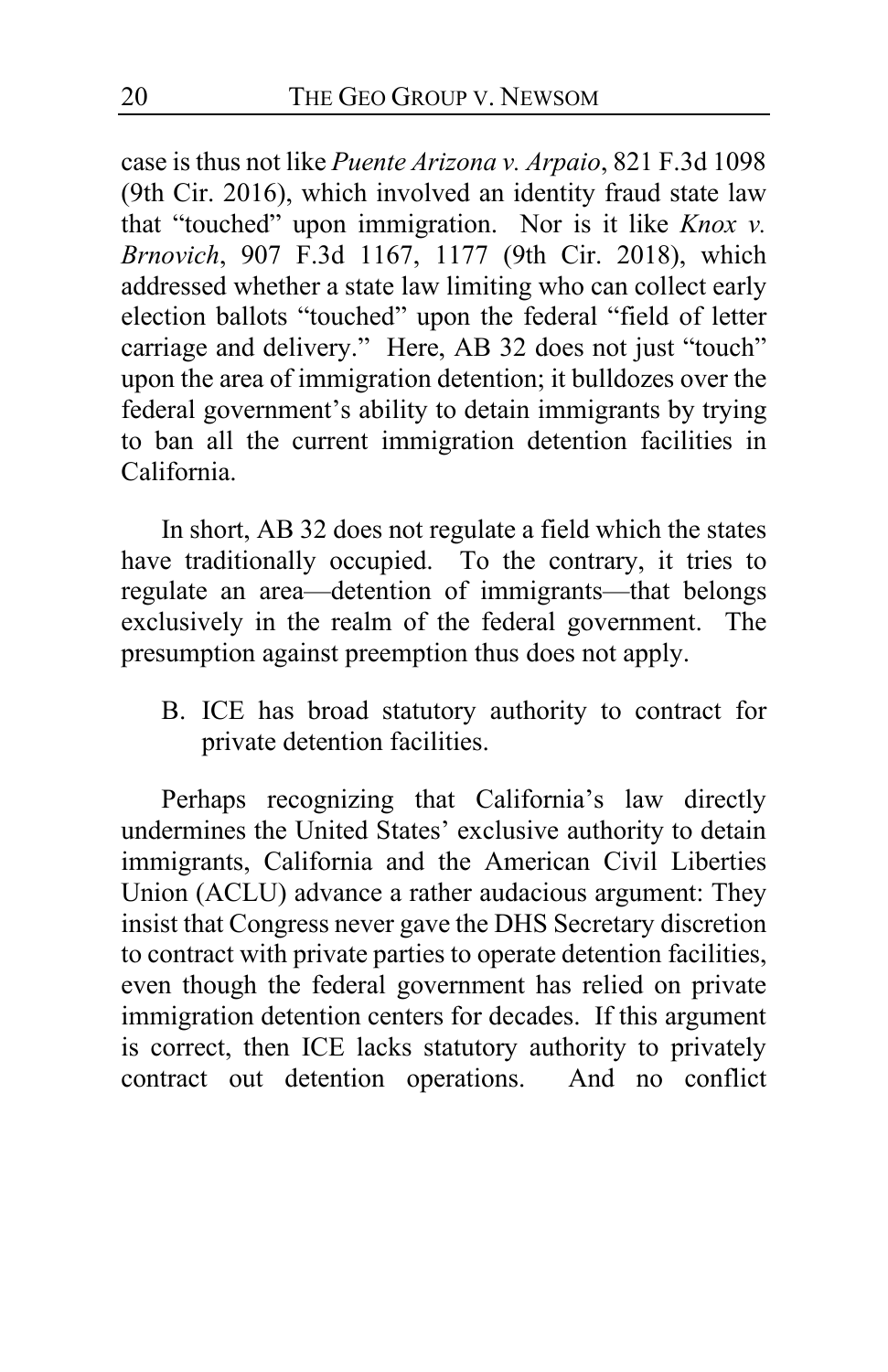preemption could exist because, well, there would be no federal law that conflicts with AB 32.**[3](#page-20-0)**

Fortune may favor the bold, but not so if it flies against the statutory text and structure as well as historical tradition. Contrary to California's assertions, Congress gave the Secretary broad discretion to arrange for appropriate detention facilities, including contracting with private companies to operate them.

As the Supreme Court has emphasized repeatedly, the federal government has "broad, undoubted power over the subject of immigration." *Arizona*, 567 U.S. at 394. That is so because "[i]mmigration policy can affect trade, investment, tourism, and diplomatic relations for the entire Nation, as well as the perceptions and expectations of aliens in this country who seek the full protection of its laws." *Id.*  at 395 (citations omitted). Thus, "a principal feature of the removal system is the broad discretion exercised by immigration officials." *Id.* at 396.

This broad discretion applies to immigration detention. Congress made that clear. We see it in 8 U.S.C. § 1231, which states that the Secretary "shall arrange for *appropriate* places of detention for aliens ...." 8 U.S.C.  $\frac{1}{2}$  1231(g)(1) (emphasis added). The word "appropriate" represents "the classic broad and all-encompassing term that naturally and traditionally includes consideration of all the relevant factors." *See Michigan v. EPA*, 576 U.S. 743, 752 (2015) (noting the "capaciousness" of the term "appropriate and

<span id="page-20-0"></span>**<sup>3</sup>** The dissent notes that we spend a quarter of our opinion on addressing whether ICE has statutory authority to contract with private facilities. We do so only because California and the ACLU devoted most of their briefs challenging the Secretary's statutory power.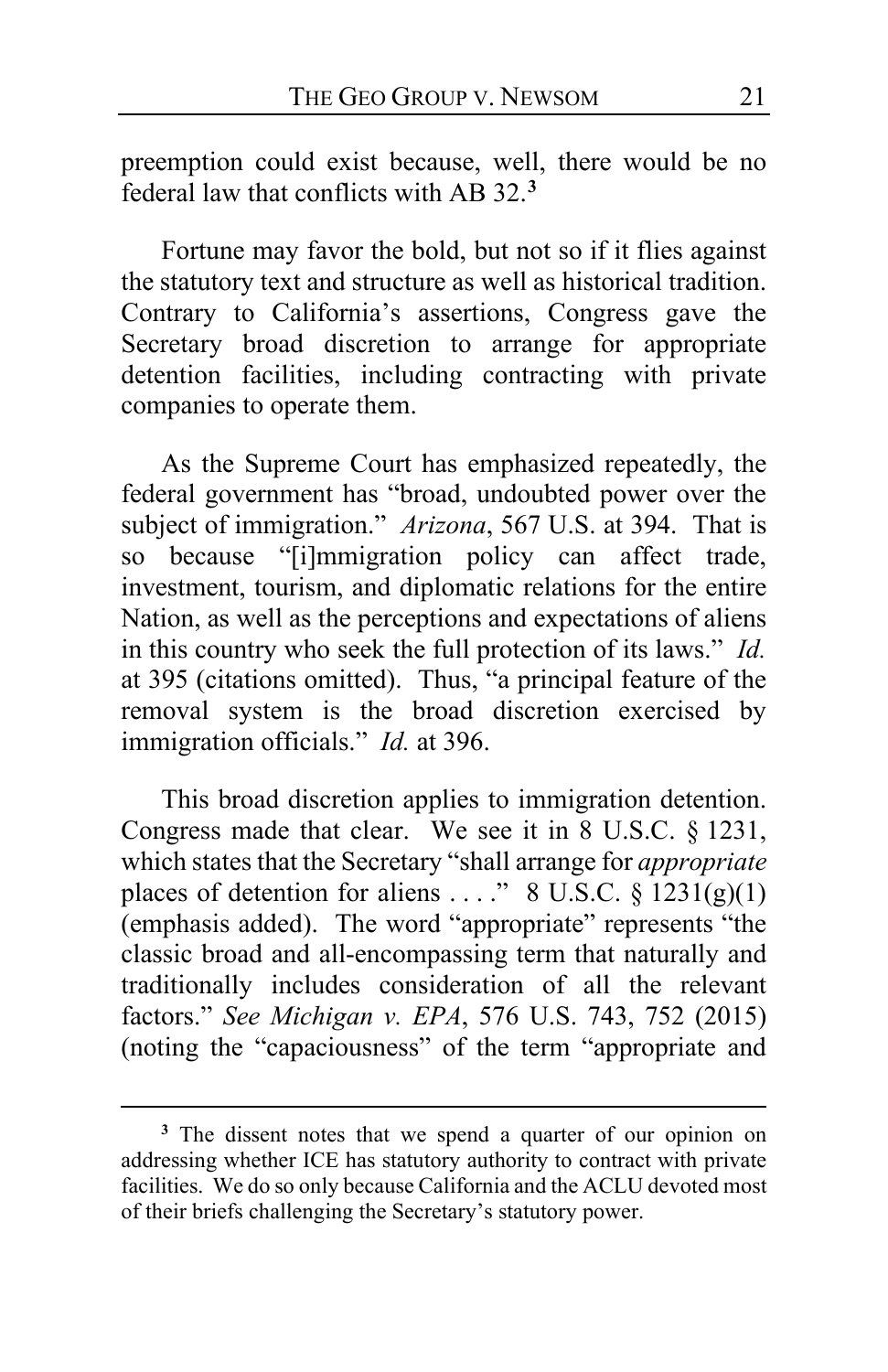necessary" in the Clean Air Act). The statute does not limit the Secretary to housing detainees in "appropriate federal" or even "appropriate governmental" places of detention. Rather, as we have recognized in a different context, 8 U.S.C. § 1231(g) grants the Secretary "broad discretion in exercising his authority to choose the place of detention for deportable aliens." *Comm. of Cent. Am. Refugees v. INS*, 795 F.2d 1434, 1440 (9th Cir.), *amended*, 807 F.2d 769 (9th Cir. 1986). The Secretary also has the power "to make contracts . . . as may be necessary and proper." 6 U.S.C. § 112(b)(2). In short, this statutory language— "appropriate" and "necessary and proper"—is a hallmark of vast discretion.**[4](#page-21-0)**

Congress has also made clear in other ways that it delegated to the Attorney General (and now the DHS Secretary) the power to contract with private immigration detention centers. In the Illegal Immigration Reform and Immigrant Responsibility Act of 1996 (IIRIRA), Congress required the executive branch to report to Congress the number of criminal aliens "released from detention facilities of [INS] (whether operated directly by the Service *or through contract with other persons or agencies*)*.*" *See*

<span id="page-21-0"></span>**<sup>4</sup>** The dissent points out that § 1231 does not explicitly mention contracting with private immigration detention centers, but that 18 U.S.C. § 4013(a)—which governs federal prisoners in state facilities—explicitly allows the federal government to enter into agreements with "private entities" to house those held in custody by the U.S. Marshal. The dissent thus reasons that the DHS Secretary does not have the statutory power to contract with private entities. But Congress already provided plenary power to the Secretary to "arrange for appropriate places of detention for aliens."  $8 \text{ U.S.C.} \$   $1231(g)(1)$ . So there was no need to specify private parties. In contrast, the U.S. Marshal does not have such broad powers of detention for federal prisoners, and Congress thus specified the power to contract with private parties.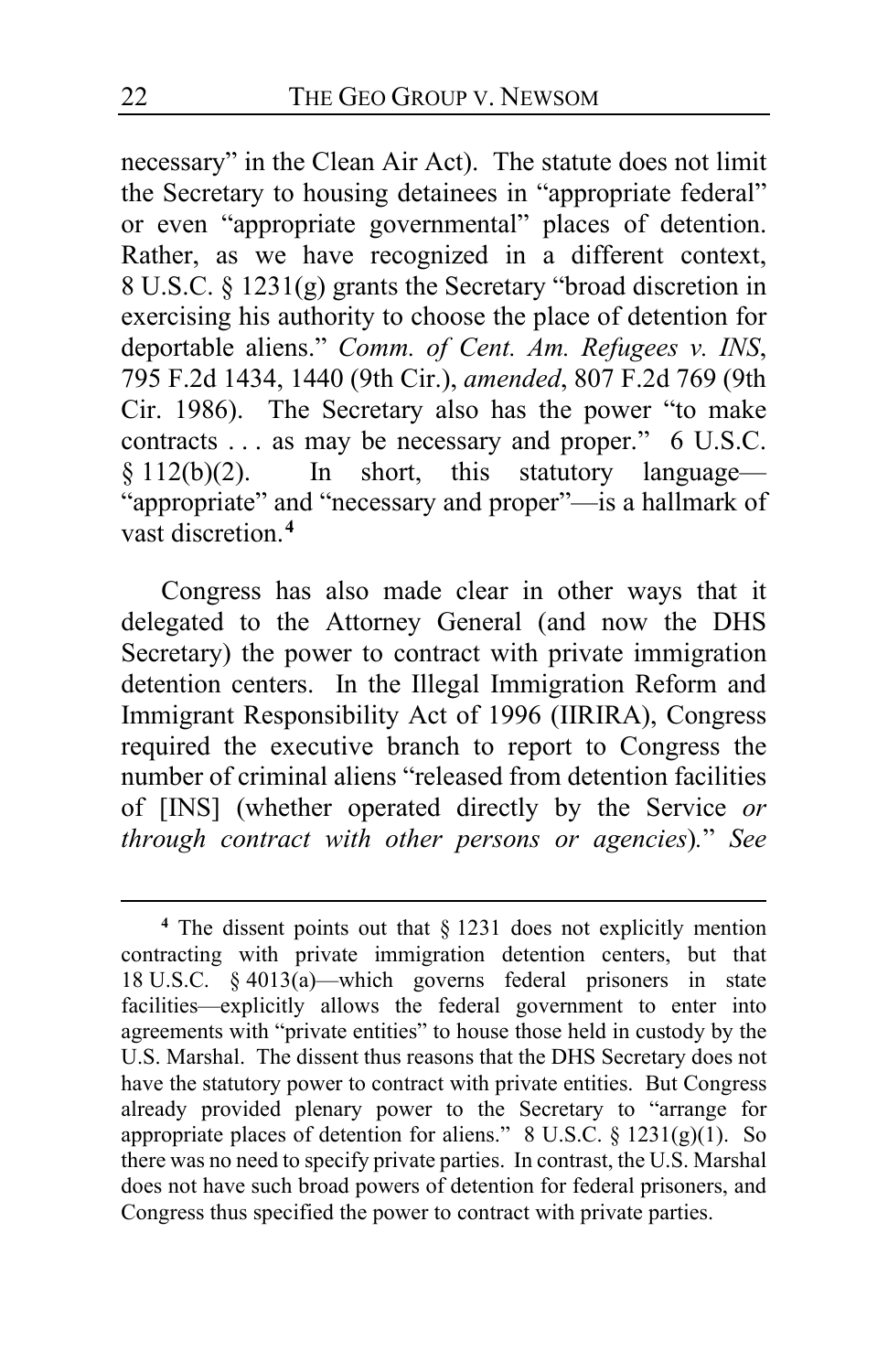IIRIRA, sec. 386, 110 Stat. at 3009–654 (emphasis added) (codified at 8 U.S.C.  $\S$  1368(b)(2)(A)(i)(I)). By that time, the executive branch had been contracting with private companies to operate immigration detention facilities for over ten years. *See* Joan Mullen, Corrections and the Private Sector, NAT'L INST. OF JUSTICE: RSCH. IN BRIEF, Oct. 1984. Indeed, by 1991, private companies operated half of all immigration detention facilities. *See* U.S. GOV'T<br>ACCOUNTABILITY OFFICE, GAO/GGD-91-21, ACCOUNTABILITY PRIVATE PRISONS: COST SAVINGS AND BOP'S STATUTORY AUTHORITY NEED TO BE RESOLVED 20 (1991).

And to this day, Congress continues to pass appropriation bills that specifically earmark money for ICE to contract with private detention facilities. *See*  Consolidated Appropriations Act, 2021, Pub. L. No. 116- 260, div. F, tit. II, § 215(a), 134 Stat 1182, 1457 (2020); Consolidated Appropriations Act, 2020, Pub. L. No. 116-93, § 215(a), 133 Stat. 2317, 2507 (2019); Consolidated Appropriations Act, 2019, Pub. L. No. 116-6, § 210, 133 Stat. 13, 23 (2019); *see also* Consolidated Appropriations Act, 1997, Pub. L. No. 104-208, § 386, 110 Stat. 3009 (1996) (contemplating detention facilities "operated directly by [ICE] or *through contract with other persons or agencies*" (emphasis added)). *Cf. Isbrandtsen-Moller Co. v. United States*, 300 U.S. 139, 147 (1937) ("Whatever doubt may be entertained as to the intent of Congress . . . Congress appears to have recognized the validity  $\ldots$  by [passing] several] appropriation Acts"). Common sense dictates that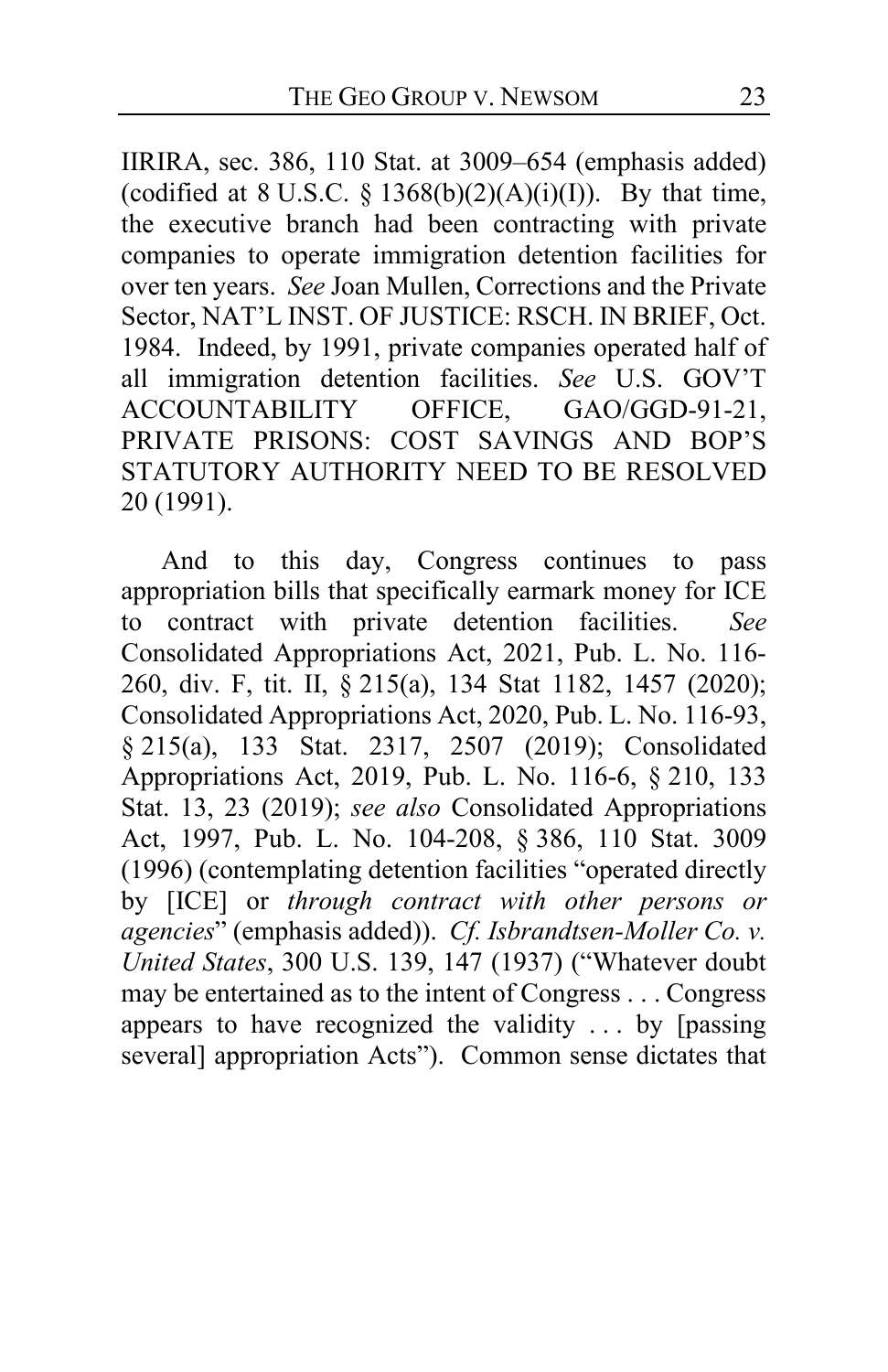Congress would not explicitly provide funding for an allegedly unauthorized and unlawful activity.**[5](#page-23-0)**

California and the ACLU resist this textual and commonsense reading of the Secretary's statutory powers. According to them, 8 U.S.C. § 1231(g) implies a limit on the Secretary's discretion, and 8 U.S.C. § 1103(a)(11) permits the Secretary to contract out detention operation to states only*.* Neither of these arguments withstands scrutiny.

California and the ACLU argue that the second sentence of  $\S$  1231(g)(1) limits the Secretary's discretion. It reads:

> The [Attorney General](https://www.law.cornell.edu/definitions/uscode.php?width=840&height=800&iframe=true&def_id=8-USC-133271130-1485256779&term_occur=999&term_src=) shall arrange for appropriate places of detention for [aliens](https://www.law.cornell.edu/definitions/uscode.php?width=840&height=800&iframe=true&def_id=8-USC-92903111-1485256781&term_occur=999&term_src=)

<span id="page-23-0"></span>**<sup>5</sup>** The district court did not question that the Secretary generally has the authority to contract out detention operations. Instead, the district court found that these statutes did not demonstrate a clear and manifest intent that ICE could contract with private parties to operate detention facilities in part because the statutory language does not explicitly mention private detention facilities. But the relevant question is whether Congress clearly and manifestly granted the Secretary the discretion to enter such a contract. And the answer is clearly "yes." Taken to its logical conclusion, the district court's ruling would require Congress to provide a detailed laundry list of every possible type of expenditure to prevent states from handcuffing the federal government's authority to spend money on it. Otherwise, a state could argue that Congress did not clearly and manifestly intend to prevent state regulation of the federal government's ability to enter into contracts. In any event, DHS issued a regulation that specifically allows the agency to contract with private detention facilities, though the parties dispute the statutory basis to promulgate that regulation. 48 C.F.R. § 3017.204-90 (providing that ICE "may enter into contracts of up to fifteen years' duration for detention or incarceration space or facilities, including related services"); *see also Wyeth*, 555 U.S. at 576 ("This Court has recognized that an agency regulation with the force of law can pre-empt conflicting state requirements").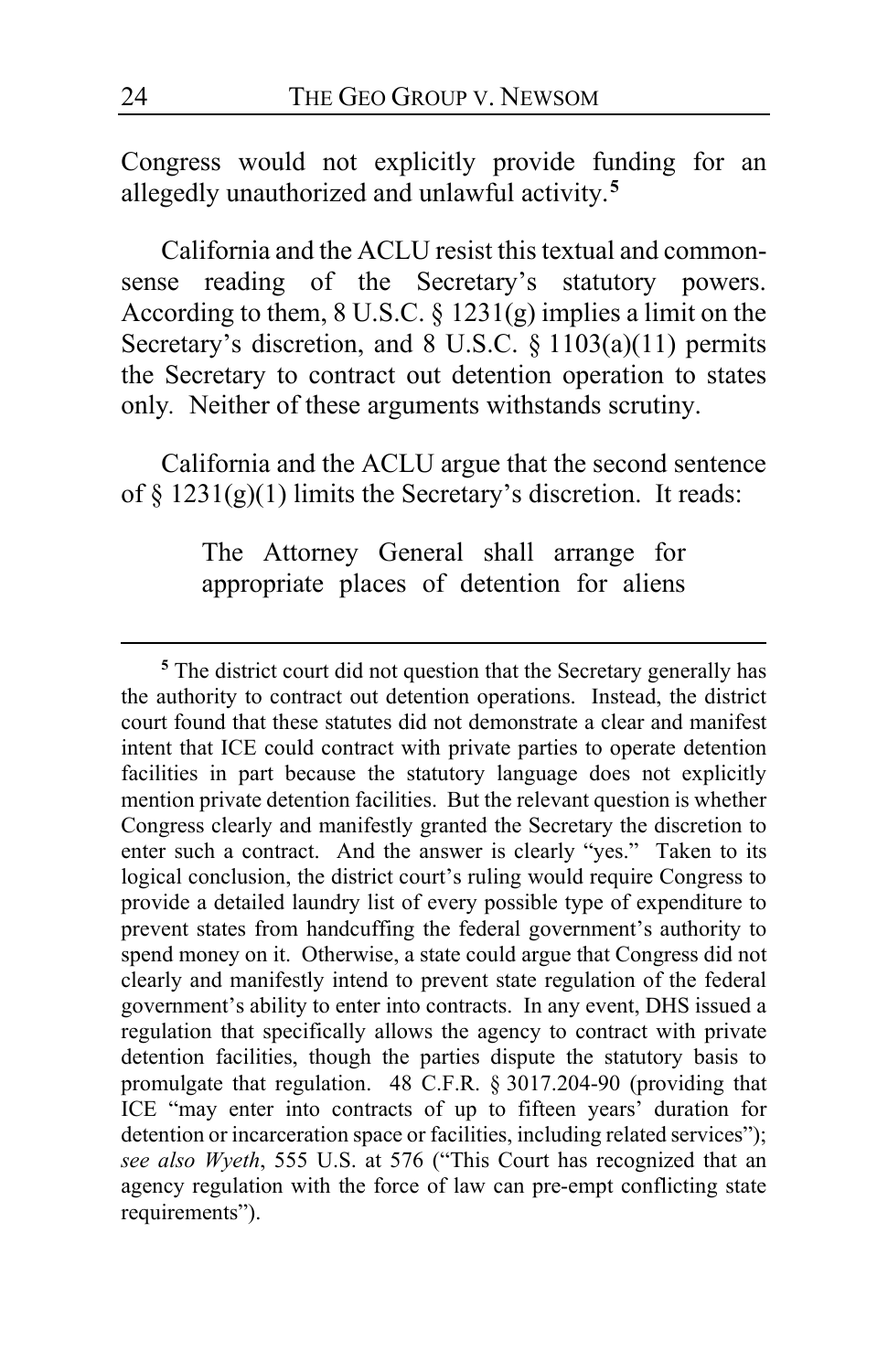detained pending removal or a decision on removal. When [United States](https://www.law.cornell.edu/definitions/uscode.php?width=840&height=800&iframe=true&def_id=8-USC-2032517217-1201680101&term_occur=999&term_src=) Government facilities are unavailable or facilities adapted or suitably located for detention are unavailable for rental, the [Attorney General](https://www.law.cornell.edu/definitions/uscode.php?width=840&height=800&iframe=true&def_id=8-USC-133271130-1485256779&term_occur=999&term_src=) may expend from the appropriation "Immigration and Service—Salaries and Expenses", without regard to [section 6101 of](https://www.law.cornell.edu/uscode/text/41/6101)  [Title 41,](https://www.law.cornell.edu/uscode/text/41/6101) amounts necessary to acquire land and to acquire, build, remodel, repair, and operate facilities (including living quarters for [immigration officers](https://www.law.cornell.edu/definitions/uscode.php?width=840&height=800&iframe=true&def_id=8-USC-717612480-1201680039&term_occur=999&term_src=title:8:chapter:12:subchapter:II:part:IV:section:1231) if not otherwise available) necessary for detention.

8 U.S.C.  $\S 1231(g)(1)$ . They argue that the prefatory phrase of that second sentence—"When *United States Government facilities* are unavailable or facilities adapted or suitably located for detention are unavailable for rental"—makes clear that only federal facilities can house immigrant detainees. Put another way, the word "appropriate" in the first sentence—the Secretary "shall arrange for *appropriate* places of detention of aliens"—refers to "United States government facilities" only.

But such a reading goes against the ordinary meaning of the word "appropriate." Scalia and Garner, *Reading Law: The Interpretation of Legal Texts*, 70 ("One should assume the contextually appropriate ordinary meaning unless there is reason to think otherwise."). The word "appropriate" means "especially suitable or [compatible](https://www.merriam-webster.com/dictionary/compatible#h1) : [FITTING.](https://www.merriam-webster.com/dictionary/fitting#h1)" *See*  Merriam-Webster Dictionary. Nothing in § 1231(g)(1) or any other statutory provision suggests that "appropriate" means the "United States government" only. We know this because another statutory provision, 8 U.S.C. § 1103(a)(11), expressly allows the United States to contract with state and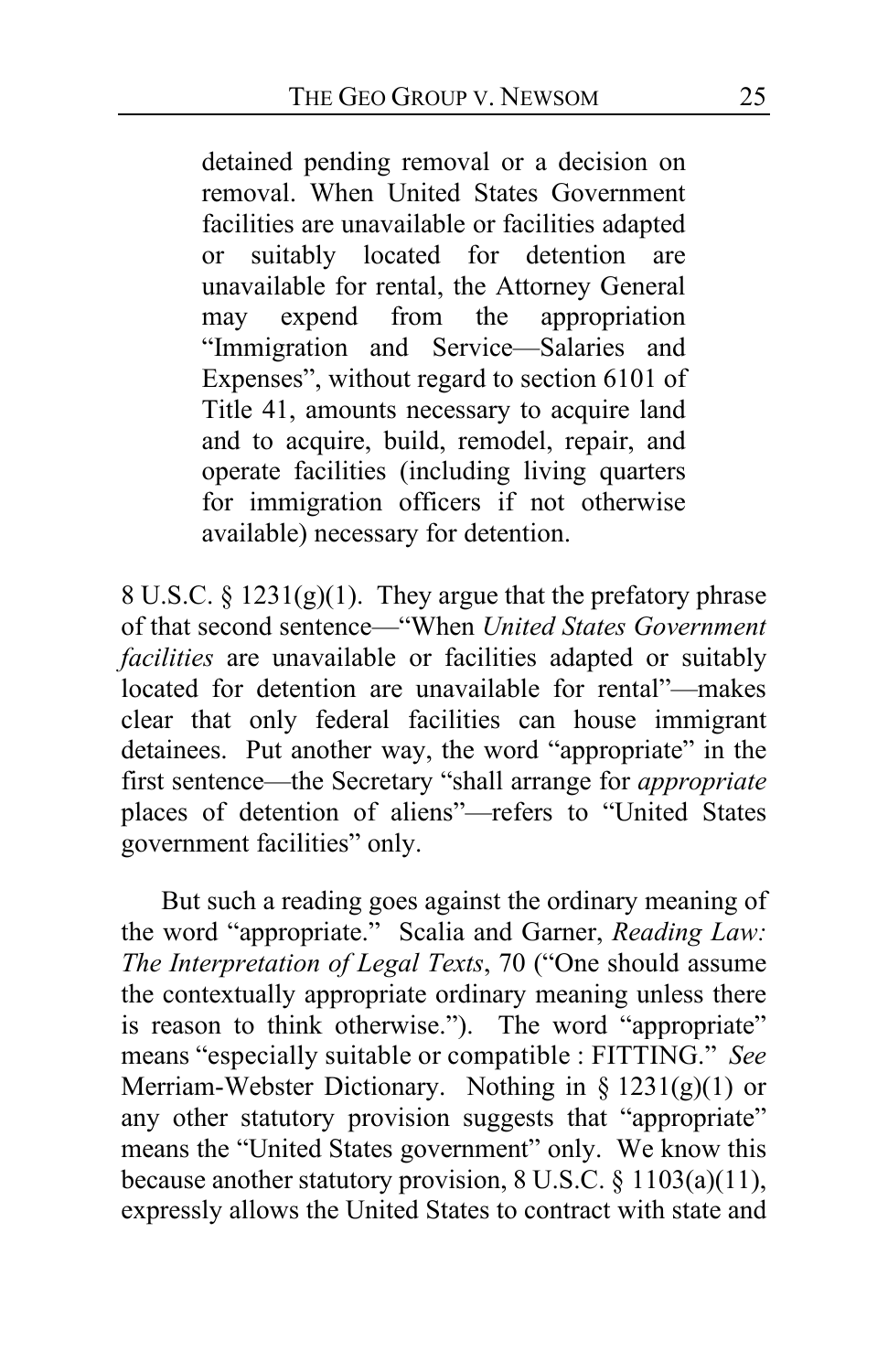local governments to house immigrant detainees. California and the ACLU's proffered definition of "appropriate" thus conflicts with the well-established canon that statutory provisions must be read in harmony. *See Food & Drug Admin. v. Brown & Williamson Tobacco Corp*., 529 U.S. 120, 133 (2000) ("A court must therefore interpret the statute 'as a symmetrical and coherent regulatory scheme,' and 'fit, if possible, all parts into an harmonious whole.'" (internal citations omitted)).**[6](#page-25-0)**

California and the ACLU next seize on 8 U.S.C. § 1103(a)(11) to argue that the Secretary may *only* contract out detention operations to "a State or political subdivision of a State." Because Congress only mentioned agreements with states and localities (and not with private companies), it must mean that the Secretary cannot contract with private companies, according to California and the ACLU.

We reject such a reading. The negative inference canon generally does not apply if the list of powers is not exclusive. *Portland 76 Auto/Truck Plaza, Inc. v. Union Oil Co. of Cal*., 153 F.3d 938, 945 (9th Cir. 1998). Section 1103(a)(11) does not purport to enumerate the exclusive instances when the Secretary may place immigrants in non-federal detention. The statutory provision does not use the words "only," "exclusively," or similar words.**[7](#page-25-1)** And without such a word

<span id="page-25-1"></span><sup>7</sup> In fact,  $\S 1103(a)(11)$  does not appear to expound on the Secretary's power. Instead,  $§ 1103(a)(11)$  explains the Attorney

<span id="page-25-0"></span><sup>&</sup>lt;sup>6</sup> So what does the second sentence in  $\S 1231(g)(1)$  mean? It appears to address when the Secretary can spend money to build facilities; it does not purport to limit how the Secretary houses aliens. If the United States wants to build a facility, it can do so only if there are (i) no United States facilities available and (ii) no other places, including private detention centers, available for rent.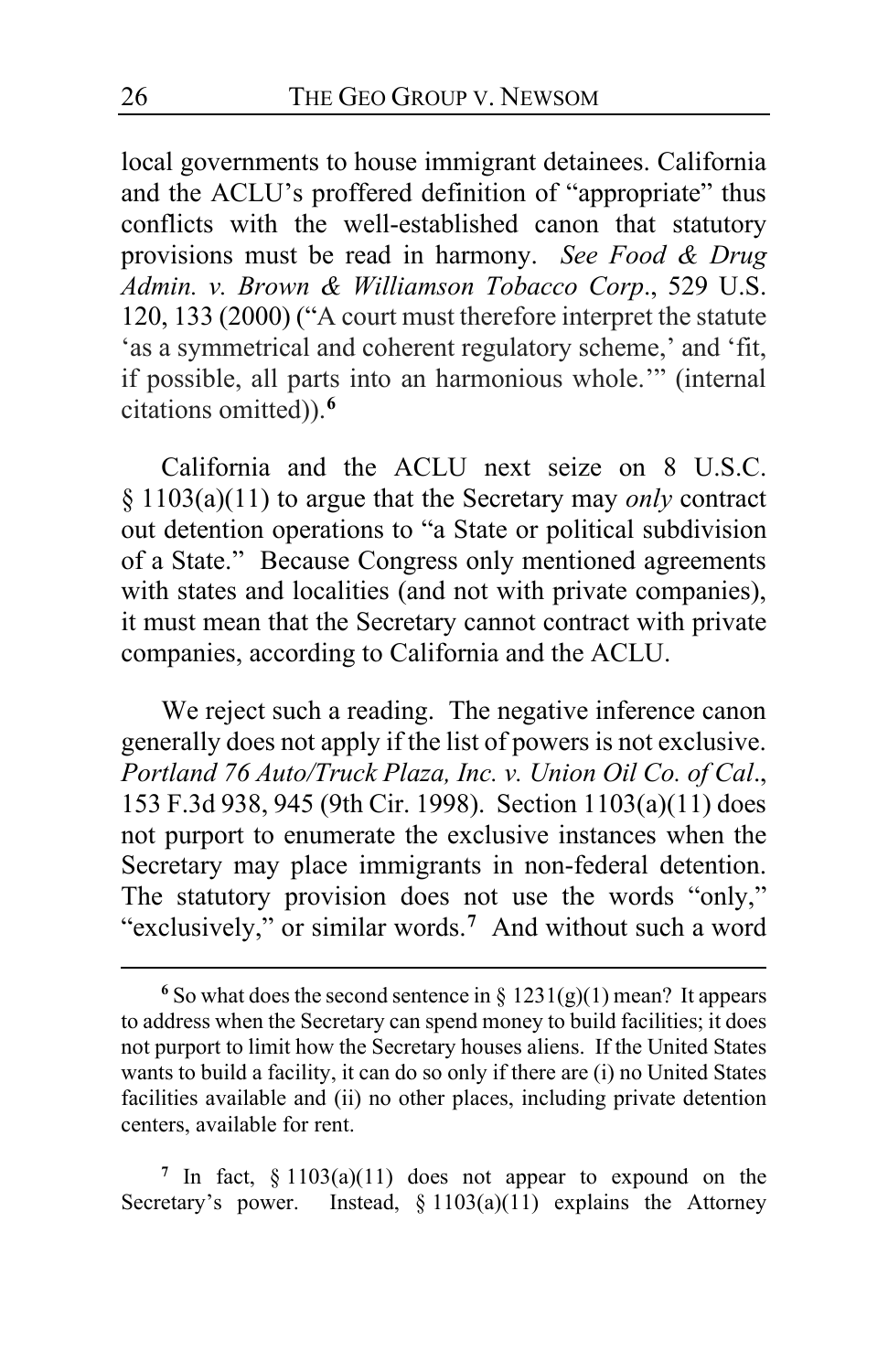in the statute, the negative inference canon can apply only if "it is fair to suppose that Congress considered the unnamed possibility and meant to say no to it." *Marx v. Gen. Revenue Corp*., 568 U.S. 371, 381 (2013) (quoting *Barnhart v. Peabody Coal Co.*, 537 U.S. 149, 168 (2003)). And here, we face "contrary indications that adopting a particular rule or statute was probably not meant to signal any exclusion." *Id.* (quoting *United States v. Vonn*, 535 U.S. 55, 65 (2002)).

First, such a reading clashes with the canon against implied repeal. As noted before, the United States has contracted with private immigration detention facilities at least as far back as 1984, and indeed, the federal government housed a substantial portion of undocumented and removable immigrants in private facilities by the early 1990s. It would seem highly unusual for Congress to usher in a sea change in the federal government's power to detain immigrants in such an indirect and vague manner when it enacted § 1103(a)(11) as part of the IIRIRA in 1996. *Cf.*  Scalia and Garner at 327 ("[I]f statutes are to be repealed, they should be repealed with some specificity."). In fact, the IIRIRA fortified the executive branch's power to contract with private detention facilities by formally codifying  $§$  1231(g), which empowers the executive branch to place immigrants in "appropriate places of detention." 8 U.S.C. § 1231(g) (codifying Pub. L. No. 414, ch. 477, § 242(c), 66 Stat. 163, 210 (1952)).

Second, the text and structure of § 1103 suggest that the provision is about federalism—specifically, the anti-

General's powers. Here, "the Attorney General" does not mean "the Secretary of Homeland Security." *See* §1103(a)(1).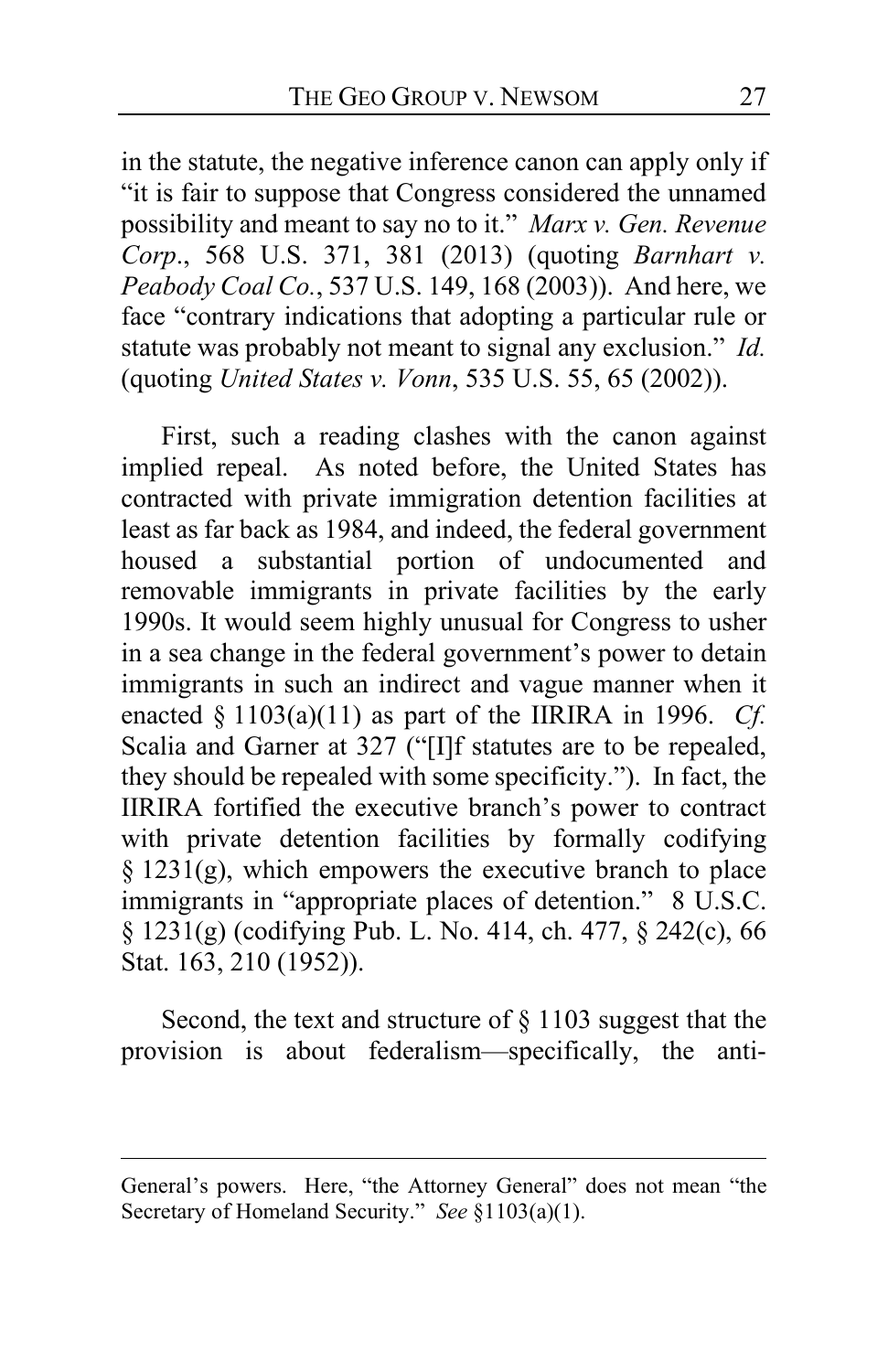commandeering doctrine—and not about specific detention operations.

We begin with the text of  $\S 1103(a)(11)$ . Sub-section (A) authorizes the Attorney General to make payments to states related to their "administration and enforcement of the laws relating to immigration" if the states' actions were taken under "an agreement with a State." *Id.* § 1103(a)(11)(A). The "administration and enforcement of the laws" contemplates far more than just detention operations.

And  $\S$  1103(a)(11)(B) then allows the Attorney General to enter into "cooperative agreement[s]" with States for state-run immigration detention facilities. By setting the conditions under which the United States can house immigrant detainees in state and local government facilities, § 1103(a)(11) clarifies that the federal government cannot commandeer state and local governments into serving federal functions.

This reading make sense in historical context. This section was first enacted in 1996—a year before the Supreme Court in *Printz v. United States*, 521 U.S. 898 (1997) resolved a circuit conflict and held that the federal government cannot commandeer states or local officials for background checks. It was thus likely enacted with federalism in mind, not as an exclusive enumeration of delegated powers.

The structure of the 1996 version of 8 U.S.C. § 1103 supports this federalism-based interpretation. *See Kucana v. Holder*, 558 U.S. 233, 246 (2010) (interpreting a provision in line with its neighboring provisions). This section appears at the very beginning of Chapter Twelve of Title Eight—the Chapter addressing "Immigration and Nationality." It is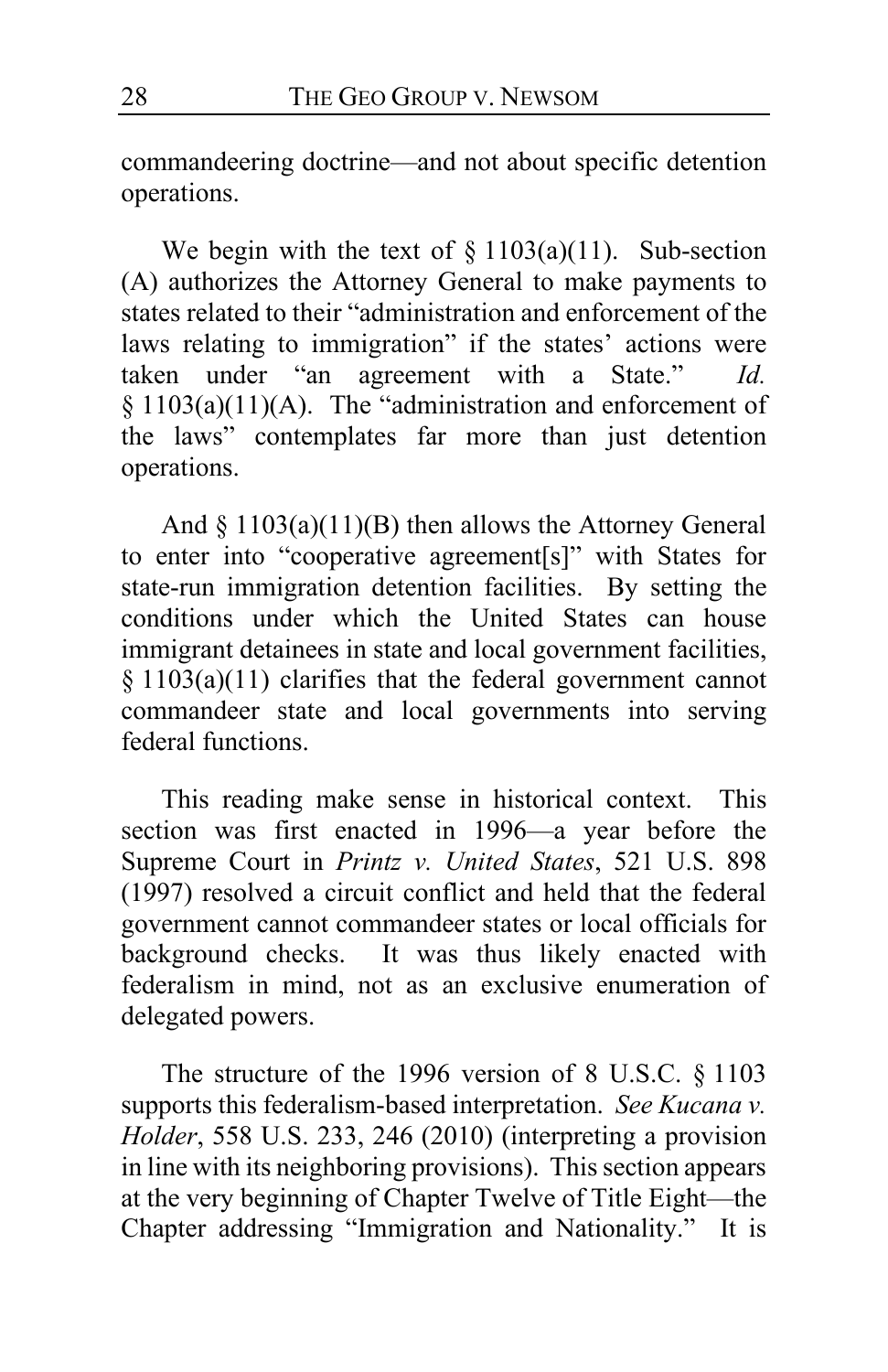titled "Powers and duties" and begins sub-section (a) by discussing the Attorney General's powers.**[8](#page-28-0)** 8 U.S.C. § 1103 (1996). From the outset, this placement suggests that  $\frac{8}{9}$  1103 is concerned with the broadest delegation of powers, rather than the specifics of any particular area.

Sub-section (a)(1) specifies that the Attorney General "shall be charged with the administration and enforcement of this chapter," which includes § 1231: "Detention." *Id.*  $§ 1103(a)(1)$  (1996). Sub-sections (a)(2) through (a)(6) establish various supporting powers the Attorney General possesses to carry out his or her duties under Chapter Twelve.**[9](#page-28-1)** These broad grants confirm that § 1103 concerned *general* delegation of powers.

The rest of sub-section (a) provides certain limitations to this general delegation when the immigration power touches other constitutional areas. Thus, sub-sections  $(a)(7)$  through (a)(9) concerns the overlap of immigration with foreign affairs.<sup>10</sup> Sub-section (a)(7) empowers the Attorney Sub-section  $(a)(7)$  empowers the Attorney General, "with the concurrence of the Secretary of State," to establish immigration offices in foreign countries. *Id.*  $§ 1103(a)(7) (1996)$ . Similarly, sub-section (a)(8) allows the

<span id="page-28-1"></span>**<sup>9</sup>** 8 U.S.C. § 1103(a)(2) (1996) (supervision of employees); *Id.* § 1103(a)(3) (1996) (power to issue regulations); *Id*. § 1103(a)(4) (1996) (authorize or require employees of the Service or the DOJ to perform the duties of the Chapter); *Id.* § 1103(a)(5) (1996) (power to guard the borders); *Id.* § 1103(a)(6) (1996) (authority to confer the Chapter's power on any employee of the United States with the consent of the Department head).

<span id="page-28-2"></span>**<sup>10</sup>** There were two separate sub-sections (a)(8) and (a)(9) enacted in 1996.

<span id="page-28-0"></span>**<sup>8</sup>** The 1996 version of § 1103 was enacted before the Secretary was delegated the Attorney General's powers.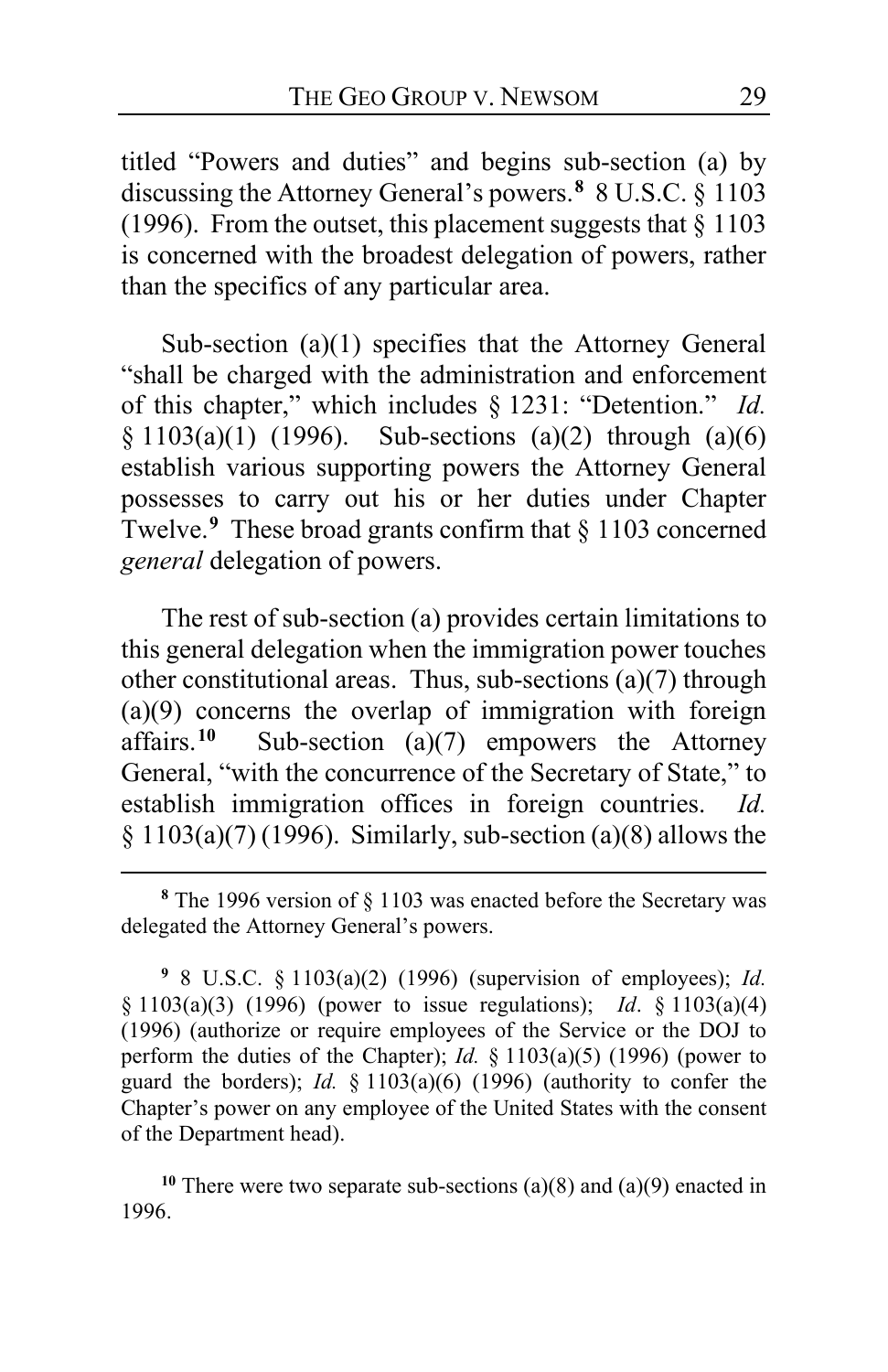Attorney General, "[a]fter consultation with the Secretary of State," to authorize foreign officers to be stationed in the United States. *Id.* § 1103(a)(8) (1996). And sub-section (a)(9) specifies that those foreign officers will have the power and duties of immigration officers. *Id.* § 1103(a)(9) (1996).

The sub-sections addressing the states—which include the precursor to  $\S 1103(a)(11)$ —are no different. Subsections (8) and (9) concerned the overlap of immigration with federalism. Under sub-section  $(a)(8)$ , if the Attorney General "determines that an actual or imminent mass influx of aliens arriving off the coast of the United States . . . presents urgent circumstances requiring an immediate Federal response," then the Attorney General may empower a "State or local law enforcement officer, *with the consent of the head . . . under whose jurisdiction the individual is serving*," to perform the functions of a federal employee. *Id.*  $§ 1103(a)(8)$  (1996) (emphasis added). And sub-section  $(a)(9)$ —the 1996 precursor to today's § 1103(a)(11) authorized the Attorney General to expend funds and enter agreements with states to house immigration detainees. *Id.* § 1103(a)(9) (1996).

Read in harmony with their neighboring provisions, these provisions address the special circumstance where the immigration power touches on federalism—not the exclusive times when the Attorney General/DHS Secretary may contract out detention facilities.

Another statute, 8 U.S.C. § 1357(g), passed at the same time as § 1103(a)(11) corroborates this reading. *See*  8 U.S.C. § 1357(g) (1996). That statute begins by granting the Attorney General the power to "enter into a written agreement with a State" to allow state employees to perform immigration functions. 8 U.S.C.  $\S 1357(g)(1)$ . The next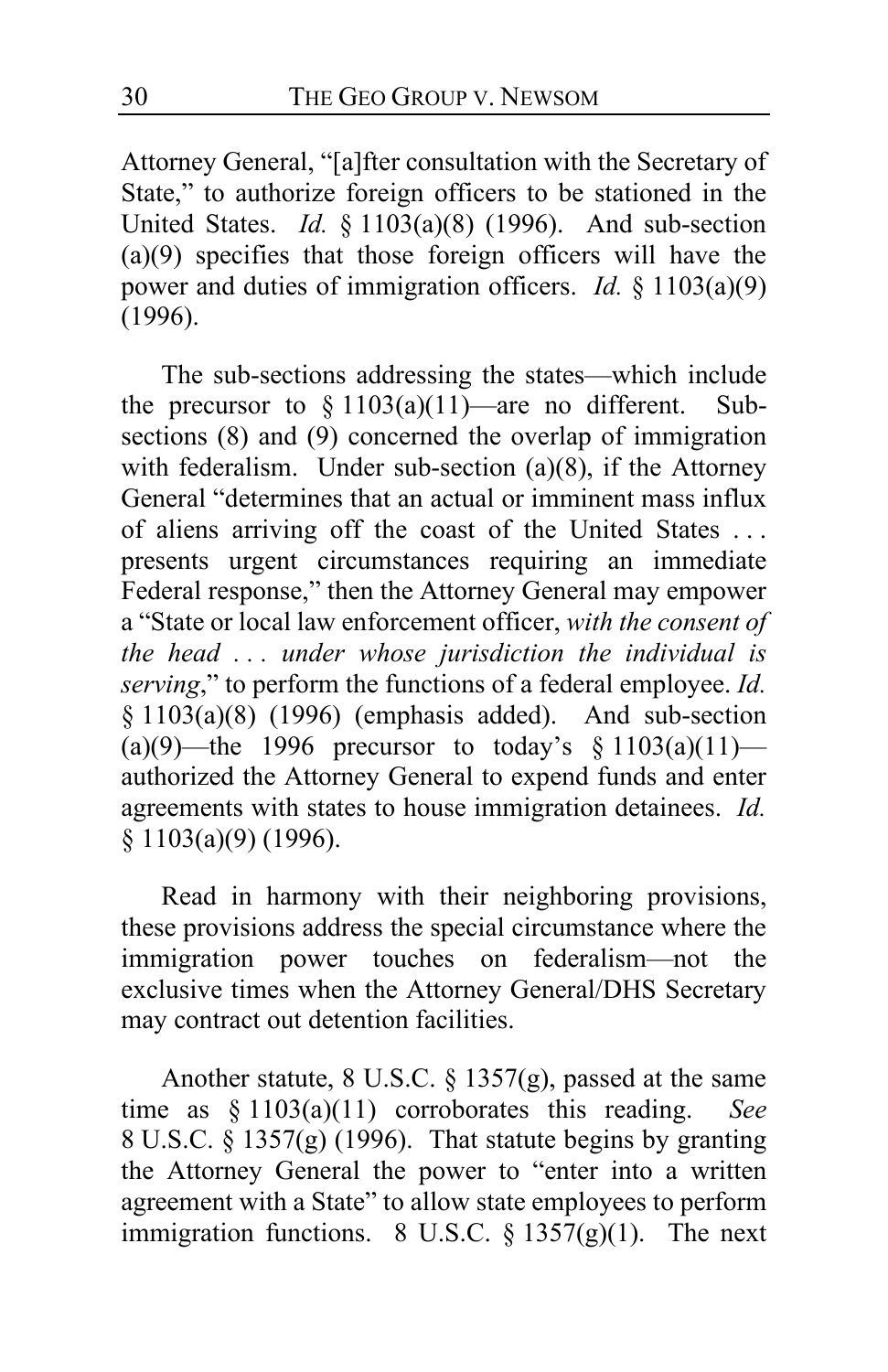several sections set federalism-related statutory limits on those agreements. *Id.*  $\S$  1357(g)(2)–(8). And the statute concludes by explicitly stating that the sub-section must not be construed as permission to commandeer the states. *Id.*  §  $1357(g)(9)–(10)$ . It thus prohibited commandeering and established federalism-related conditions on agreements between the federal government and the states.

Federalism stands as an integral thread unmistakably woven into the fabric of our Constitution. So it is no surprise that Congress paid heed to the limits of federal power in the statute. In contrast, agreements with private companies do not pose the same constitutional concerns, so it would make sense for Congress not to address such agreements in the same provision. Taken together, these statutory provisions strongly suggests that  $\S 1103(a)(11)$  clarified boundaries between the federal government and the states. It did not prohibit the executive branch from continuing to rely on private detention centers.

<span id="page-30-0"></span>C. AB 32 conflicts with the Secretary's statutory power to contract with private detention facilities.

"A state law is preempted where . . . 'under the circumstances of a particular case, the challenged law stands as an obstacle to the accomplishment and execution of the full purposes and objectives of Congress.'" *Hughes*, 136 S. Ct. at 1297 (quoting *Crosby*, 530 U.S. at 373).

Shorn of its creative but ultimately unconvincing arguments, California's case against preemption withers. We are left with these simple facts: the Secretary may arrange for "appropriate" detention facilities (8 U.S.C.  $\S$  1231(g)); he or she has the power to contract out detention operations as "necessary and proper" (6 U.S.C.  $\frac{\S}{\S}$  112(b)(2)); and the federal government has sole authority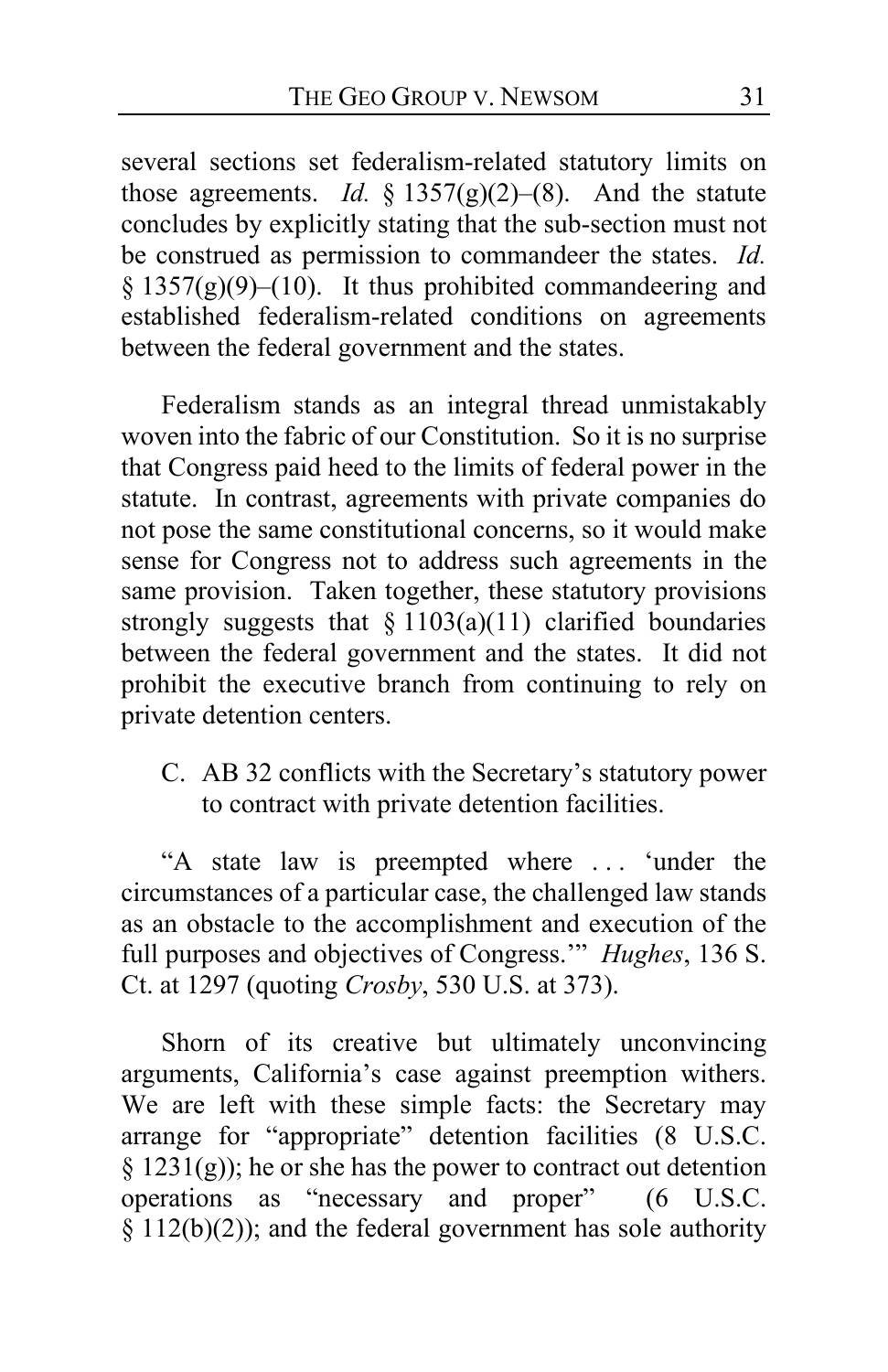over immigration. The words used in the statute are extremely broad and permissive, and the United States has exclusive domain in this area. It is thus "clear and manifest" that the Secretary has broad power and discretion to arrange for appropriate places of detention, including the right to contract with private companies to operate detention facilities. *Wyeth*, 555 U.S. at 565.

<span id="page-31-0"></span>AB 32 cannot stand because it conflicts with this federal power and discretion given to the Secretary in an area that remains in the exclusive realm of the federal government. It bars the Secretary from doing what federal immigration law explicitly permits him or her to do. *See Ariz. Dream Act Coal. v. Brewer*, 757 F.3d 1054, 1062 (9th Cir. 2014) ("Preemption analysis must contemplate the practical result of the state law, not just the means that a state utilizes to accomplish the goal." (alteration omitted)). That is a classic case of conflict preemption.

<span id="page-31-1"></span>The procurement cases provide an apt analogy. Consider our decision in *Gartrell Construction Inc. v. Aubry*, 940 F.2d 437 (9th Cir. 1991). There, California required federal contractors to obtain state licensing. *Id.* at 438. To obtain state licensing, contractors had to meet certain standards. *Id.* at 439. At the same time, the Federal Acquisition Regulations required contractors to meet certain similar but potentially different standards. *Id.* We found conflict preemption because the state, "through its licensing requirements, [was] effectively attempting to review the federal government's responsibility determination." *Id.*; *see also Leslie Miller, Inc. v. Arkansas*, 352 U.S. 187, 190 (1956); *United States v. Virginia*, 139 F.3d 984, 987–89 (4th Cir. 1998); *Student Loan Serv. All. v. District of Columbia*, 351 F. Supp. 3d 26, 62 (D.D.C. 2018).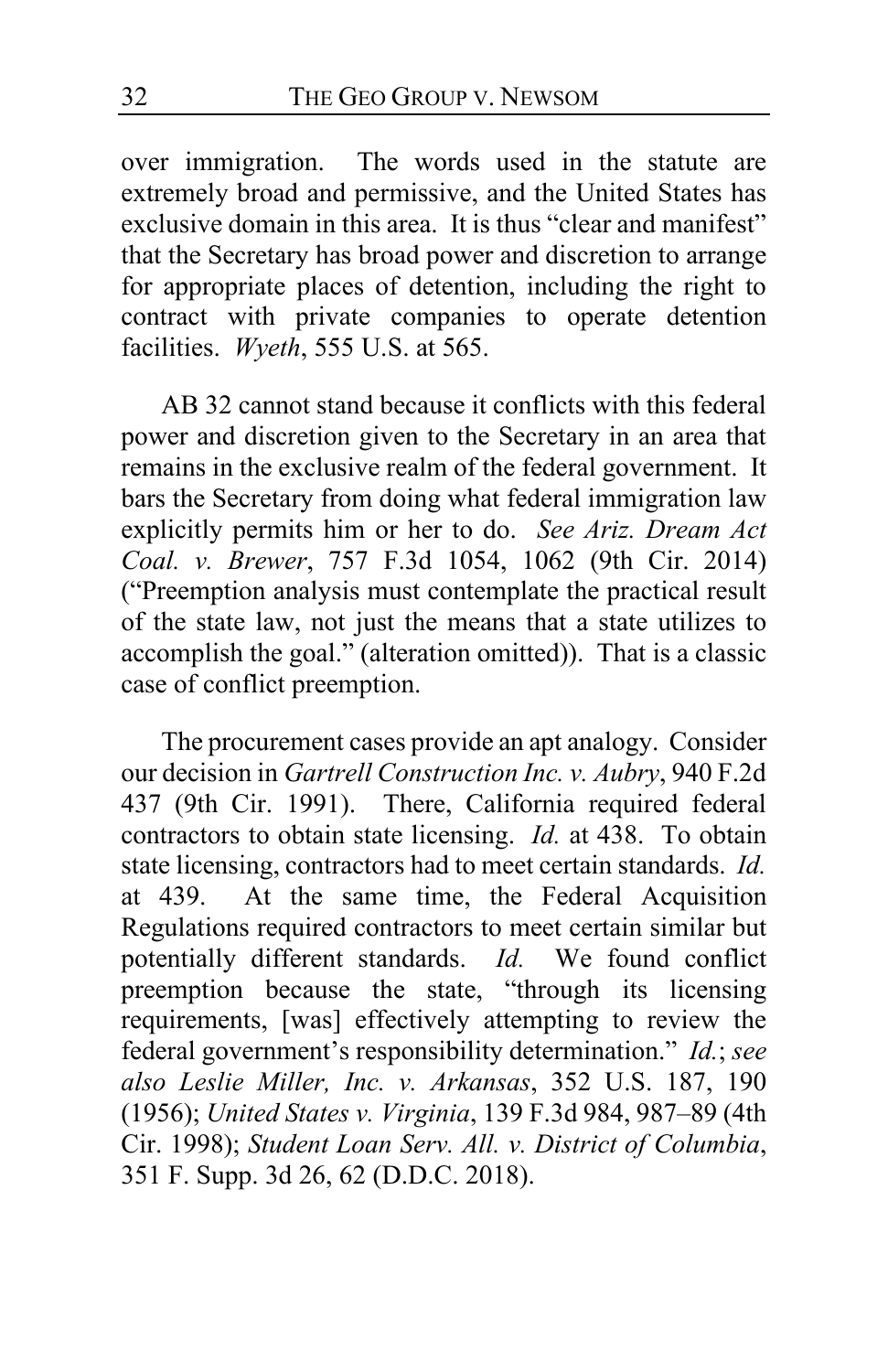Here, the conflict is worse. California is not just placing different limits on the federal government's contracting standards; it is trying to ban contractors from contracting with the federal government altogether—even though Congress allows such contracts involving the uniquely national issue of immigration detention.

AB 32 also conflicts with federal law because it improperly tries to cabin the Secretary's statutory discretion. *Crosby v. National Foreign Trade Council* provides a telling example of what states cannot do. 530 U.S. 363 (2000). In *Crosby*, Massachusetts barred state entities from buying goods or services from someone identified as doing business with Burma. *Id.* at 366. Shortly after, Congress passed a law restricting Burma and granting the President power to impose new (or remove old) sanctions at his general discretion. *Id.* at 373–74. In finding conflict preemption, the Court reasoned that Massachusetts's law "undermines the President's intended statutory authority by making it impossible for him to restrain fully the coercive power of the national economy when he may choose to take the discretionary action open to him." *Id.* at 377. "Quite simply, if the Massachusetts law is enforceable the President has less to offer and less economic and diplomatic leverage as a consequence." *Id.*

The lesson of *Crosby* is that where Congress grants a federal officer broad discretion to pursue an objective (*e.g*., putting pressure on Burma), states may not cabin the discretion of that officer if doing so would stand as an obstacle to that objective.

That reasoning applies here. Congress has entrusted the Secretary with balancing the many different objectives involved with immigration. *See, e.g.*, *Arizona*, 567 U.S. at 395 ("Immigration policy can affect trade, investment,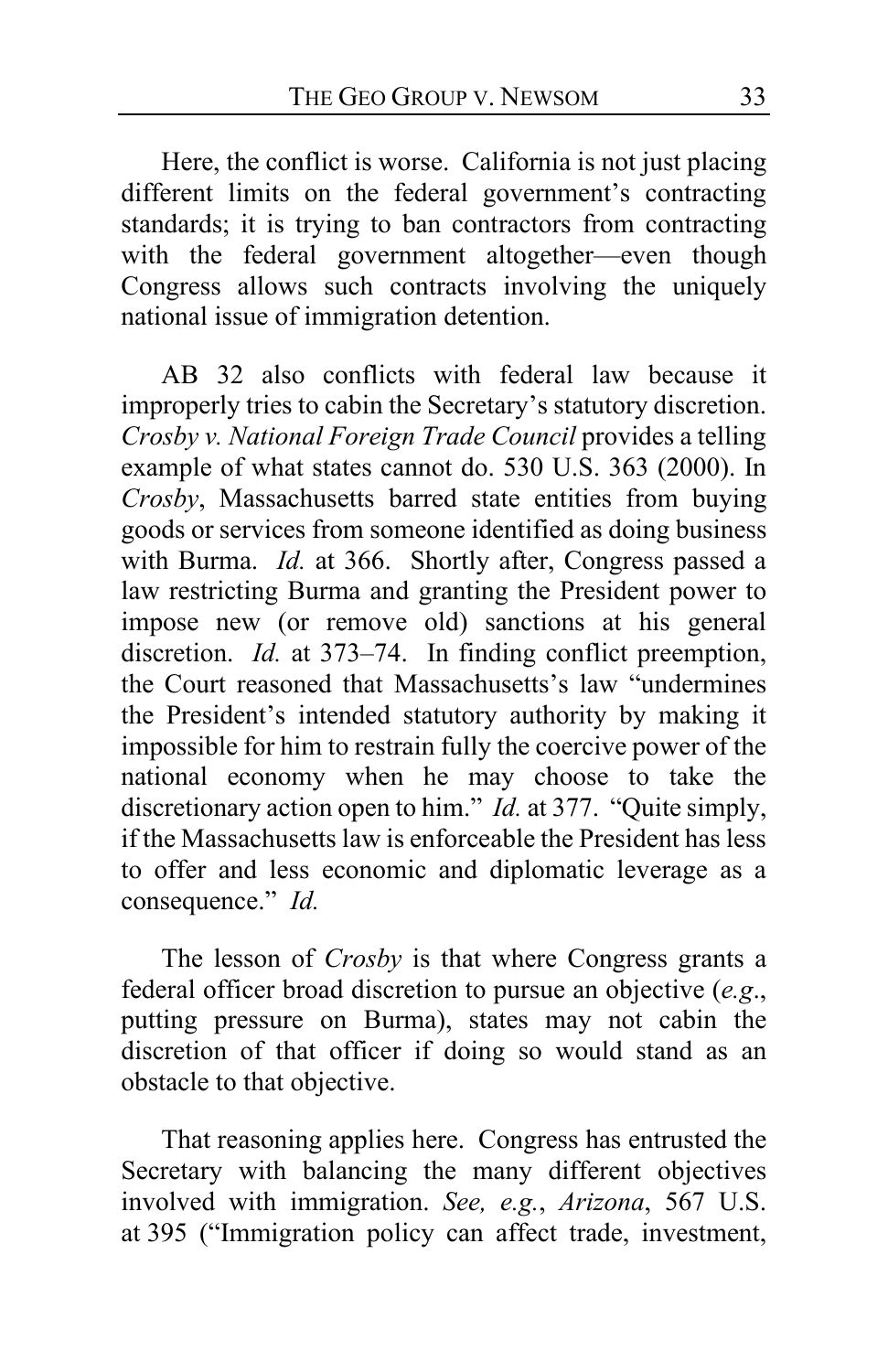tourism, and diplomatic relations for the entire Nation . . . . [For example,] [p]erceived mistreatment of aliens in the United States may lead to harmful reciprocal treatment of American citizens abroad."). To carry out these competing objectives, Congress has given the Secretary discretion to arrange for "appropriate" places of detention and to make contracts as he or she determines to be "necessary and proper to carry out [his or her] responsibilities." 8 U.S.C. §  $1231(g)(1)$ ; 6 U.S.C. §  $112(b)(2)$ . This discretion thus includes the authority to contract with private companies to operate detention facilities.

AB 32 denies the Secretary that discretion. And that denial frustrates the Secretary's efforts to balance the competing objectives involved with immigration. As the United States explained, ICE does not build its own detention centers because immigration flow may surge or taper depending on the season, economic conditions in the United States and elsewhere, the current administration's foreign policy, and a host of other reasons. Seeking flexibility, the Secretary made the policy decision to rely exclusively on private detention centers in California. But AB 32 denies the Secretary that policy choice, forcing the agency to close all private detention facilities. Indeed, as GEO rightly argues, California's action does more than "blunt the consequences" of the Secretary's discretionary action—it altogether *prohibits* the Secretary from taking certain discretionary actions.

# **III. AB 32 Discriminates Against the Federal Government in Violation of the Intergovernmental Immunity Doctrine.**

"Under the Supremacy Clause, 'the activities of the Federal Government are free from regulation by any state."" *Boeing Co. v. Movassaghi*, 768 F.3d 832, 839 (9th Cir. 2014)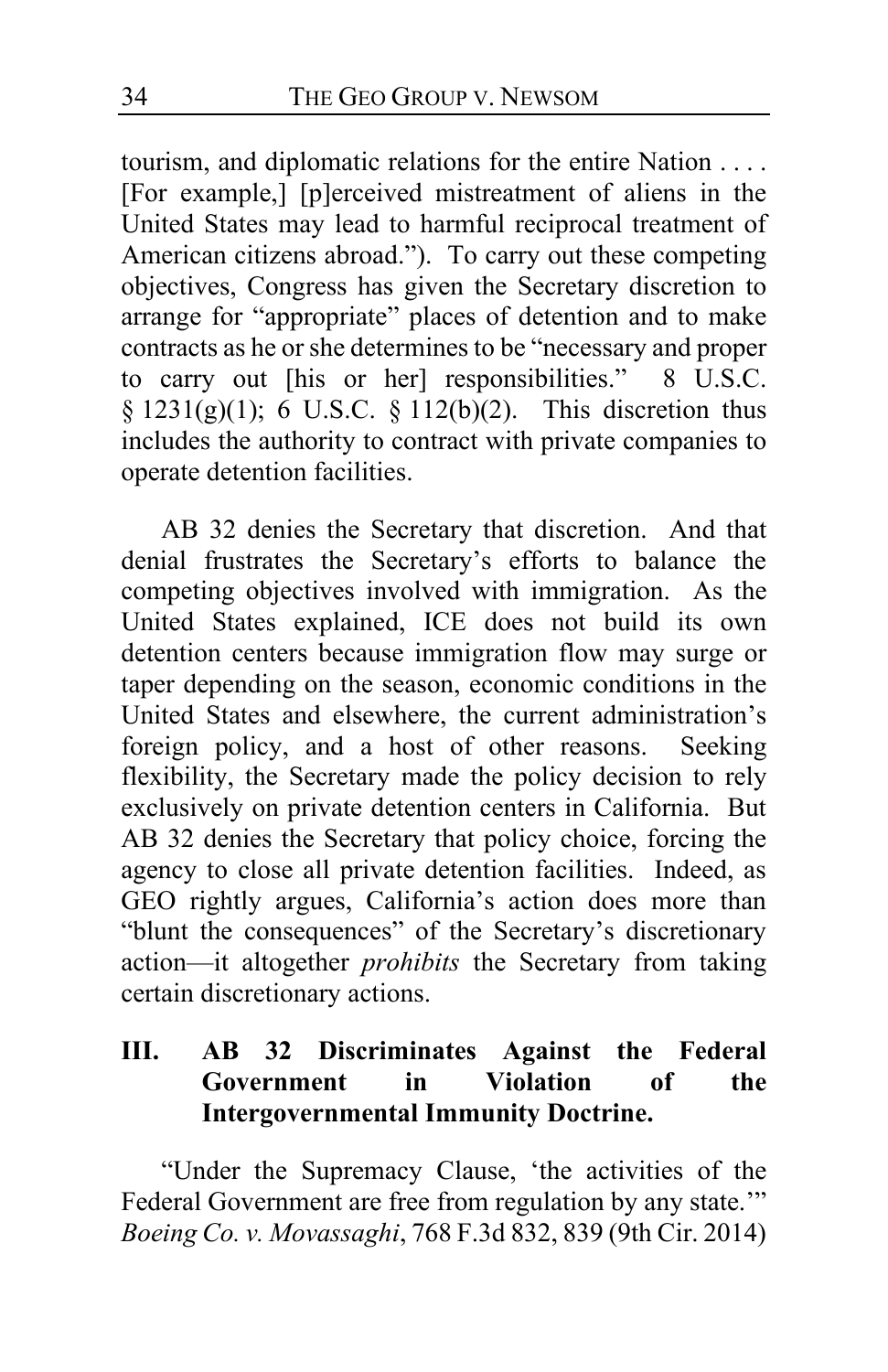(quoting *Mayo v. United States*, 319 U.S. 441, 445 (1943)). All parties agree that under the intergovernmental immunity doctrine, a state may not "regulate[] the United States directly or discriminate[] against the Federal Government or those with whom it deals." *Id.* (quoting *North Dakota v. United States*, 495 U.S. 423, 436 (1990) (plurality opinion) (Stevens, J.)) (alteration in original). The parties' agreement ends there. The parties dispute whether the law discriminates against the federal government and its contractors.

We hold that, at the very least, AB 32 discriminates against the federal government and thus violates intergovernmental immunity.

"A State violates [the discriminatory aspect of intergovernmental immunity] when it treats [the] state [] more favorably than [the] federal [government] and no 'significant differences between the two classes justify the differential treatment.'" *Dawson v. Steager*, 139 S. Ct. 698, 703 (2019) (quoting *Davis v. Mich. Dep't of Treasury*, 489 U.S. 803, 814–816 (1989)). A state must "treat those who deal with the [federal] Government as well as it treats those with whom it deals itself." *Phillips Chem. Co. v. Dumas Indep. Sch. Dist*., 361 U.S. 376, 385 (1960); *see also California*, 921 F.3d at 878.

<span id="page-34-0"></span>The Supreme Court has held that discrimination exists where the net effects of a state law discriminate against the federal government. *See Washington v. United States*, 460 U.S. 536, 544–45 (1983). And under this net effects analysis, AB 32 discriminates against the federal government. Two facts are undisputed. One, AB 32 requires the federal government to close *all* its detention facilities, including its ICE facilities. Two, AB 32 will not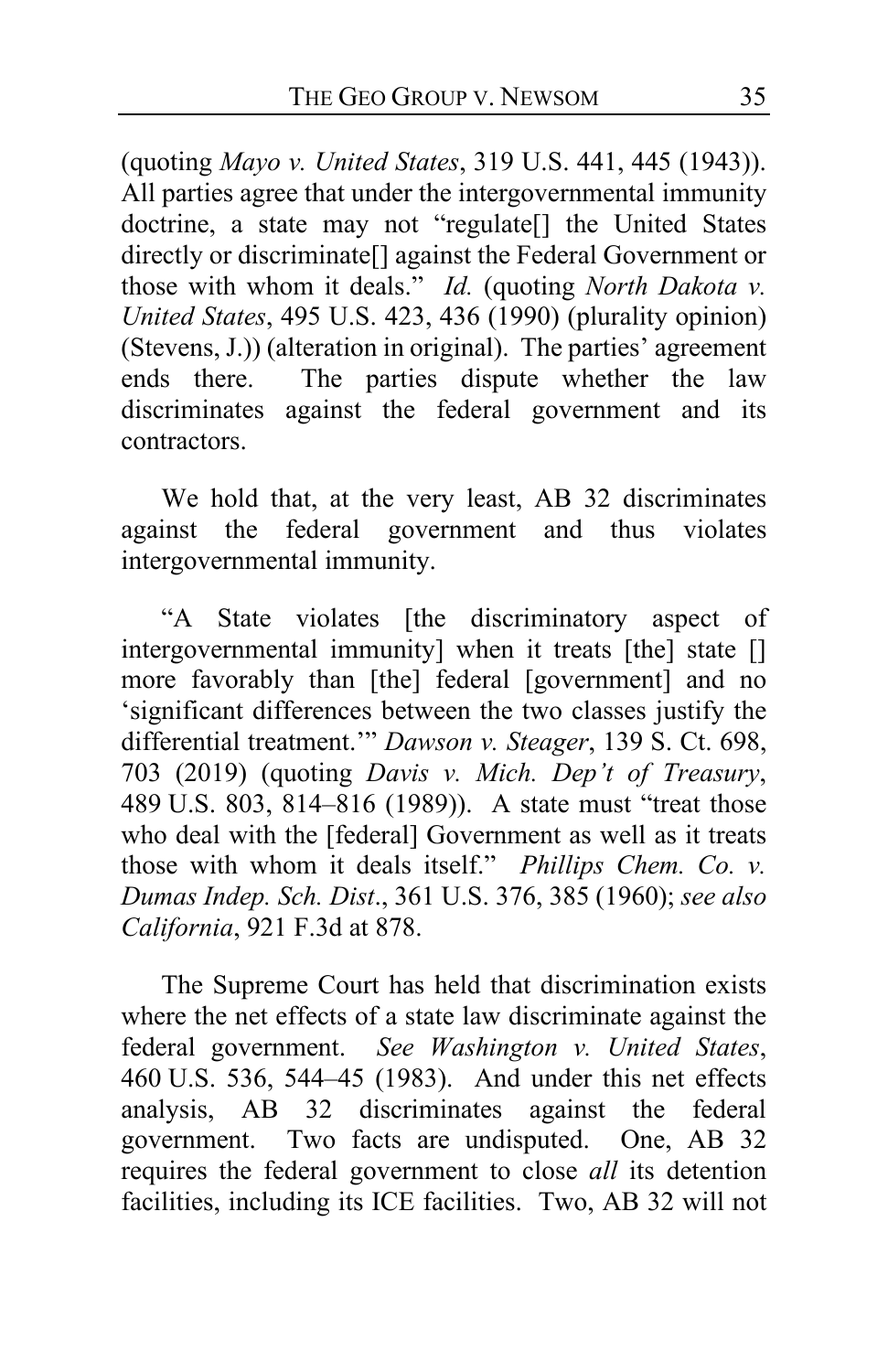*require* California to close *any* of its private detention facilities until 2028.**[11](#page-35-0)**

This discrimination occurs in two steps. First, § 9501 generally prohibits any person from operating a private detention facility. *See* Cal. Penal Code § 9501. But then a series of exemptions operate to permanently exempt some state detention facilities,**[12](#page-35-1)** while providing a ten-year phaseout for private state prisons. *See id.* §§ 9502(a)–(b), (d), (f)– (g), 9503, 9505(b), 5003.1(e), (c). State prisons may "renew or extend" a private detention contract to comply with a court-ordered population cap until January 1, 2028. *Id.* § 5003.1(e); 5003.1(c).

<span id="page-35-3"></span>AB 32 facially discriminates against the federal government. California created a blanket prohibition and then exempted large swaths of state contractors in line with its own preferences. Meanwhile, it provided no comparable exceptions for the federal government. Put differently, California is the *only* meaningfully "favored class" under AB 32. *Dawson*, 139 S. Ct. at 705. AB 32 thus discriminates

<span id="page-35-2"></span><span id="page-35-0"></span>**<sup>11</sup>** At oral argument, counsel for California claimed that the state has now closed its private prisons. But that fact is beside the point. There is a difference between voluntary action and a legal mandate. AB 32 does not *require* California to close its prisons before 2028.

<span id="page-35-1"></span>**<sup>12</sup>** A few exemptions are facially neutral. *See* Cal. Penal Code §§ 9502(c), (e), 9503, 9505(a). But even the facially neutral exemptions will often only practically apply to state entities. Additionally, under *Dawson*, the only sub-sections relevant to the analysis are those that discriminate, not those that are facially neutral. *Dawson*, 139 S. Ct. at 705.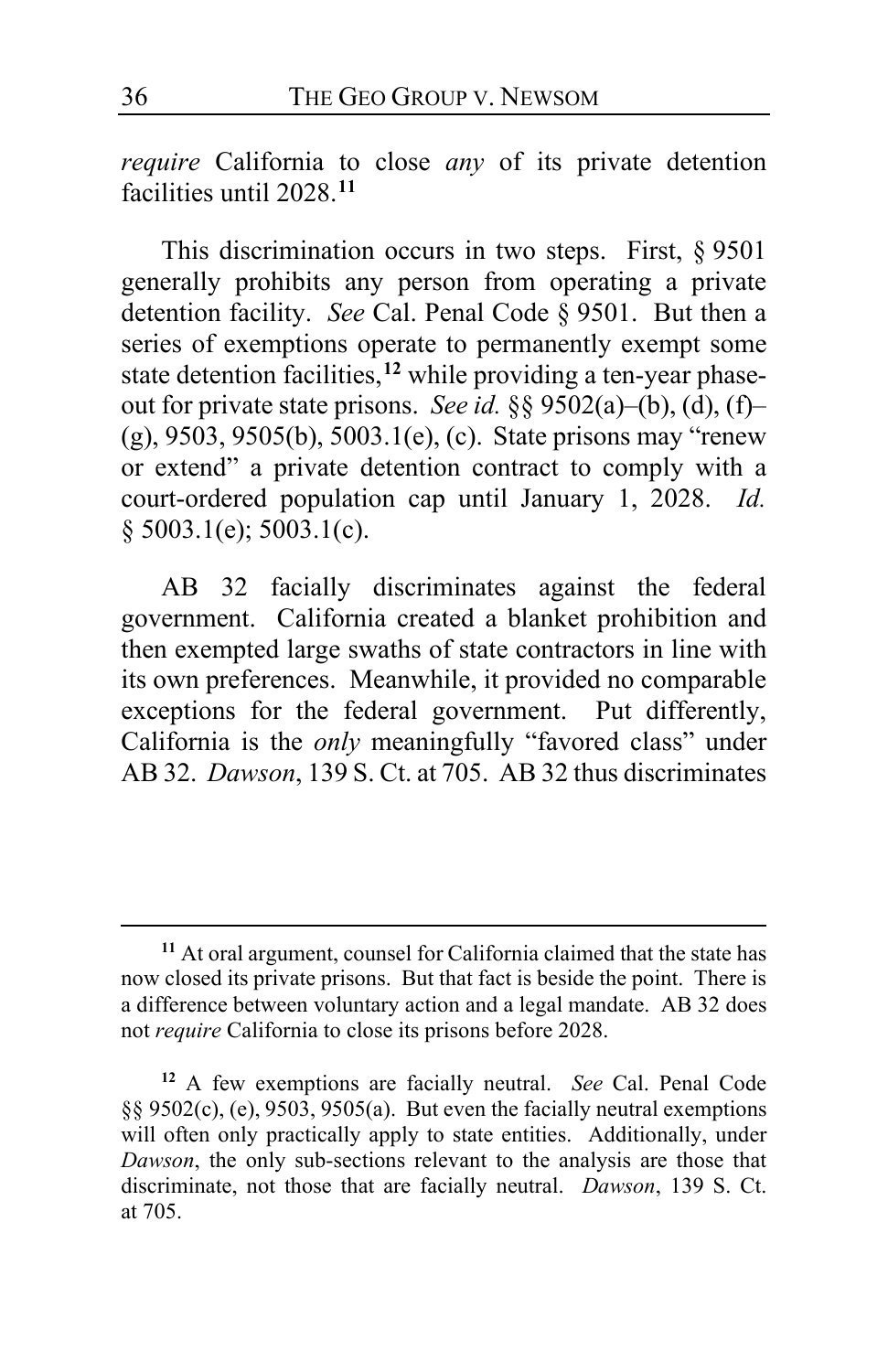<span id="page-36-2"></span>against the federal government and violates the intergovernmental immunity doctrine.**[13](#page-36-0)**

The district court incorrectly applied an exemption-byexemption analysis to the discrimination analysis. To reach that conclusion, the district court adopted the reasoning in *United States v. Nye County, Nevada*, 178 F.3d 1080 (9th Cir. 1999). But that reliance was misplaced. *Nye County*  merely reaffirmed the general principle that statutory schemes should be viewed as a whole, 178 F.3d at 1083–84, 1087, and specified that where "the statute contains a series of exemptions, some of which favor the federal government, others of which favor the state, most of which are unconcerned with the federal/state distinction," then the court focuses "on the individual exemption to determine whether each taken on its own terms discriminates." *Id.* at 1088.

<span id="page-36-1"></span>*Nye County* does not apply here. Unlike in *Nye County*, here, AB 32, taken as a whole, discriminates against the federal government. Nor are there cross-cutting exemptions: none of the exemptions expressly benefit the federal government alone. And the great majority of the exemptions

<span id="page-36-3"></span><span id="page-36-0"></span>**<sup>13</sup>** The dissent suggests there are significant differences between California and the United States that justify differential treatment. We disagree with the dissent's framing of the issue. The law as written allows only state prisons to "renew or extend" private detention contracts "to comply with the requirements of any court-ordered population cap." Cal. Penal Code  $\S$  5003.1(e). The text of the exemption is not limited to court orders existing at the time of enactment; it carves out an exemption for "any court-ordered population cap." *Id.* If federal detention facilities are one day subjected to such an order, they still would not qualify for § 5003.1(e)'s exemption. The exemption thus does not differentiate based on whether an entity is under a court-ordered population cap. It instead hinges on which governmental entity is operating the detention facility. *See Dawson*, 139 S. Ct. at 706.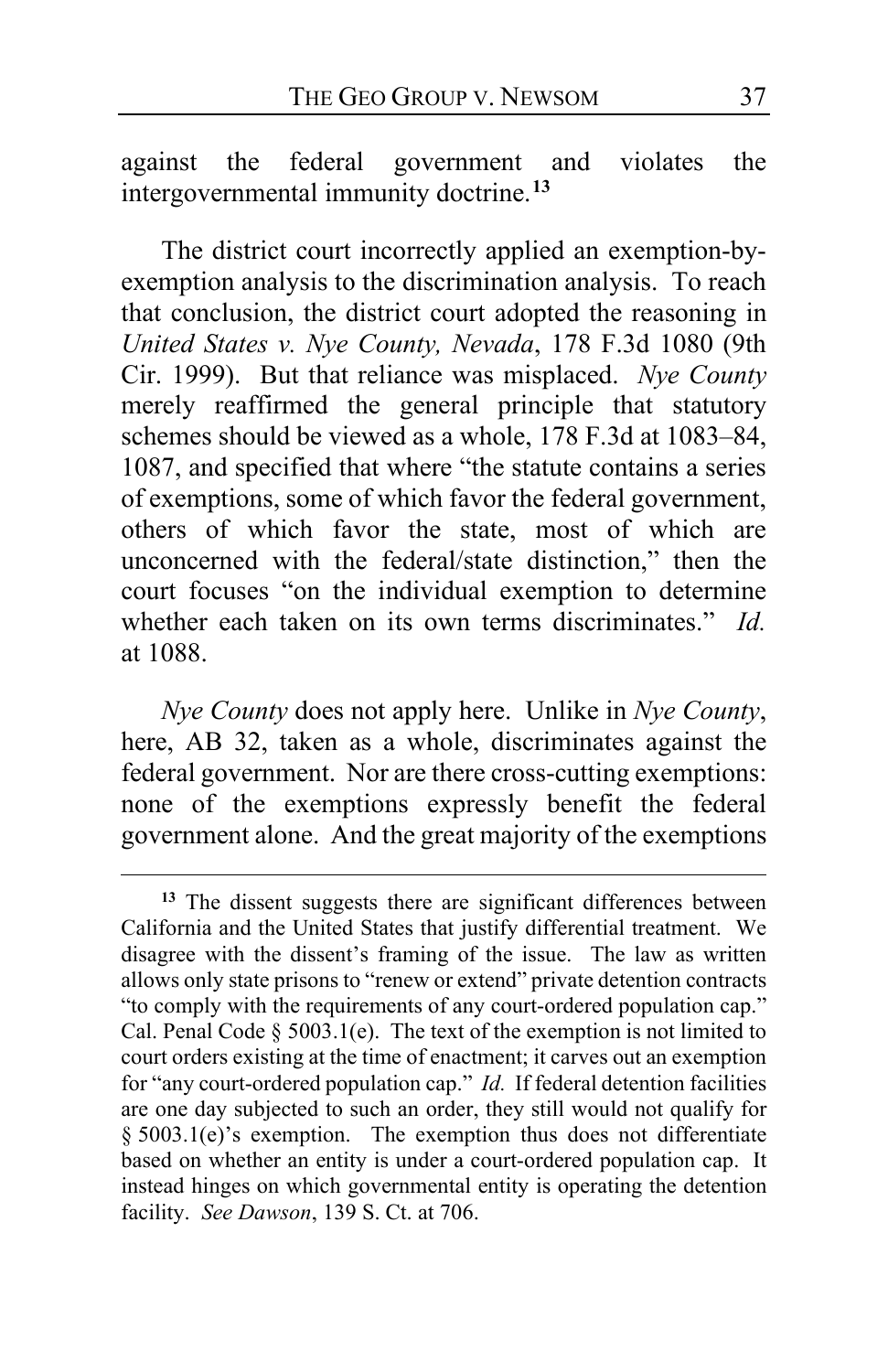are not even facially neutral but expressly benefit the state. As GEO rightly points out, "If the discrimination analysis focused on each statutory exception in isolation, a state could easily evade the intergovernmental-immunity doctrine."

The district court also erred in holding that  $\S$  5003.1 was relevant here. According to the district court, § 5003.1 benefits the federal government because it prevents California (and only California) from using out-of-state detention facilities. But § 5003.1 does not provide an exemption to the federal government. It merely provides another limitation on California. And California can partially avoid even this limitation by relying on § 5003.1(e), which exempts state prisons subject to a court-ordered population cap.**[14](#page-37-0)**

<span id="page-37-1"></span>\* \* \* \* \*

Because we hold that AB 32 discriminates against the federal government, we need not reach whether it "directly regulates" the United States under the intergovernmental immunity doctrine. As the parties' briefing suggests, it appears unsettled whether a "legal incidence" test or a

<span id="page-37-0"></span>**<sup>14</sup>** GEO also makes a separate argument that AB 32's limitations do not apply because the contract falls into California Penal Code Section 9505(a)'s exception, which specifies that AB 32's prohibition does not apply to a "private detention facility that is operating pursuant to a valid contract with a governmental entity that was in effect before January 1, 2020, for the duration of that contract, not to include any extensions made to or authorized by that contract." Without citing any precedent, GEO asserts that its contract options do not constitute "extensions" under Section 9505(a).But ICE may terminate its contract every five years, so it follows that each time ICE declines to terminate the contract it is extending that contract. Thus, the district court did not abuse its discretion in finding that GEO's contract does not fall under Section 9505(a)'s exemption.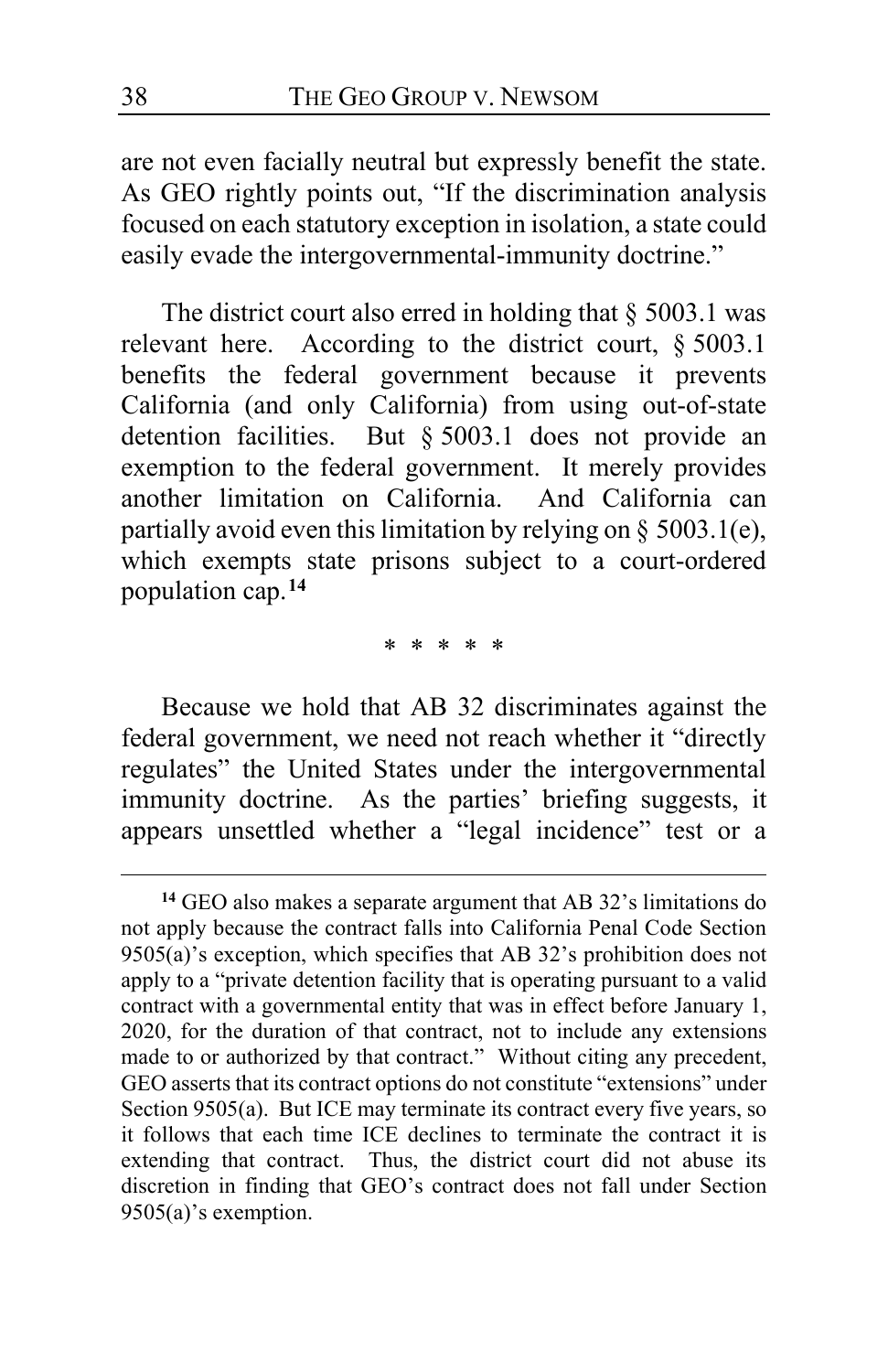"substantially interference" analysis applies. *See, e.g.*, *North Dakota*, 495 U.S. at 423, 451–52 (competing plurality opinions of Justice Stevens and Justice Brennan); *Boeing Co. v. Movassaghi*, 768 F.3d 832, 839–40 (9th Cir. 2014) (ruling that the state law "*regulate[d]* [the federal government's] cleanup activities *directly*" but also noting that the law "*interferes with the functions of the federal government*" (emphasis added)); *California*, 921 F.3d at 880 (citing cases in which the state law "directly or indirectly affected the operation of a federal program or contract").

### **IV. The Other Injunction Factors Favor Appellants.**

In deciding whether to grant a preliminary injunction, courts consider the likelihood of success on the merits as the most important factor. *Disney Enters. v. VidAngel, Inc.*, 869 F.3d 848, 856 (9th Cir. 2017). The United States and GEO are likely to prevail on the merits, as detailed above. The remaining injunction factors also tip in their favor.**[15](#page-38-0)**

<span id="page-38-1"></span><span id="page-38-0"></span>**<sup>15</sup>** To be entitled to injunctive relief, the United States and GEO must also establish that, without that relief, they are likely to suffer irreparable harm and the balance of equities tip in their favor. *Winter*, 555 U.S. at 20. "If we were in doubt whether [the United States and GEO] satisfied the remaining requirements for injunctive relief, we would remand to allow the district court to assess the likelihood of irreparable injury and to balance the equities." *Klein v. City of San Clemente*, 584 F.3d 1196, 1207 (9th Cir. 2009). Because "it is clear that these requirements are satisfied," we complete the preliminary injunction analysis here. *See id.* at 1207–08 (assessing irreparable harm and balancing the equities even though the district court decision rested solely on a finding that a movant had not established a likelihood of success on the merits).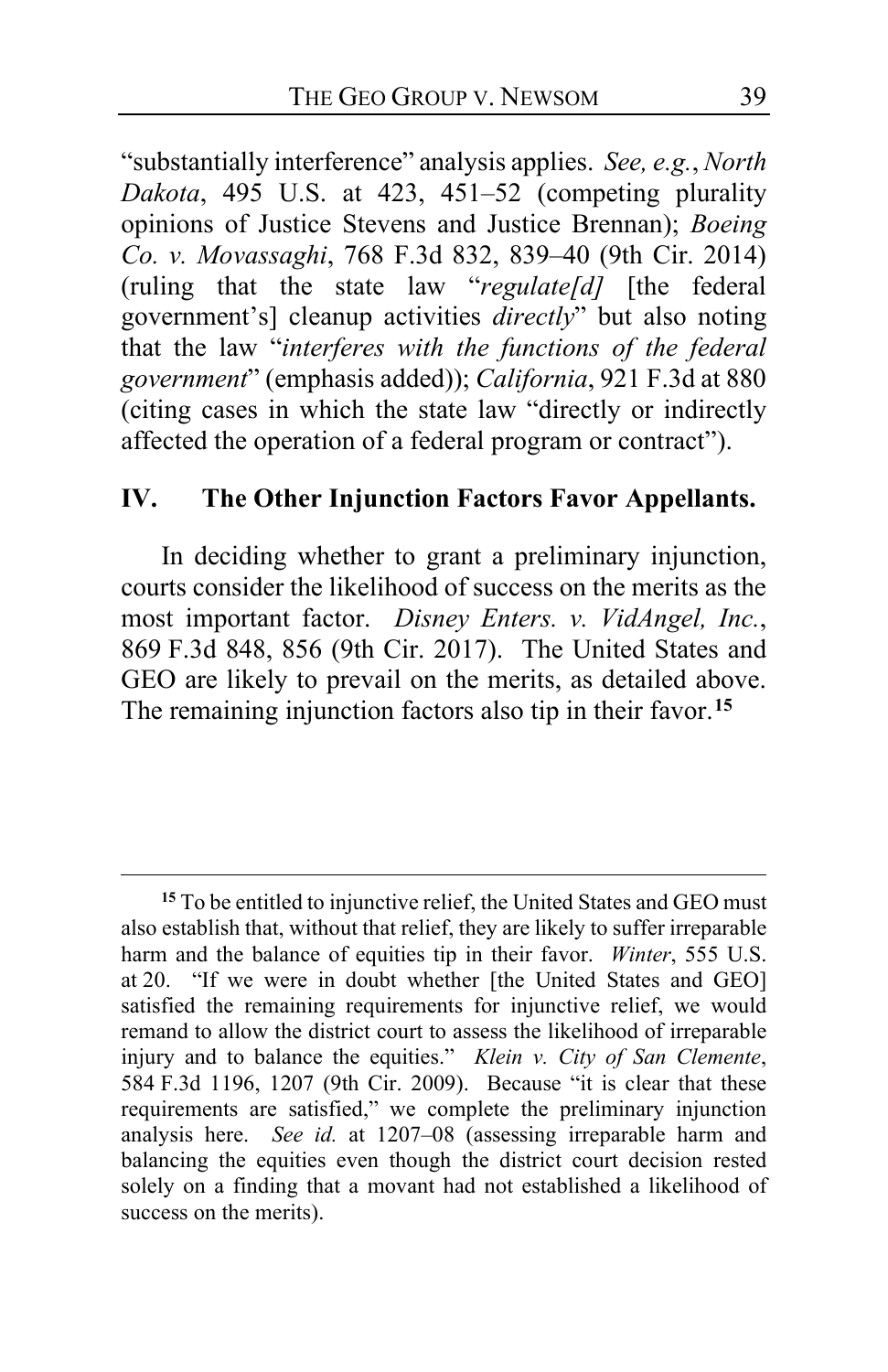A. The United States suffers irreparable harm.

<span id="page-39-1"></span><span id="page-39-0"></span>Constitutional injuries are irreparable harms. *See, e.g.*, *Nelson v. Nat'l Aeronautics & Space Admin*., 530 F.3d 865, 882 (9th Cir. 2008), *rev'd on other grounds*, 562 U.S. 134 (2011). Because AB 32 facially discriminates against the federal government, the United States suffers an irreparable harm.

California argues that this irreparable injury is not *immediately* occurring. Because of AB 32's safe harbor provision, California argues that the appellants cannot suffer an irreparable injury until 2024, the date of the contracts' first extension option. But that the injury will occur in the future is by itself irrelevant. A party "does not have to await the consummation of threatened injury to obtain preventive relief. If the injury is certainly impending, that is enough." *Pennsylvania v. West Virginia*, 262 U.S. 553, 593 (1923). Here, it is indisputable that the United States cannot extend its contracts with GEO and its other contractors in 2024.

B. Balance of equities and the public interest favor the United States.

"Finally, by establishing a likelihood that [AB 32] violates the U.S. Constitution, [Appellants] have also established that both the public interest and the balance of the equities favor a preliminary injunction." *Ariz. Dream Act Coal.*, 757 F.3d at 1069.

#### **CONCLUSION**

We profess no opinion on the wisdom of California's law banning private detention centers or the policy implications of so-called "for-profit prisons." California can enact laws that it believes are best for its people. But California cannot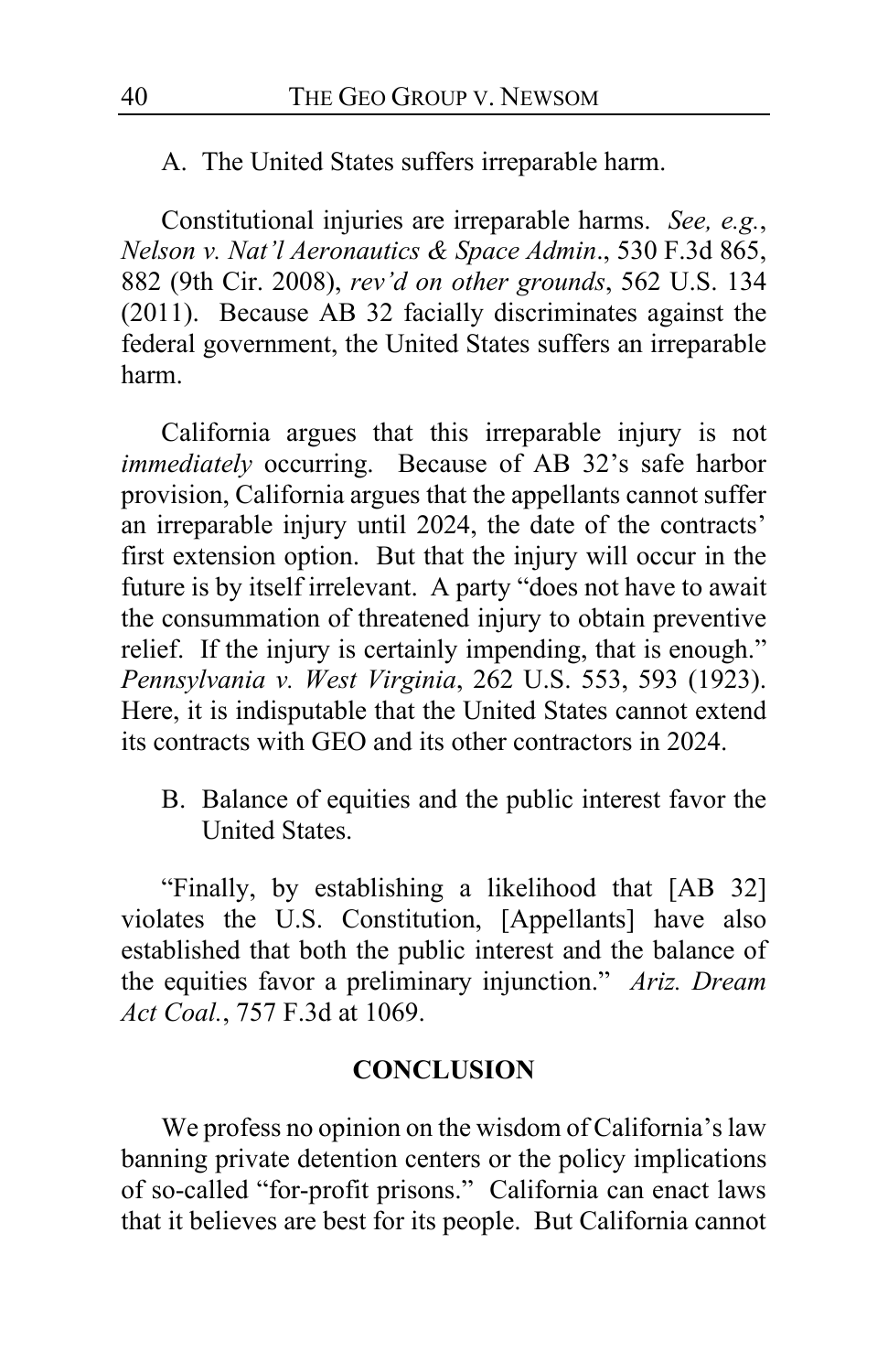intrude into the realm of the federal government's exclusive powers to detain undocumented and other removable immigrants if the state law conflicts with federal law and violates the intergovernmental immunity doctrine. The district court's orders granting Appellees' motions to dismiss and for judgment on the pleadings and denying Appellants' motion for a preliminary injunction are<br>
REVERSED. The case is REMANDED for further The case is **REMANDED** for further proceedings consistent with this opinion.

MURGUIA, Circuit Judge, dissenting:

"A preliminary injunction is an extraordinary remedy never awarded as of right." *Winter v. Nat. Res. Def. Council*, 555 U.S. 7, 24 (2008). In this case, the United States and the GEO Group, Inc. ("GEO"), a company that operates private, for-profit detention centers, contend that they are entitled to a preliminary injunction preventing enforcement of California's Assembly Bill 32 ("AB 32"), which prohibits the operation of "private detention facilities" within the state. The district court granted the motion for a preliminary injunction in part and denied the motion in part. The majority concludes that this was an abuse of discretion. I disagree, and I respectfully dissent.

#### **I. Background**

This case concerns California's ability to regulate private detention facilities within its borders, which California contends is a matter of public health and safety. In response to reports of substandard conditions, inadequate medical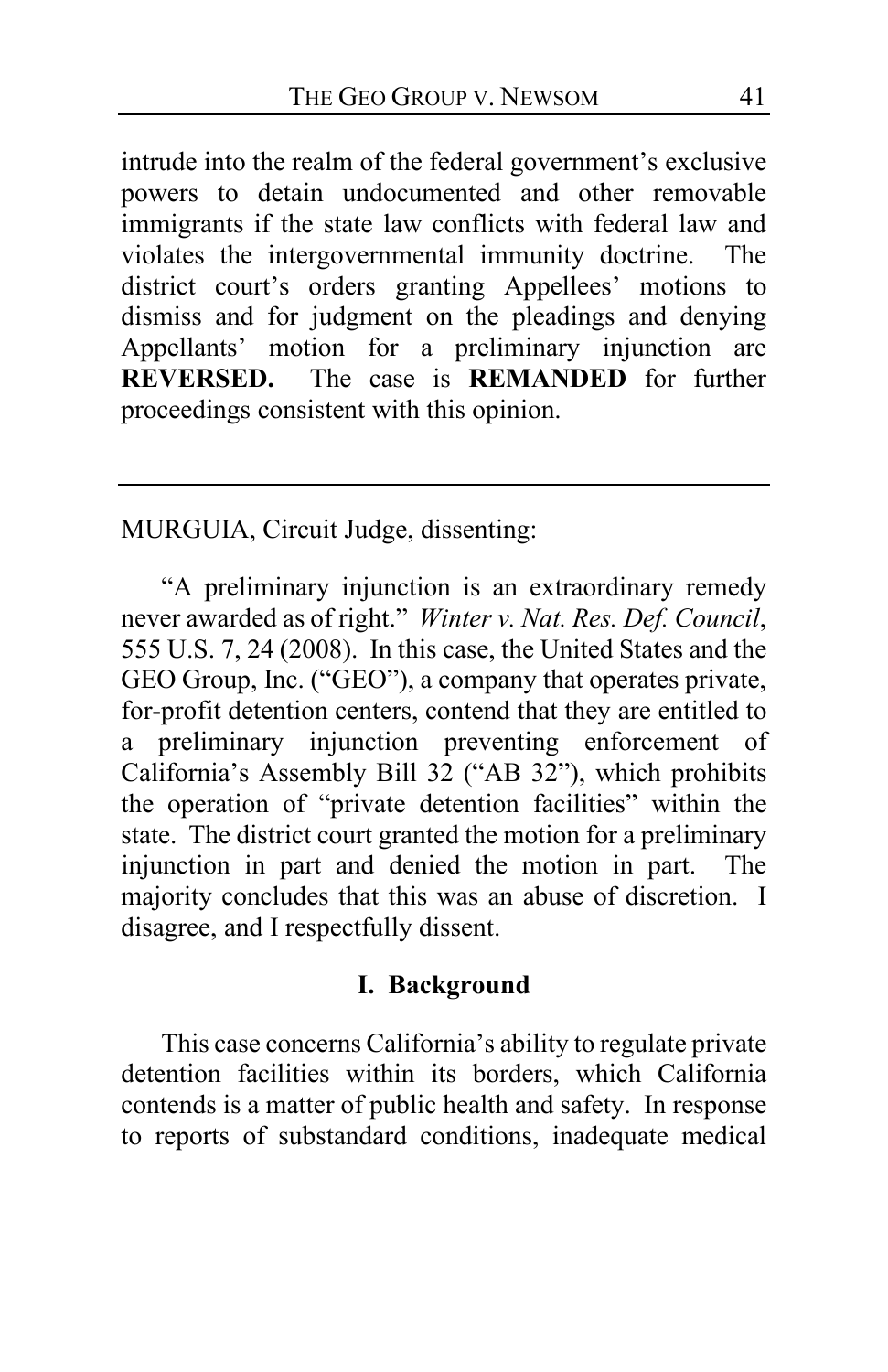care, sexual assaults, and deaths in for-profit facilities,**[1](#page-41-0)** the California legislature has taken steps to limit their operation within the state. California is not the only state to do so: Illinois, Nevada, New York, and Washington have all passed legislation limiting or preventing the operation of private prisons.**[2](#page-41-1)**

California's efforts culminated in AB 32, which generally prevents the operation of private detention facilities in the state of California. AB 32 has three parts: Section 1 prevents the California Department of Corrections and Rehabilitation ("CDCR") from entering or renewing a

<span id="page-41-0"></span>**<sup>1</sup>** According a 2016 report published by the U.S. Department of Justice's Office of the Inspector General, "contract prisons incurred more safety and security violations per capita than comparable [government-run] institutions" between 2011 and 2014.Dep't of Justice, Off. of Inspector Gen., Review of the Federal Bureau of Prisons' Monitoring of Contract Prisons i, 3–4, 44 (Aug. 2016), https://oig.justice.gov/reports/2016/e1606.pdf; *see also* Dep't of Homeland Sec., Off. of Inspector Gen., ICE Does Not Fully Use Contracting Tools to Hold Detention Facility Contractors Accountable for Failing to Meet Performance Standards 7 (Jan. 2019), https://www.oig.dhs.gov/sites/default/files/assets/2019-02/OIG-19-18- Jan19.pdf (concluding that "ICE does not adequately hold detention facility contractors accountable for not meeting performance standards"). These health, safety, and security concerns are the focus of several of the amicus briefs in this case, which highlight various governmental reports, news stories, and firsthand accounts of the conditions in private prisons and immigration detention centers.

<span id="page-41-1"></span>**<sup>2</sup>** *See* Rachel La Corte, *Washington State Governor OKs Bill Banning For-Profit Jails*, AP News (Apr. 14, 2021), https://apnews.com/article/legislature-prisons-washington-legislationimmigration-ceda36fec7dfc3a56c8fe8f7a66d3d76; Illinois Way Forward Act, S.B. 667, 102d Gen. Assemb. (Ill. 2021); A.B. 183, 2019 Leg., 80th Sess. (Nev. 2019); A.B. 4484B, 2007–2008 Leg., Reg. Sess. (N.Y. 2007); H.B. 1090, 67th Leg., Reg. Sess. (Wash. 2021).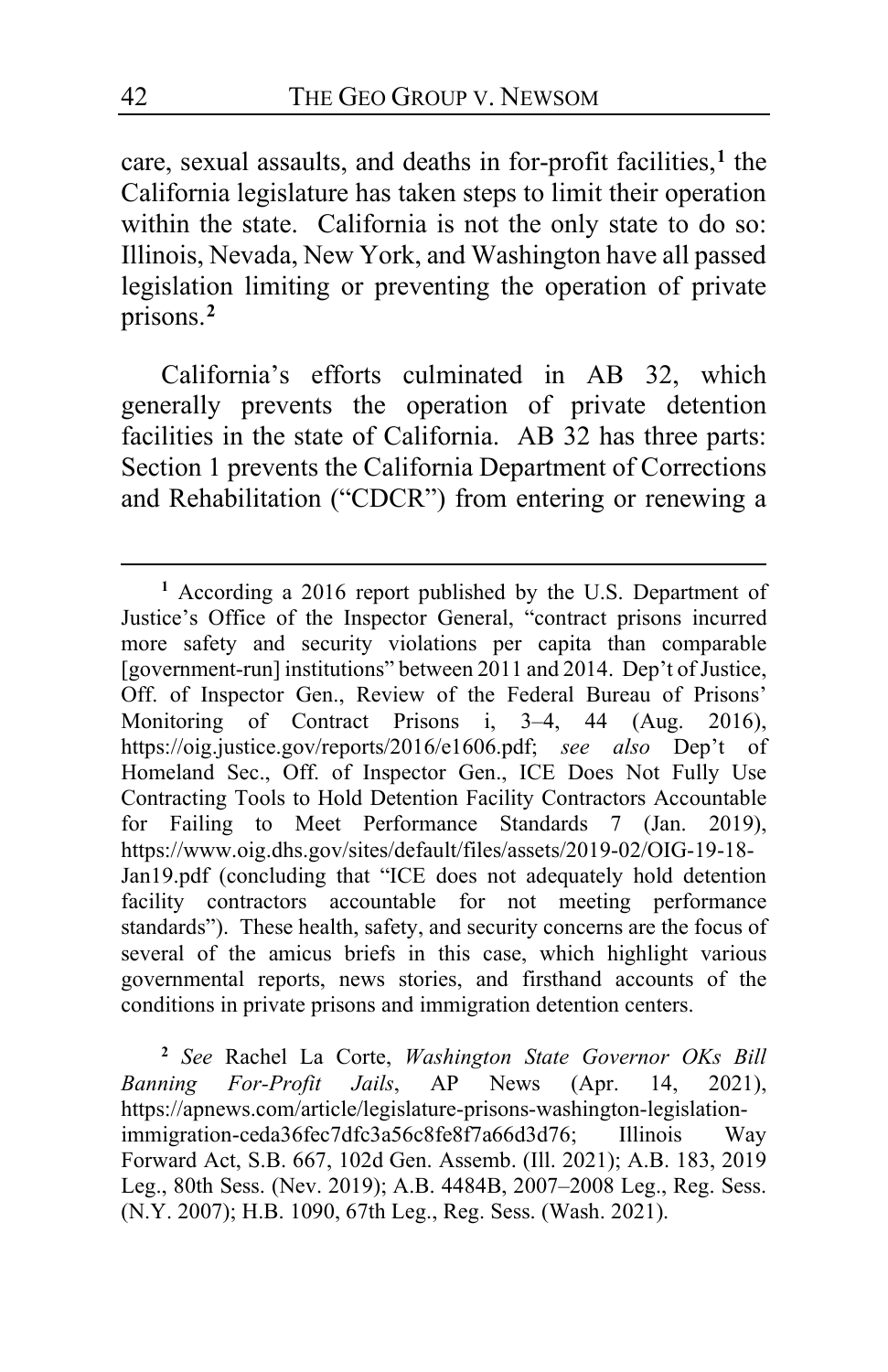contract with a "private, for-profit prison facility located in or outside of the state," with some exceptions, *see* Cal. Penal Code § 5003.1; Section 2 prohibits "a person" from operating "a private detention facility within the state," with various exceptions, *see id.* §§ 9501–9505; and Section 3 provides that AB 32's provisions are severable. *See* 2019 Cal. Legis. Serv. ch. 739 (A.B. 32). AB 32 also contains a "safe harbor" exempting any facility "that is operating pursuant to a valid contract with a governmental entity that was in effect before January 1, 2020, for the duration of that contract." Cal. Penal Code § 9505(a).

The United States and GEO sued to prevent the enforcement of AB 32 with respect to three groups of facilities in the state of California: Bureau of Prisons ("BOP") facilities, U.S. Marshals Service ("USMS") facilities, and Immigration and Customs Enforcement ("ICE") facilities. At the core of their respective complaints, the United States and GEO argue that the state of California has impermissibly interfered with federal operations. Specifically, they contend that AB 32 is preempted by federal law and that AB 32 violates intergovernmental immunity by directly regulating—or at least discriminating against—the federal government. The district court granted a preliminary injunction with respect to the USMS facilities but denied injunctive relief with respect to the BOP and ICE facilities.**[3](#page-42-0)** Only the ICE facilities are at issue in this appeal.

<span id="page-42-0"></span>**<sup>3</sup>** With respect to the USMS facilities, the district court concluded that AB 32 was preempted by a federal statute allowing the Attorney General to make payments "for . . . the housing, care, and security of persons held in custody of a United States marshal pursuant to Federal law under agreements with State or local units of government *or contracts with private entities*." *See* 18 U.S.C. § 4013(a) (emphasis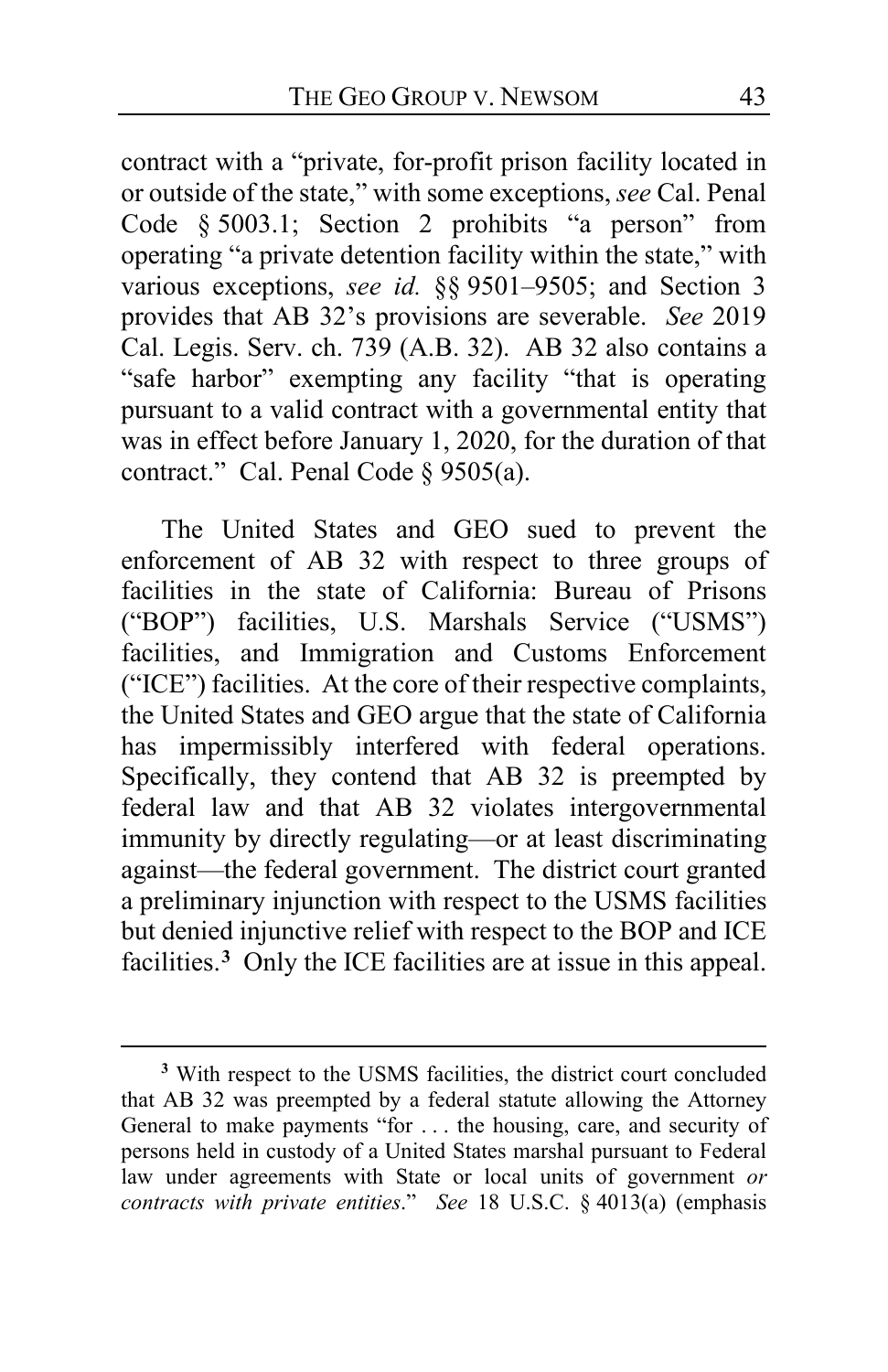#### **II. Our Review Is "Limited and Deferential."**

As the majority acknowledges, we are not tasked with determining whether AB 32 is good policy. Nor are we tasked with definitively resolving the United States's and GEO's claims that AB 32 is conflict-preempted and violates intergovernmental immunity. Instead, we are presented with the narrow question of whether the United States and GEO are entitled to temporarily prevent the enforcement of AB 32 with respect to ICE facilities while this litigation plays out in the district court. More specifically, we must determine whether the district court abused its discretion in concluding they are not.

To obtain a preliminary injunction, the United States and GEO must demonstrate that (1) they are likely to succeed on the merits of their conflict-preemption or intergovernmentalimmunity claims, (2) they would suffer irreparable harm absent injunctive relief, and (3) the balance of equities and the public interest favor an injunction. *Winter*, 555 U.S. at 20; *see also Drakes Bay Oyster Co. v. Jewell*, 747 F.3d 1073, 1092 (9th Cir. 2014). "We review a district court's decision to grant or deny a preliminary injunction for abuse of discretion." *Roman v. Wolf*, 977 F.3d 935, 941 (9th Cir. 2020) (per curiam). "Our review is limited and deferential." *United States v. California*, 921 F.3d 865, 877 (9th Cir. 2019) (quoting *Sw. Voter Registration Educ. Project v.* 

added). By contrast, the district court explained that there was no such "clear and manifest" congressional intent to preempt AB 32 with respect to the ICE facilities because there was no mention of private entities in the statutes governing immigration detention. As for the BOP facilities, the district court concluded that the United States's claims were not justiciable. The United States does not challenge this determination on appeal.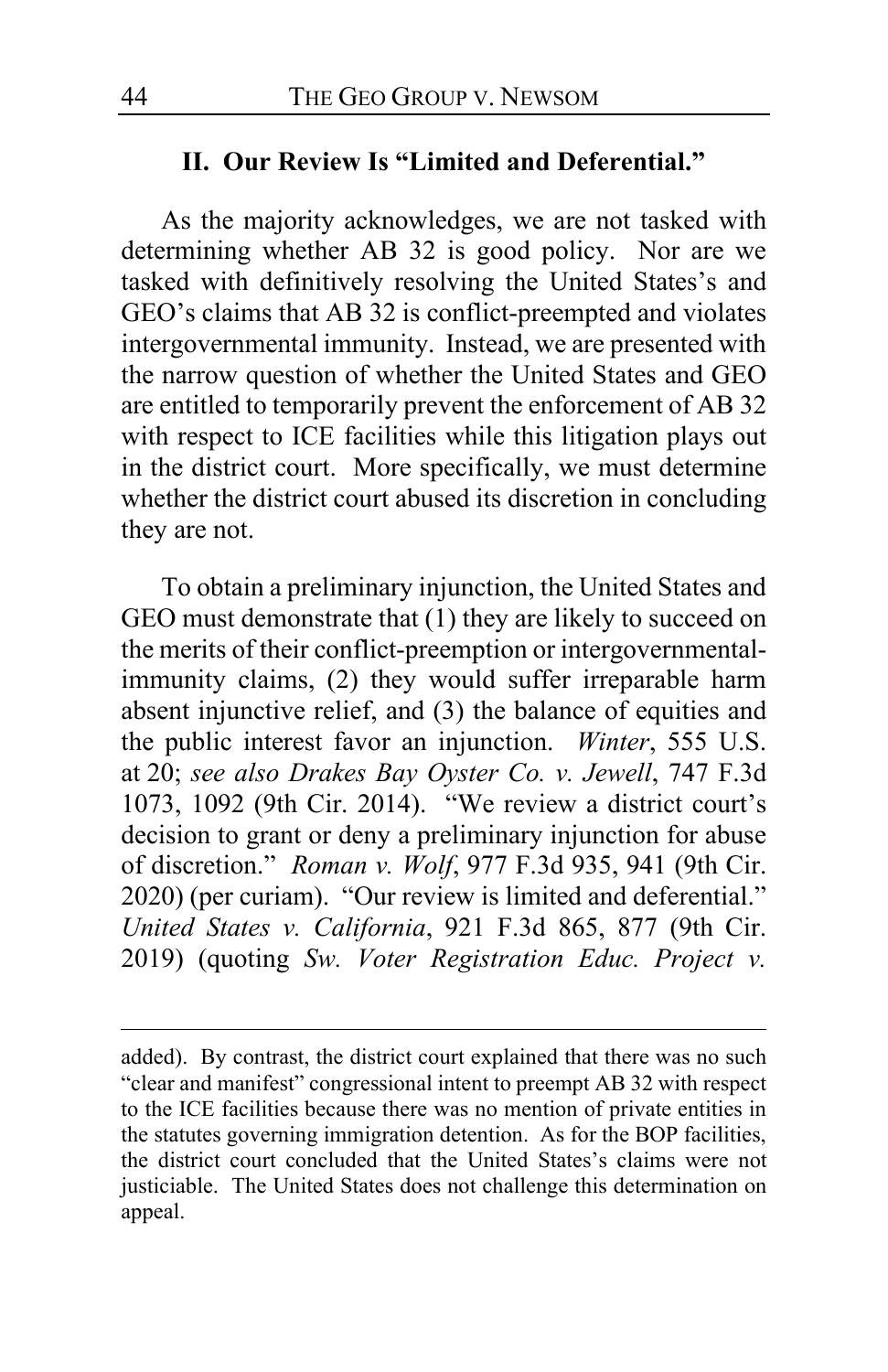*Shelley*, 344 F.3d 914, 918 (9th Cir. 2003) (en banc) (per curiam)).

The district court acted within its discretion in denying a preliminary injunction because the United States and GEO are not likely to succeed on their conflict-preemption and intergovernmental-immunity claims. Accordingly, I part ways with the majority as to the de novo analysis of the conflict-preemption and intergovernmental-immunity claims.**[4](#page-44-0)** But even if I could join in the majority's analysis on the merits—which I conclude, for the reasons set out below, is inconsistent with our case law—I cannot endorse the majority's choice to proceed with de novo review of the remaining preliminary-injunction factors,**[5](#page-44-1)** which goes far

<span id="page-44-1"></span>**<sup>5</sup>** The majority maintains that it is not engaging in de novo review "of the denial of a preliminary injunction." Majority Op. [13](#page-12-1) n.1. But it is undisputed that the district court did not consider the harm to the plaintiffs absent a preliminary injunction as to the ICE facilities, nor the balance of the equities with respect to these ICE facilities. The majority undertakes this analysis in the first instance, which constitutes de novo review.

I also cannot agree that the United States and GEO so clearly have satisfied the requirements for a preliminary injunction as to negate the need to remand to the district court. *See* Majority Op. [39](#page-38-1) n.15. The situation at bar is a far cry from *Klein v. City of San Clemente*—the case

<span id="page-44-0"></span>**<sup>4</sup>** I agree with the majority that the United States's and GEO's claims are justiciable. *See Thomas v. Anchorage Equal Rights Comm'n*, 220 F.3d 1134, 1139 (9th Cir. 2000) (explaining that we may consider whether plaintiffs face "a realistic danger of sustaining a direct injury as a result of the statute's operation or enforcement" in determining whether there is a constitutional "case or controversy" over which we can exercise jurisdiction) (citation omitted); Majority Op. [15.](#page-14-0) Nobody disputes that AB 32 will prevent GEO from operating its existing ICE facilities as "private detention facilities" in California *at some point* the only question is when.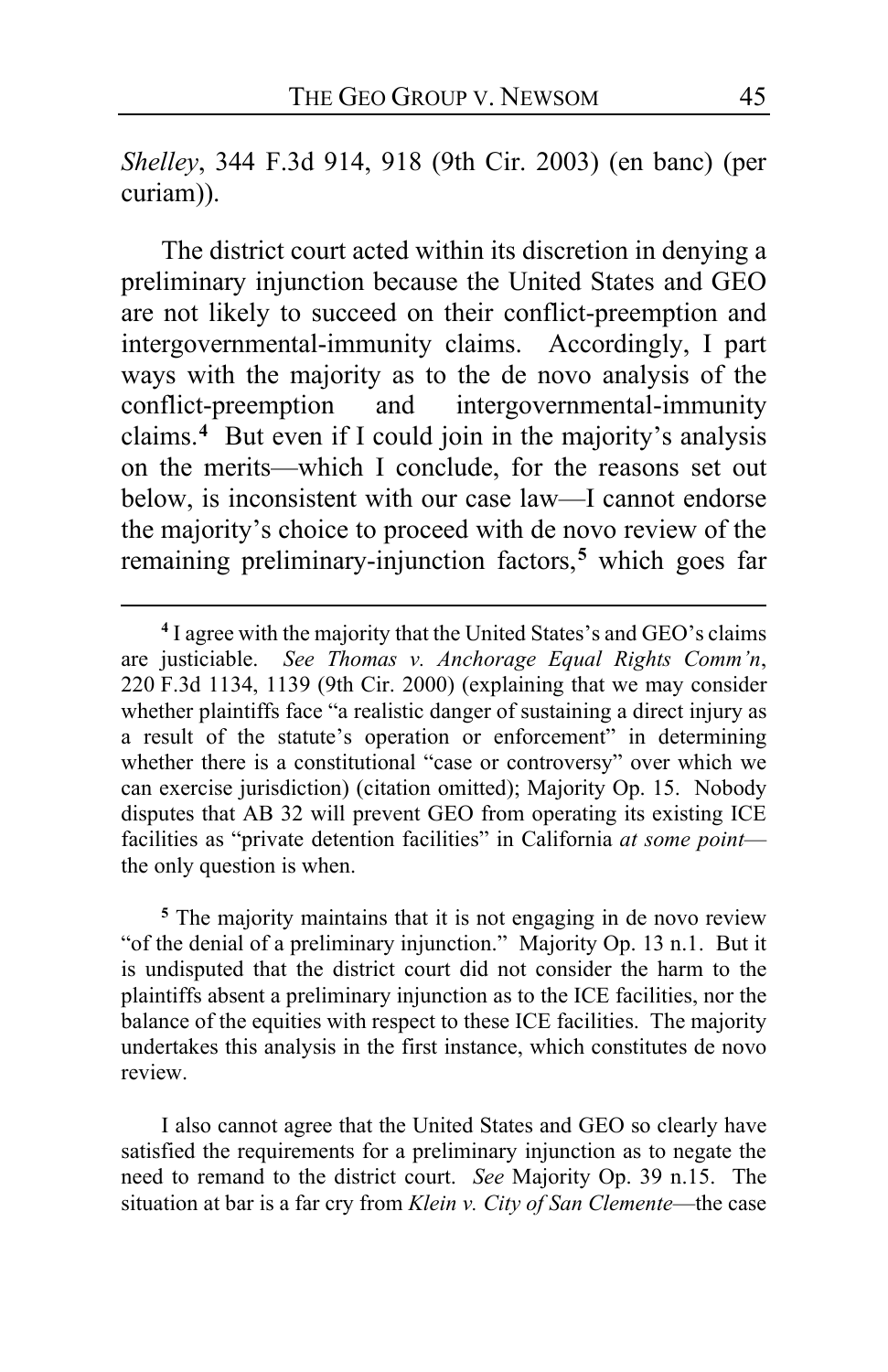beyond the "limited and deferential" abuse-of-discretion review our case law prescribes. *See id.* Therefore, I respectfully dissent with respect to the majority's ultimate preliminary-injunction analysis as well.

### **III. AB 32 Is Likely Not Conflict-Preempted.**

Nothing in AB 32 prevents the federal government from apprehending and detaining noncitizens who are present in the country unlawfully. Yet the United States and GEO insist that they are likely to succeed on the merits of their challenge to AB 32 because AB 32 is preempted by federal immigration law. In accepting this argument, the majority adopts a narrow view of AB 32 that is not justified by the legislation's text and context nor our case law. I would apply the presumption against preemption and conclude that AB 32 is not conflict-preempted.

### **A. The presumption against preemption applies.**

Our preemption inquiry is rooted in the Supremacy Clause, but it is also sensitive to principles of federalism, under which "both the National and State Governments have elements of sovereignty the other is bound to respect." *See* 

cited by the majority—where the parties seeking an injunction faced the loss of their First Amendment right to engage in time-sensitive political speech. *See id.* (citing 584 F.3d 1196, 1207–08 (9th Cir. 2009)). No such time-sensitive issue exists here. The likelihood of irreparable harm is particularly uncertain given that the contracts at issue do not expire for several years and may even continue past 2024. *See* discussion *infra*  Section V. Unresolved issues, like the remaining length of the contracts, are precisely why the case should be remanded to the district court. *Cf. Evans v. Shoshone-Bannock Land Use Pol'y Comm'n*, 736 F.3d 1298, 1307 (9th Cir. 2013) (citation omitted) (noting that the grant or denial of a preliminary injunction "is a matter committed to the discretion of the trial judge").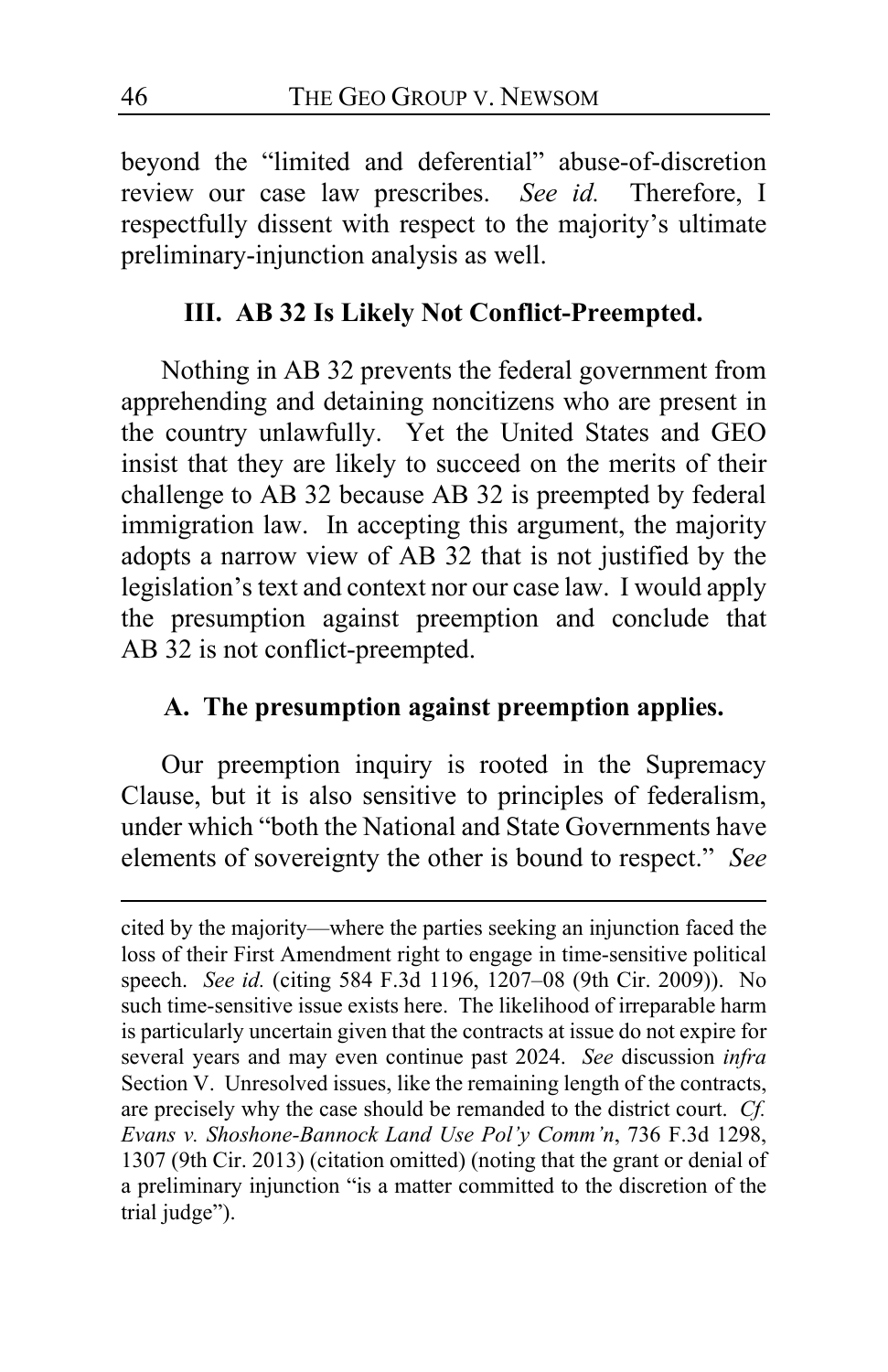*Arizona v. United States*, 567 U.S. 387, 398 (2012). Accordingly, "when a state regulates in an area of historic state power," *Knox v. Brnovich*, 907 F.3d 1167, 1174 (9th Cir. 2018), we presume that the resulting state law has not been preempted unless that was the "clear and manifest purpose of Congress," *Wyeth v. Levine*, 555 U.S. 555, 565 (2009) (citation omitted). This is known as the presumption against preemption, and it holds true even if the state law "'touche[s] on' an area of significant federal presence," such as immigration. *Knox*, 907 F.3d at 1174 (quoting *Puente Arizona v. Arpaio*, 821 F.3d 1098, 1104 n.5 (9th Cir. 2016)).

States' historic police powers include regulation of health and safety. *Wyeth*, 555 U.S. at 565 n.3; *Puente Arizona*, 821 F.3d at 1104. To that end, in *United States v. California*, we upheld a state law providing for inspections of federal immigration detention facilities against a preemption challenge, noting that the United States "d[id] not dispute that California possesses the general authority to ensure the health and welfare of inmates and detainees in facilities within its borders." 921 F.3d at 885–86.

Citing *California*, the district court here determined that AB 32 regulated "conditions in detention facilities located in California." The district court took judicial notice of AB 32's legislative history, which supports the conclusion that the state law responds to concerns about the health and welfare of detainees within the state's borders.**[6](#page-46-0)** The district

<span id="page-46-0"></span>**<sup>6</sup>** This legislative history included committee analysis referring to the 2016 Department of Justice report documenting "higher rates of inmate-on-inmate and inmate-on-staff assaults, as well as higher rates of staff use of force," at private prisons. *See* Sen. Judiciary Comm., Bill Analysis of Assembly Bill 32, 2019–2020 Reg. Sess., at 7 (July 2, 2019); *see also* Review of the Federal Bureau of Prisons' Monitoring of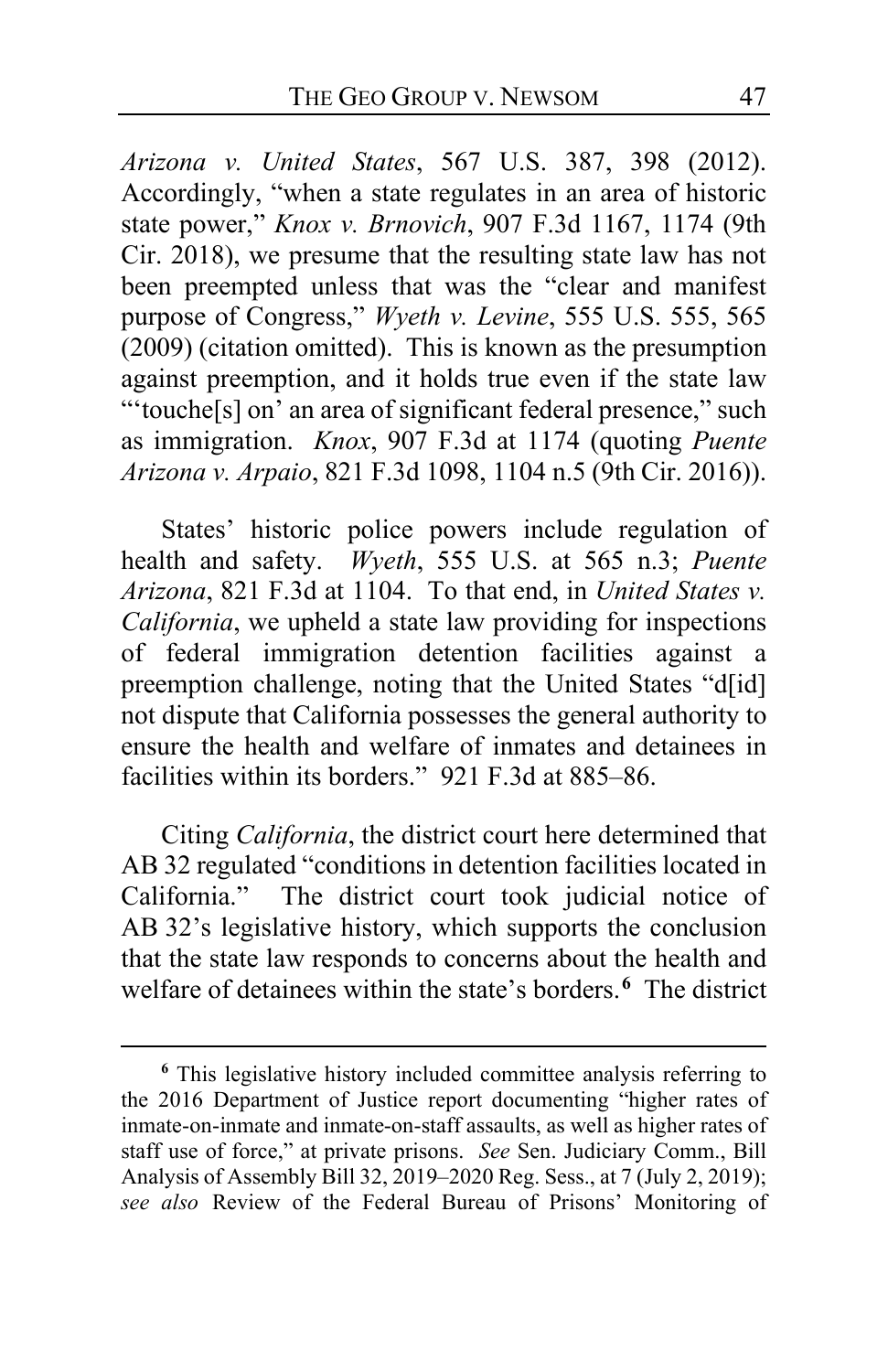court concluded that AB 32 regulates health and safety, falls within California's historic police powers, and is entitled to the presumption against preemption.

This result is consistent with our case law. To be sure, AB 32 goes further than the state health-inspection regulations at issue in *California*. But the majority fails to explain why its narrow view of AB 32—as a regulation of "the federal government's detention of undocumented and other removable immigrants"—should prevail over the district court's broader view of AB 32 as regulating detainee health and safety. *See* Majority Op. [17.](#page-16-0) AB 32 says absolutely nothing about immigration, and it does not mention the federal government.**[7](#page-47-0)** Therefore, there is no justification for treating AB 32 as a regulation of immigration rather than one of health and safety.

Moreover, we recently explained that "effects in the area of immigration" do not prevent us from applying the presumption against preemption. *Puente Arizona*, 821 F.3d at 1104. The majority slices and dices AB 32 in order to frame it as a regulation of immigration detention, but that is particularly odd considering the United States sought a preliminary injunction with respect to BOP and USMS facilities as well—and obtained an injunction as to the

Contract Prisons, *supra* note 1, at 18. Like the district court, we may take judicial notice of legislative history. *See Anderson v. Holder*, 673 F.3d 1089, 1094 n.1 (9th Cir. 2012).

<span id="page-47-0"></span>**<sup>7</sup>** On its face, AB 32's prohibitions on private detention apply to (1) "a person" operating a private detention facility, which is necessarily a private entity, and (2) state agency CDCR, which must phase out private prisons by the year 2028 and is prevented from renewing contracts with private detention facilities unless certain exceptions apply. Cal. Penal Code §§ 5003.1, 9501.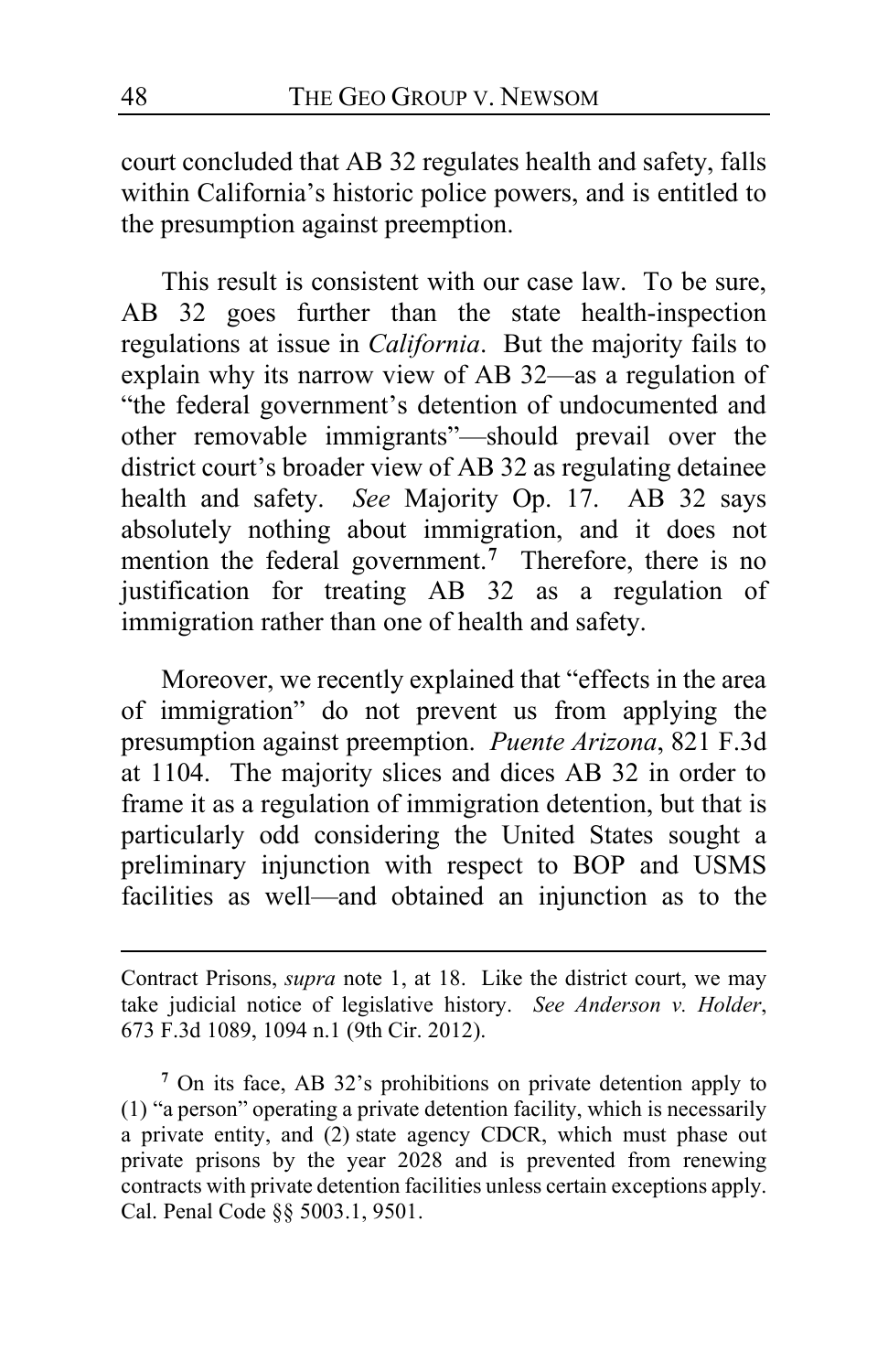USMS facilities—in this very litigation. Although AB 32 applies to immigration detention facilities in California, it certainly does not apply *only* to immigration detention facilities. Rather, AB 32 applies to a variety of federal and state facilities, including the BOP and USMS facilities the district court considered earlier. The majority offers no support for its decision to focus narrowly on the *effect* of AB 32 on only one type of facility—ICE detention centers.**[8](#page-48-0)**

At the end of the day, two concerns seem to animate the majority's conclusion that the presumption against preemption should not apply: the potential burden on the federal government if private companies may no longer operate detention facilities, and the nagging suspicion that California was targeting the federal government's immigration detention facilities with AB 32. Majority Op. [16–](#page-15-0)[18.](#page-17-1)But neither of these concerns is relevant to the presumption against preemption.

Consider the majority's hypothetical "open space time" law as an illustration. The majority posits that if we accepted

<span id="page-48-0"></span>**<sup>8</sup>** The majority suggests that the "language" of a state law is often "conclusive" in determining whether the law is an exercise of the state's historic police power, but that the context of the state law is also relevant and may be able to displace the plain text. Majority Op[. 16.](#page-15-1) It is doubtful that this is the proper test, given that the case cited in support of this proposition appears to focus on the language of the *federal statute* as an indication of Congress's preemptive intent. *See City of Auburn v. U.S. Gov't*, 154 F.3d 1025, 1028–29 (9th Cir. 1998) (rejecting a plaintiff's reliance on legislative history of a federal statute, rather than "the language of the statute itself," in determining whether a state law was expressly preempted) (citation omitted). But in any event, the plain language of AB 32 is neutral and not targeted at immigration, and the context of its enactment suggests that California was concerned with the health and safety of detainees, which is a matter within its historic police powers.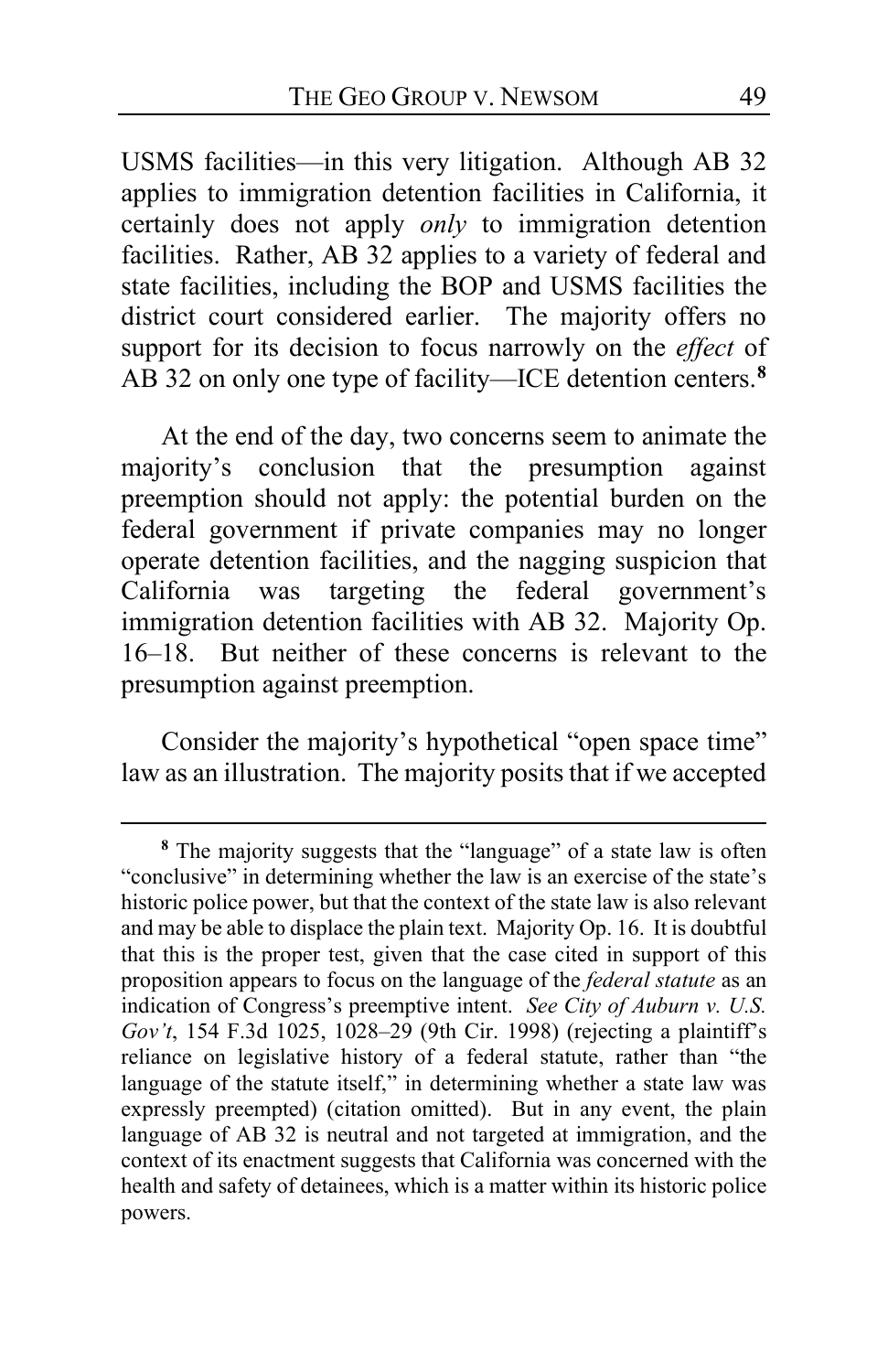California's argument that it was exercising its traditional police powers by enacting AB 32, we would also be required to allow the state of Colorado to mandate eight hours of fresh-air time at the federal "supermax" prison in that state. Majority Op. [18](#page-17-2) n.2. Of course, such a regulation would very obviously relate to health and safety of prisoners, a matter of historic state concern. That would not mean, though, that the federal supermax prison—which is operated by the BOP—would be required to provide "the most dangerous terrorists and criminals" eight hours outdoors every day. The presumption against preemption can be overcome, as discussed below, by clear and manifest congressional intent to displace the state law. *See Wyeth*, 555 U.S. at 565. So, if BOP had its own conflicting regulations—for instance, providing that supermax inmates may only have one hour of "open space time"—then those regulations would likely apply. That is not the case with AB 32, because there is no specific federal statute or regulation that AB 32 directly contradicts.**[9](#page-49-0)** What's more, any such state regulation falling directly on federal officials operating a federally owned facility would likely be subject to the limits of the intergovernmental-immunity doctrine, which is entirely separate from the conflict-preemption analysis.

Of course, it is understood that a state cannot simply assert that it is regulating "health and safety" in order to

<span id="page-49-0"></span>**<sup>9</sup>** The majority asserts that Congress has granted the Secretary of Homeland Security authority to enter into contracts with private detention facilities. Majority Op. [9.](#page-8-0) But, as discussed in more detail below, the regulations and statutes the majority cites do not provide any express statement of Congress's intent for the Secretary to enter into such contracts. To be clear, Congress has never expressly spoken on this issue.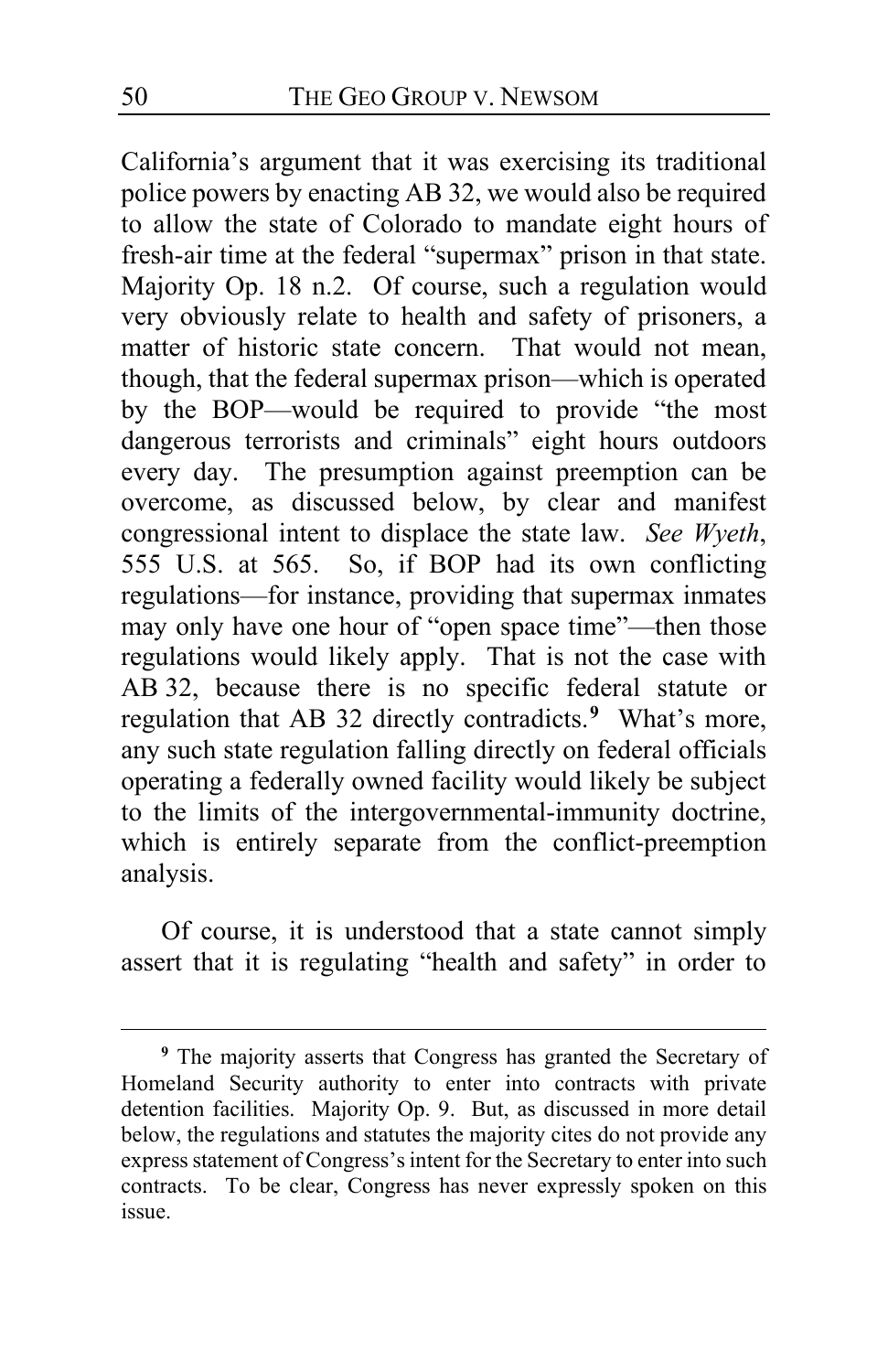insulate any regulation from preemption. Majority Op. [17–](#page-16-1) [18.](#page-17-1) But nobody meaningfully disputes that the health, safety, and welfare of detainees within a state is within the state's historic police powers. There is no support in our case law for narrowing our view of AB 32 to its potential effects in the immigration context. Therefore, as did the district court, I would apply the presumption against preemption.

### **B. Congress has not expressed "clear and manifest" intent to overcome the presumption.**

But the presumption against preemption does not end our inquiry, since "a law that regulates an area of traditional state concern can still effect an impermissible regulation of immigration." *Ariz. Dream Act Coal. v. Brewer*, 855 F.3d 957, 972 (9th Cir. 2017) (as amended) (concluding that Arizona's policy of denying drivers' licenses to DACA recipients was preempted). When the presumption applies, we must determine whether Congress expressed "clear and manifest" intent in federal immigration statutes to preempt AB 32. *Puente Arizona*, 821 F.3d at 1104. Because Congress has expressed no such clear and manifest intent, AB 32 is not conflict-preempted.

The United States and GEO rely on a handful of statutes and regulations to establish Congress's purportedly "clear and manifest" intent to preempt AB 32. Among these federal enactments are 8 U.S.C. §  $1231(g)(1)$ , which allows the Secretary of Homeland Security**[10](#page-50-0)** to "arrange for

<span id="page-50-0"></span>**<sup>10</sup>** Although § 1231(g) refers to the Attorney General, the statute predates the creation of the Department of Homeland Security. This authority now resides with the Secretary of Homeland Security. *See Clark v. Martinez*, 543 U.S. 371, 374 n.1 (2005).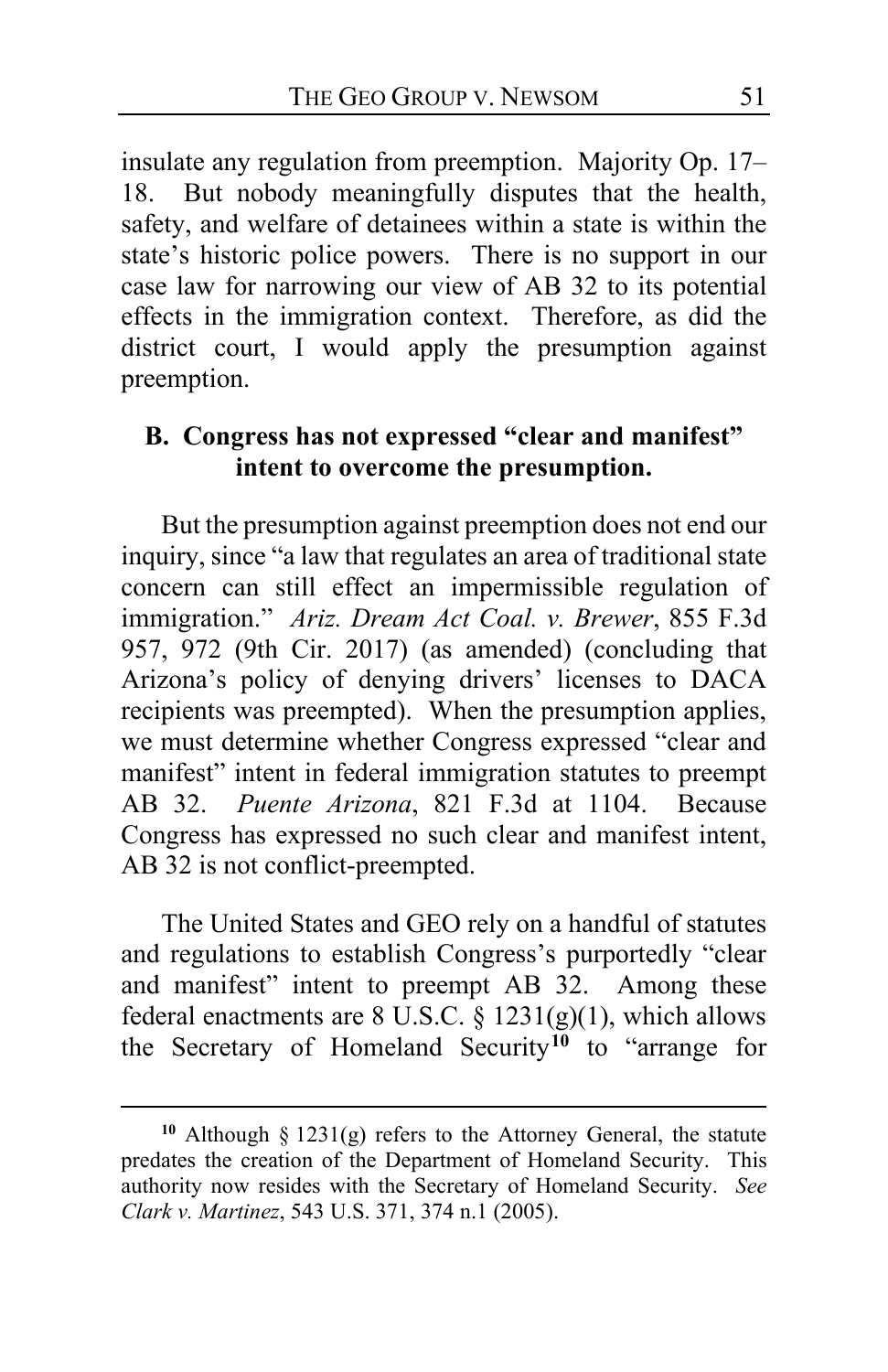appropriate places of detention for aliens detained pending removal or a decision on removal," and 6 U.S.C. § 112(b)(2), which allows the Secretary to "make contracts, grants, and cooperative agreements." The district court concluded that this collection of immigration, criminal, and contract law did not "clearly and manifestly express[]" congressional intent to allow federal officials to enter into contracts for private immigration detention facilities. Therefore, the district court determined that AB 32's general prohibition on private detention facilities was not preempted with respect to the ICE facilities at issue here.

While I do not disagree with the majority's conclusion that the Secretary of Homeland Security *may* enter into contracts for private immigration detention, *see* Majority Op. [20](#page-19-0)[–31,](#page-30-0) that is beside the point. Even if Congress has not *prevented* private immigration detention, Congress certainly has not *clearly authorized* such detention either. Whether the Secretary is *allowed* to enter into contracts is not dispositive—rather, our inquiry turns on whether Congress clearly spoke with respect to the private detention facilities covered by AB 32. At bottom, the collage of statutes and regulations allowing the Secretary to enter into contracts and other agreements for detention of noncitizens says nothing about private companies like GEO, so there is nothing expressing the sort of "clear and manifest" intent necessary to prevent the operation of AB 32's general prohibition on private detention.

To understand why Congress's general statement that the Secretary of Homeland Security may arrange for "appropriate places of detention,"  $8 \text{ U.S.C.} \$ § 1231(g)(1), is not enough to provide "clear and manifest" intent to preempt AB 32, consider the differences between the statutes governing ICE detention and USMS detention—both of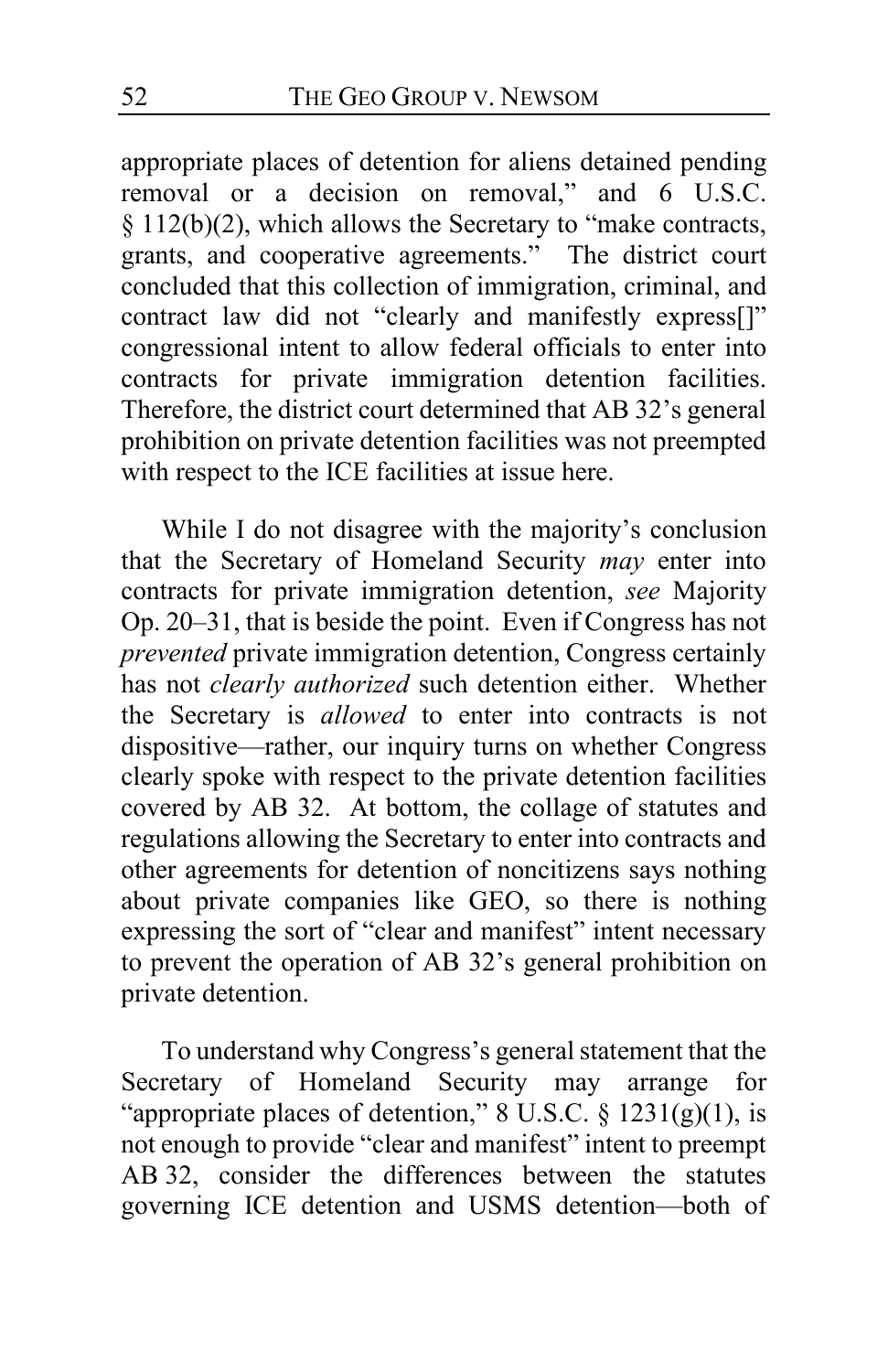which were initially at issue in this case. The USMS statute provides:

> The Attorney General, in support of United States prisoners in non-Federal institutions, is authorized to make payments from funds appropriated for Federal prisoner detention for . . . the housing, care, and security of persons held in custody of a United States marshal pursuant to Federal law under agreements with State or local units of government *or contracts with private entities*.

18 U.S.C. § 4013(a) (emphasis added). Notably, the district court found this language particularly persuasive in concluding that AB 32 was conflict-preempted as to the *USMS* facilities, explaining that "Congress clearly authorized USMS to use private detention facilities in limited circumstances," and citing additional provisions of § 4013 that outline specific eligibility requirements for "a private entity" housing USMS detainees. *See* 18 U.S.C.  $\frac{1}{2}$  4013(c)(2). By contrast, the immigration-detention statute does not mention "private entities" at all; it explains only that the Secretary may spend funds to "acquire, build, remodel, repair, and operate facilities."  $8 \text{ U.S.C. } § 1231(g)(1)$ . Another section of the immigration statute, 8 U.S.C. § 1103(a)(11), authorizes federal payments for, among other things, "housing, care, and security of persons detained" by the Department of Homeland Security "under an agreement with a State or political subdivision of a State." Again, unlike the USMS statute, this provision does not expressly mention contracts with private entities. In the absence of a clear statement from Congress in the statutes relating to immigration detention, the district court did not err in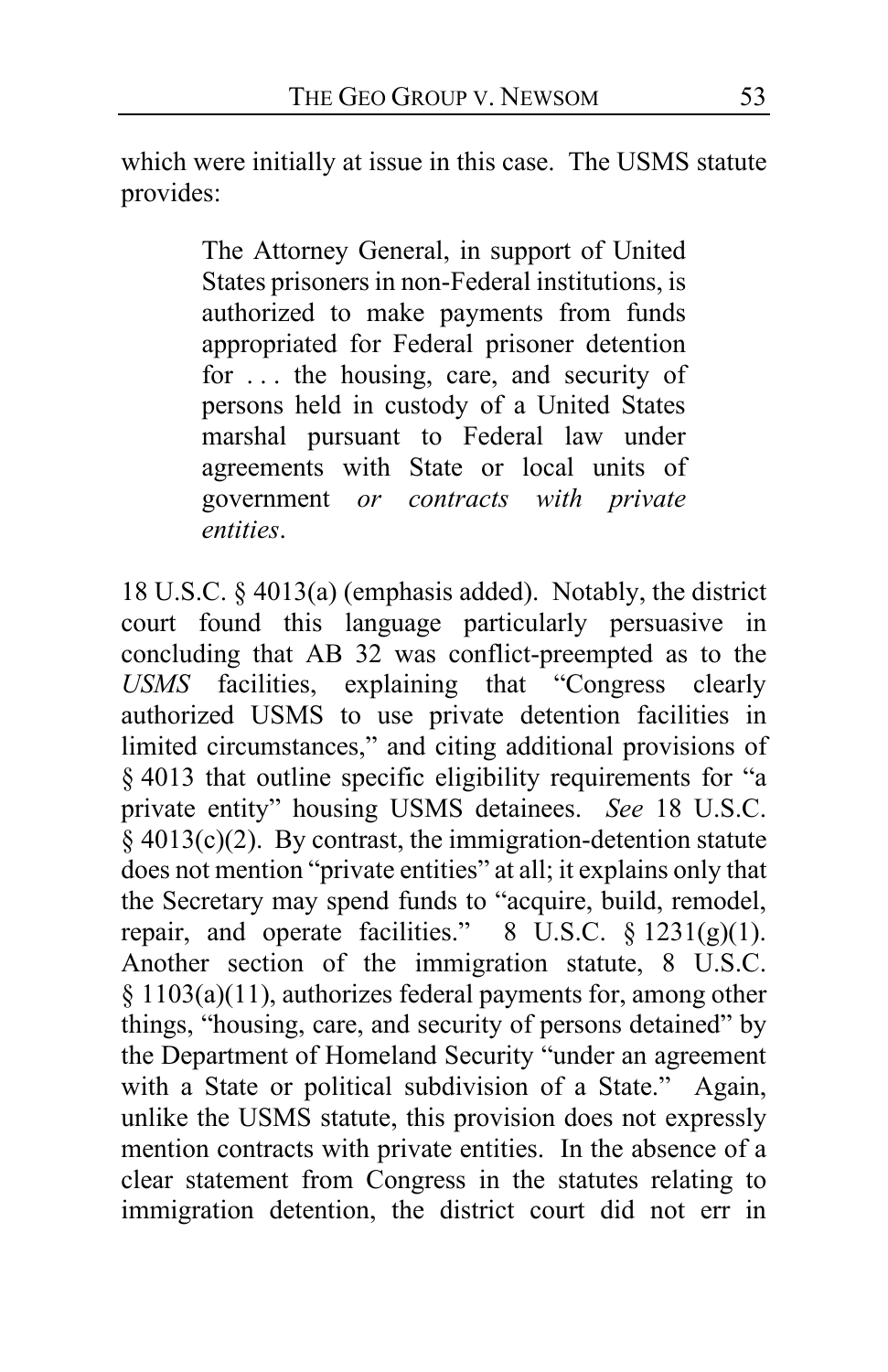concluding that there was no "clear and manifest" intent that could overcome the presumption against preemption with respect to the ICE facilities.

The majority locates Congress's "clear and manifest" intent in general, permissive statutory language. *See, e.g.*, 8 U.S.C. § 1231(g)(1) (allowing Secretary to arrange for "appropriate places of detention"). According to the majority, AB 32 conflicts with Congress's intent to provide the Secretary with broad discretion in the field of immigration detention. Majority Op. [32.](#page-31-0)But our case law does not support the "conflict with discretion" rule that the majority sets out here. In each of the cases the majority discusses, federal law provided a separate and comprehensive scheme with which a state law interfered. In *Crosby v. National Foreign Trade Council*, 530 U.S. 363 (2000), the federal statute provided a specific and "calibrated" scheme for imposing sanctions on the country then known as Burma, which included certain conditions and exemptions. *Id.* at 377–78 ("These detailed provisions show that Congress's calibrated Burma policy is a deliberate effort 'to steer a middle path.'") (citation omitted). Therefore, a state statute preventing entities from doing business with Burma impermissibly interfered with this scheme. *Id.*  at 379. And in *Gartrell Construction Inc. v. Aubry*, 940 F.2d 437 (9th Cir. 1991), there were separate but "similar" federal licensing requirements with which a state licensing requirement conflicted. *Id.* at 439; Majority Op. [32.](#page-31-1) Neither of these cases establishes a bright-line rule that interfering with the federal government's discretion is impermissible. Rather, these cases stand for the unsurprising principle that when there is a comprehensive federal scheme in place, there is no room for states to impose regulations that conflict with specific provisions of that scheme.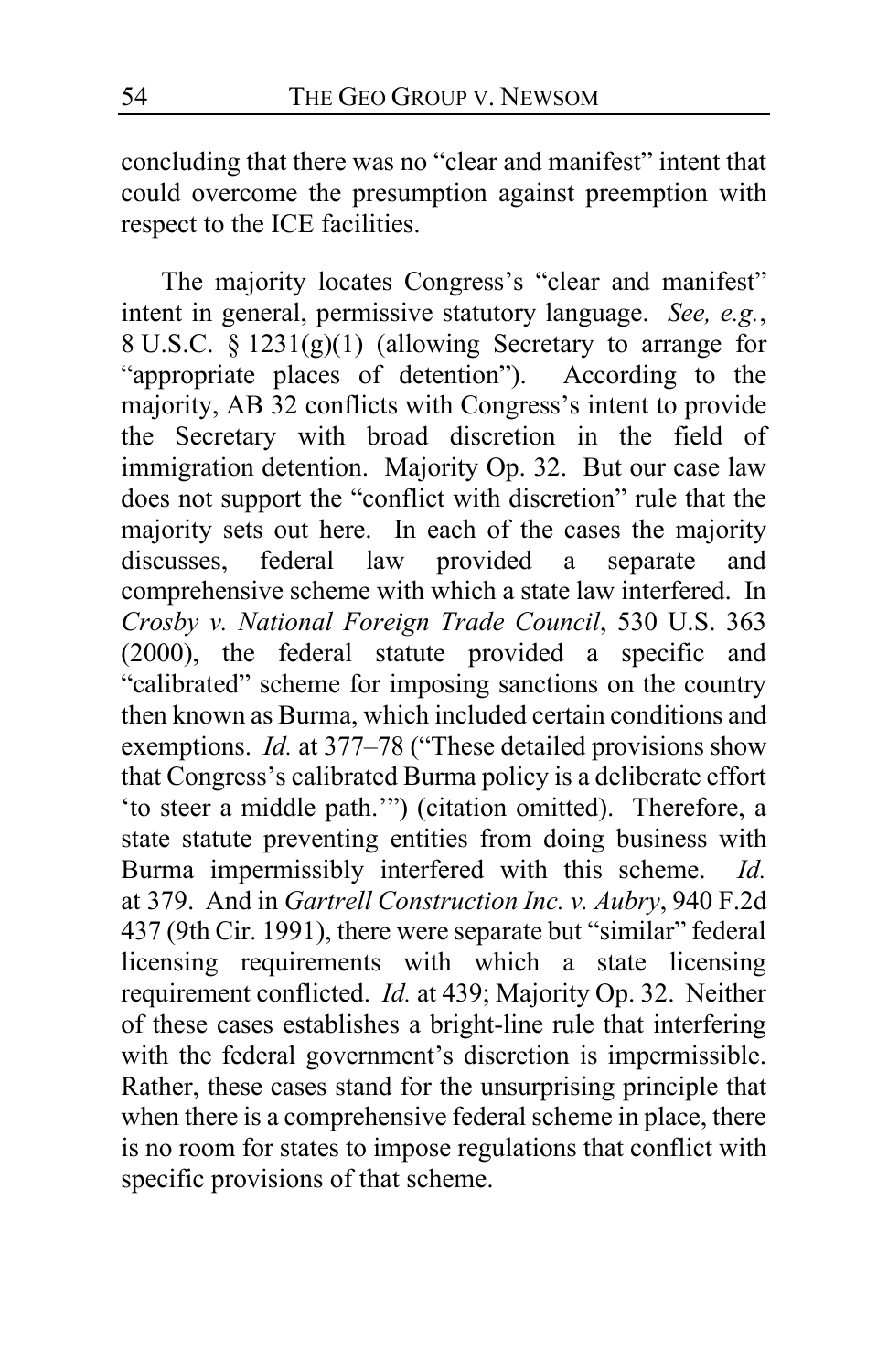The Supreme Court has warned us that "[i]mplied preemption analysis does not justify a 'freewheeling judicial inquiry into whether a state statute is in tension with federal objectives'; such an endeavor 'would undercut the principle that it is Congress rather than the courts that pre-empts state law.'" *Chamber of Com. v. Whiting*, 563 U.S. 582, 607 (2011) (quoting *Gade v. Nat'l Solid Wastes Mgmt. Ass'n*, 505 U.S. 88, 111 (1992)). The majority's reliance on AB 32's conflict with a federal official's "discretion," unfortunately, veers into the sort of far-reaching inquiry the Court cautioned against. In the specific context of immigration detention, it is far from clear whether Congress intended the Secretary of Homeland Security to enter into contracts with private detention facilities. In my view, that should resolve our preemption inquiry. And the fact that the majority spends approximately a quarter of its entire opinion simply establishing that the Secretary is not *prevented* from entering into such contracts in the first place, Majority Op. [20,](#page-19-0) suggests that Congress's intent is not so "clear and manifest" in this respect.

Therefore, I would uphold the district court's determination that the presumption against preemption has not been overcome by Congress's "clear and manifest" intent with respect to the ICE facilities at issue in this case. In other words, AB 32 is not preempted,**[11](#page-54-0)** and the United

<span id="page-54-0"></span>**<sup>11</sup>** Although the district court also addressed the possibility of field preemption and concluded that AB 32 was not preempted based on the federal government's occupation of the field of immigration detention, the United States and GEO do not specifically challenge this ruling on appeal. So, like the majority, I address only conflict preemption here. *See Acosta-Huerta v. Estelle*, 7 F.3d 139, 144 (9th Cir. 1992) (holding that issues raised without argument in an opening brief are abandoned on appeal).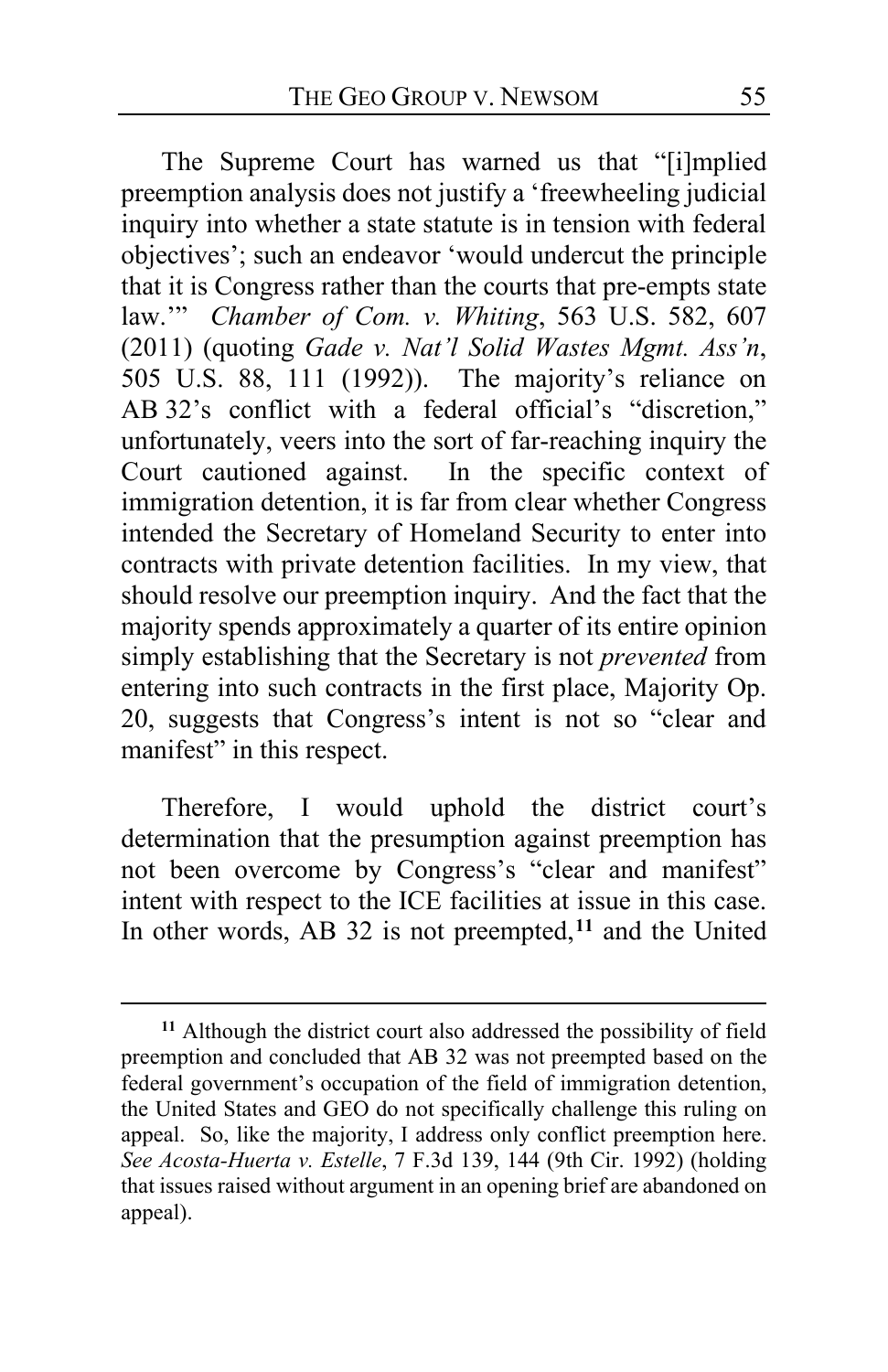States and GEO are not entitled to a preliminary injunction on this claim.

### **IV. AB 32 Likely Does Not Violate Intergovernmental Immunity.**

By its terms, AB 32 applies only to the state department of corrections and private "person[s]." Cal. Penal Code §§ 5003.1, 9501. However, the United States and GEO insist that AB 32 violates the principles of intergovernmental immunity by directly regulating, or at least discriminating against, the federal government. The majority concludes that AB 32 discriminates against the federal government in favor of the state, and that we therefore need not decide whether AB 32 directly regulates the federal government. Again, I respectfully disagree.

### **A. AB 32 does not discriminate against the federal government.**

The doctrine of intergovernmental immunity is also rooted in the Supremacy Clause. *Boeing Co. v. Movassaghi*, 768 F.3d 832, 839 (9th Cir. 2014). There are two types of intergovernmental-immunity challenges: A state law violates intergovernmental immunity if the state (1) directly regulates the federal government or (2) discriminates against the federal government "or those with whom it deals." *North Dakota v. United States*, 495 U.S. 423, 435 (1990) (Stevens, J.) (plurality opinion). Here, the district court rejected both the direct-regulation and the discrimination challenges. Following the majority's lead, I address the discrimination challenge first.

The "discrimination" type of intergovernmental immunity provides that a state regulation is unlawful when it "discriminate[s] against the federal government and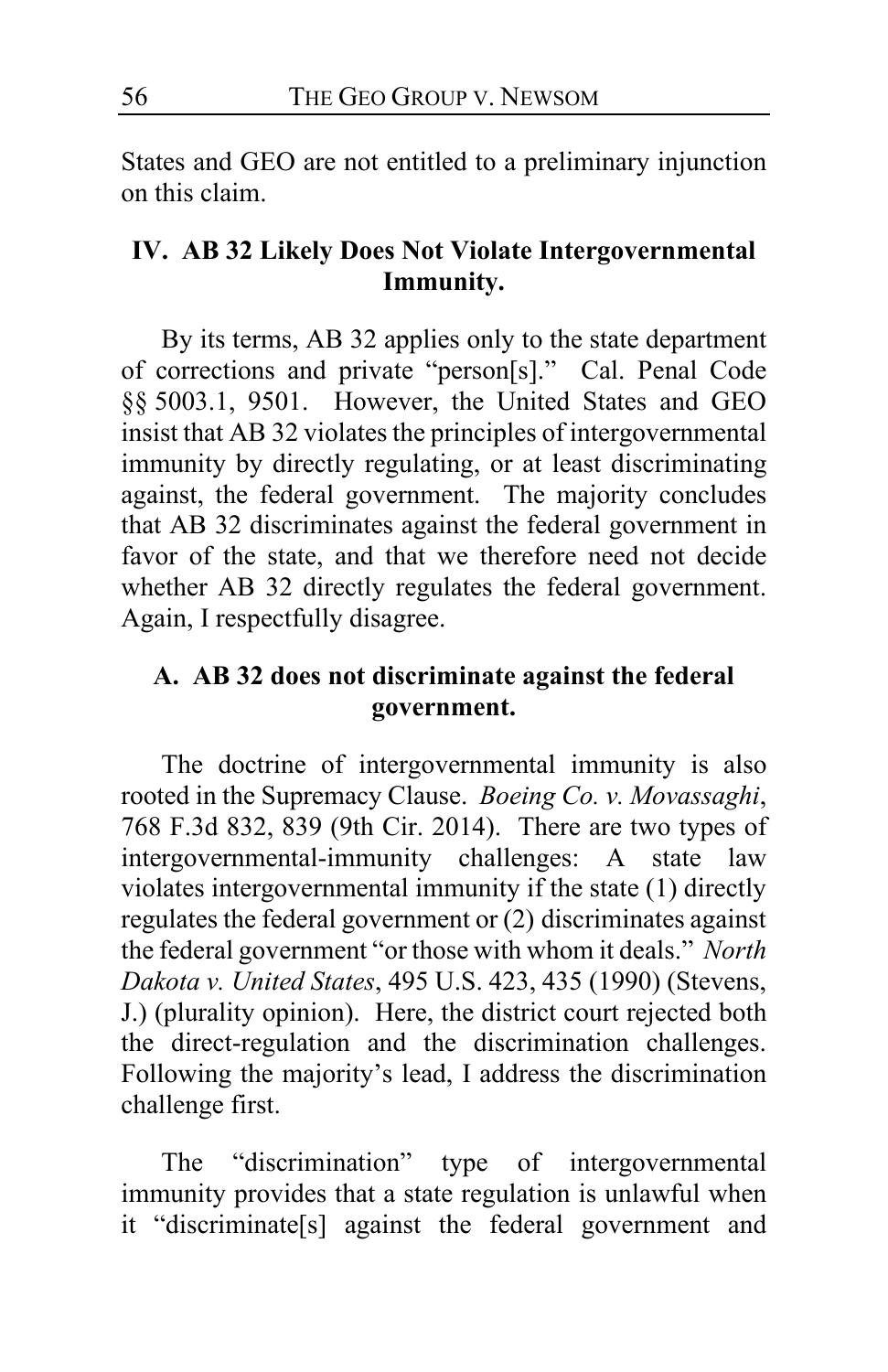burden[s] it in some way." *California*, 921 F.3d at 880. "It is not implicated when a state merely references or even singles out federal activities in an otherwise innocuous enactment." *Id.* at 881. "[A] state 'does not discriminate against the Federal Government and those with whom it deals unless it treats someone else better than it treats them.'" *Id.* (quoting *Washington v. United States*, 460 U.S. 536, 544–45 (1983)). But a state treating someone else better than the federal government does not amount to discrimination when "significant differences" exist that justify different treatment. *See Davis v. Mich. Dep't of Treasury*, 489 U.S. 803, 816 (1989).

AB 32's prohibition on the operation of private detention facilities is facially neutral: "Except as otherwise provided in this title, a person shall not operate a private detention facility within the state." Cal. Penal Code § 9501. However, the United States and GEO contend that the exceptions to the statute effectively discriminate by treating the state's detention facilities better than their federal counterparts. They assert that the effect of AB 32's exceptions, many of which apply to facilities operating pursuant to certain state laws or licensing schemes, is to require the federal government to close all its facilities while requiring California to close none. This assertion is belied by the record, and in any event, misses a key nuance of our case law: The relevant inquiry is not only whether AB 32 treats federal facilities differently from state facilities, but also whether the different treatment is justified based on significant differences between the two types of facilities. *See Davis*, 489 U.S. at 816.

As the district court explained, each of the exceptions in AB 32 is justified by the characteristics of the facilities exempted. AB 32 enacts an across-the-board prohibition on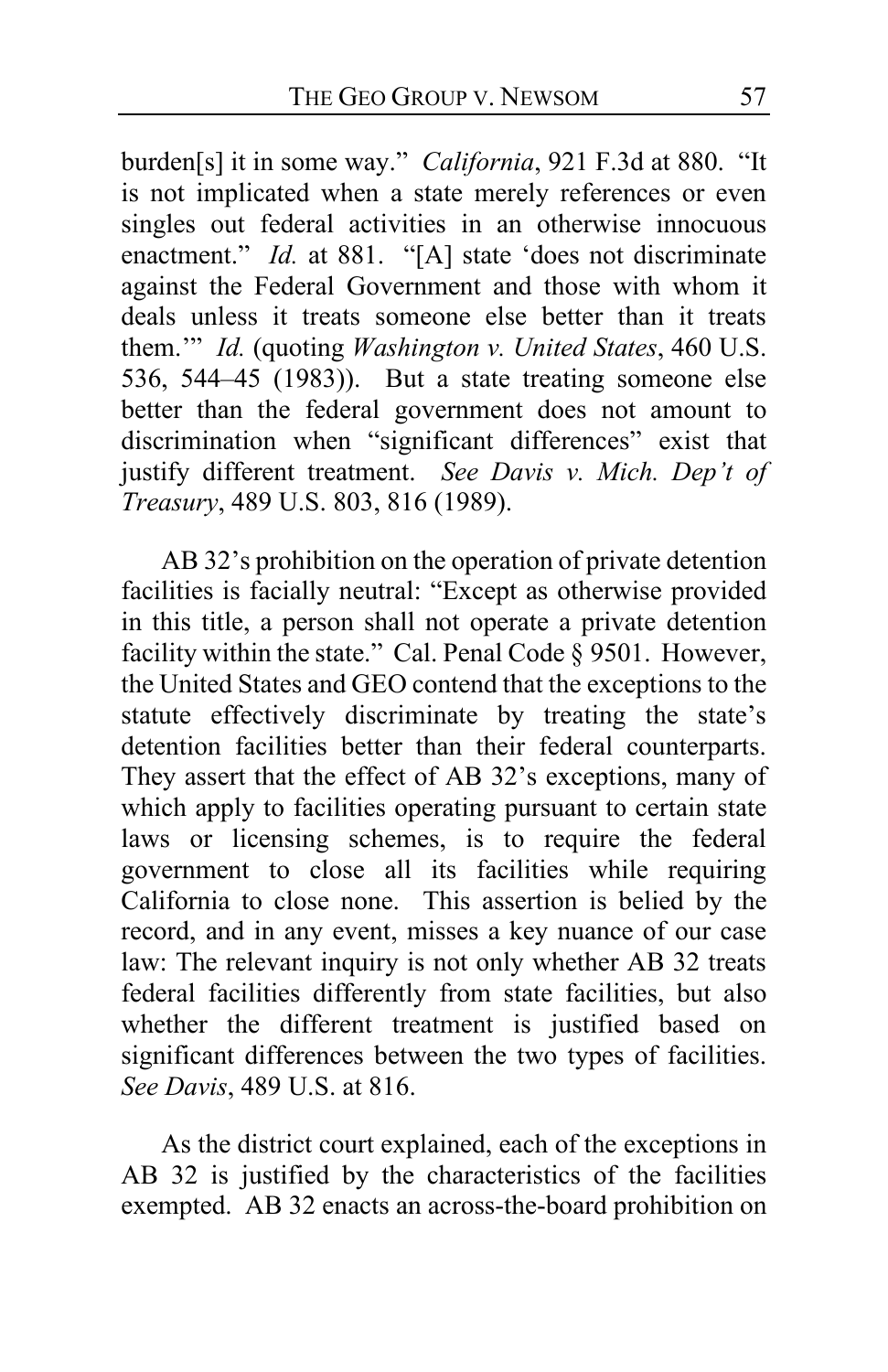the operation of a "private detention facility," which is defined as "any facility in which persons are incarcerated or otherwise involuntarily confined for the purposes of execution of a punitive sentence imposed by a court or detention pending a trial, hearing, or other judicial or administrative proceeding." Cal. Penal Code §§ 9500(a), 9501. It then exempts certain types of facilities: juvenile rehabilitative centers, *id.* § 9502(a); civil-commitment facilities, *id.* § 9502(b); educational, vocational, and medical facilities, *id.* § 9502(c); residential care facilities, *id.*  § 9502(d); school facilities, *id.* § 9502(e); and quarantine facilities, *id.* § 9502(f). Even if the term "private detention facilities" would encompass all these facilities, it is not difficult to see why the health and safety concerns animating AB 32 would not necessarily apply to these exempted facilities, many of which would already be subject to separate state licensing and health regulations. In other words, there are "significant differences" between these wide-ranging educational and rehabilitative facilities and the "private detention facilities" subject to AB 32's prohibitions. *See Davis*, 489 U.S. at 816. And several of these exemptions *may* be used by the federal government; facially, the exceptions for educational, vocational, medical, and school facilities are not limited to state-licensed entities. *See* Cal. Penal Code § 9502(c), (e); *cf. United States v. Nye County*, 178 F.3d 1080, 1088 (9th Cir. 1999) (explaining that a tax exemption for contractors who work with state universities was not discriminatory because there were no analogous federal institutions in the state).

The United States and GEO focus much of their argument on § 5003.1(e), which allows CDCR—and only CDCR—to renew or extend a contract with a "private, forprofit prison facility" to "comply with the requirements of any court-ordered population cap." California's state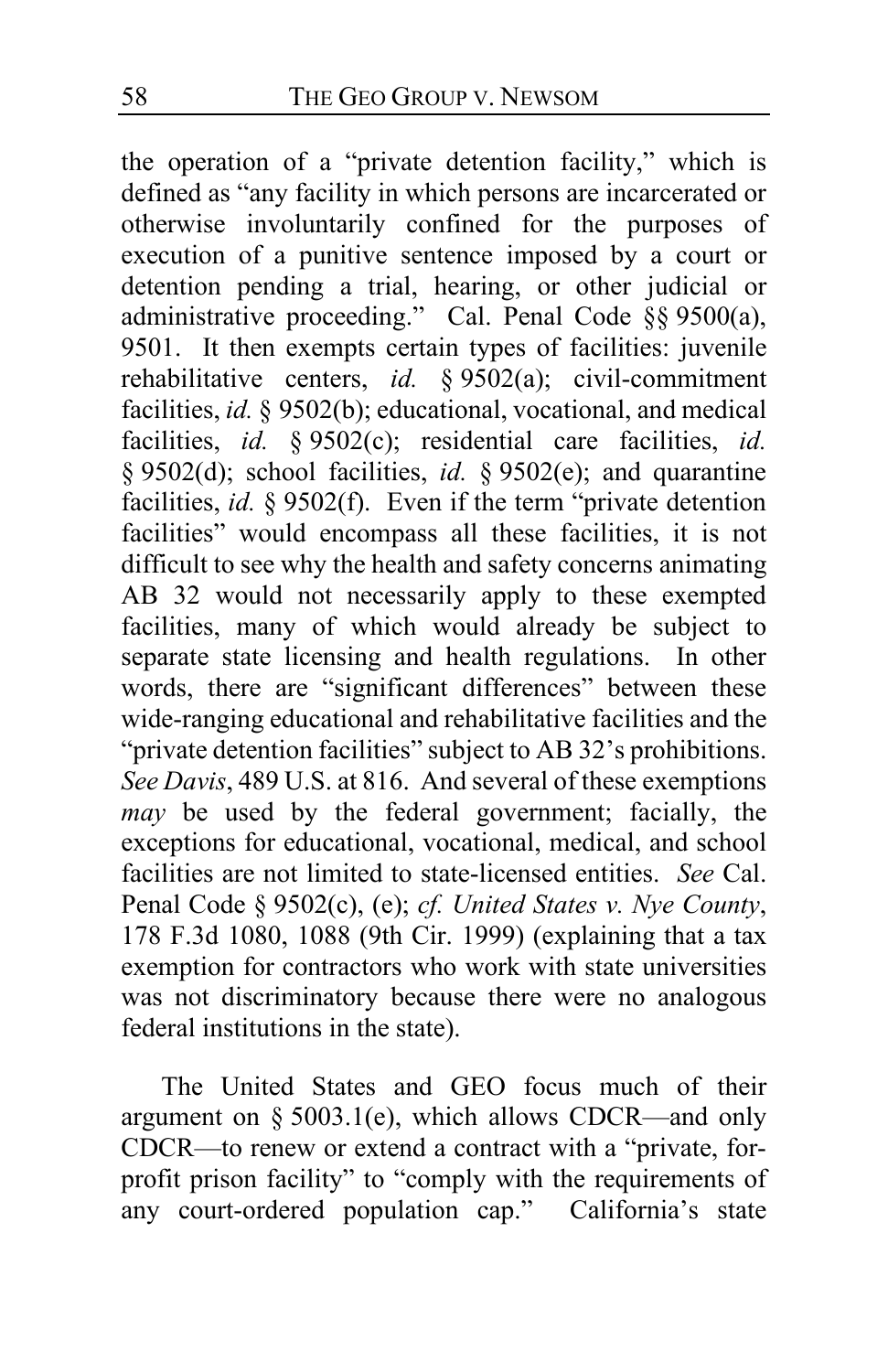prisons are currently subject to a court order requiring CDCR to "reduce its prison population to 137.5% of design capacity." *See Brown v. Plata*, 563 U.S. 493, 501–02 (2011); *Coleman v. Brown*, 952 F. Supp. 2d 901, 934 (E.D. Cal. 2013) (noting that ongoing monitoring of "design capacity ratio" is necessary). As the United States and GEO point out, this means that CDCR—unlike the federal government—may be allowed to renew contracts with private prisons despite AB 32. But again, this exemption only constitutes discrimination—and a violation of intergovernmental immunity—if there are no "significant differences" between the exempted state facilities and the federally affiliated facilities. *Davis*, 489 U.S. at 816. Here, as the district court recognized, there is a significant difference: CDCR is under a court-ordered population cap; ICE facilities are not.**[12](#page-58-0)**

I agree in principle with the majority that the proper approach is to view AB 32 as a whole in determining whether it discriminates. *Nye County*, 178 F.3d at 1087–88 (explaining that we assess a challenged exemption "in light of the . . . statute as a whole"); *see North Dakota*, 495 U.S. at 438 (Stevens, J.) ("A state provision that appears to treat the Government differently on the most specific level of

<span id="page-58-0"></span>**<sup>12</sup>** The federal government *is* subject to several court orders that touch on immigration detention and proceedings, but none relate to facility capacity or population size. *See Gonzalez v. Sessions*, 325 F.R.D. 616 (N.D. Cal. 2018) (requiring the government to provide a bond hearing to certain detainees after 180 days of detention); *Franco-Gonzalez v. Holder*, No. CV 10-02211 DMG (DTBx), 2013 WL 8115423 (C.D. Cal. Apr. 23, 2013) (requiring bond hearings and "qualified representatives" for certain immigration detainees); *Orantes-Hernandez v. Meese*, 685 F. Supp. 1488 (C.D. Cal. 1988) (preventing federal government from pressuring Salvadoran nationals to accept voluntary departure).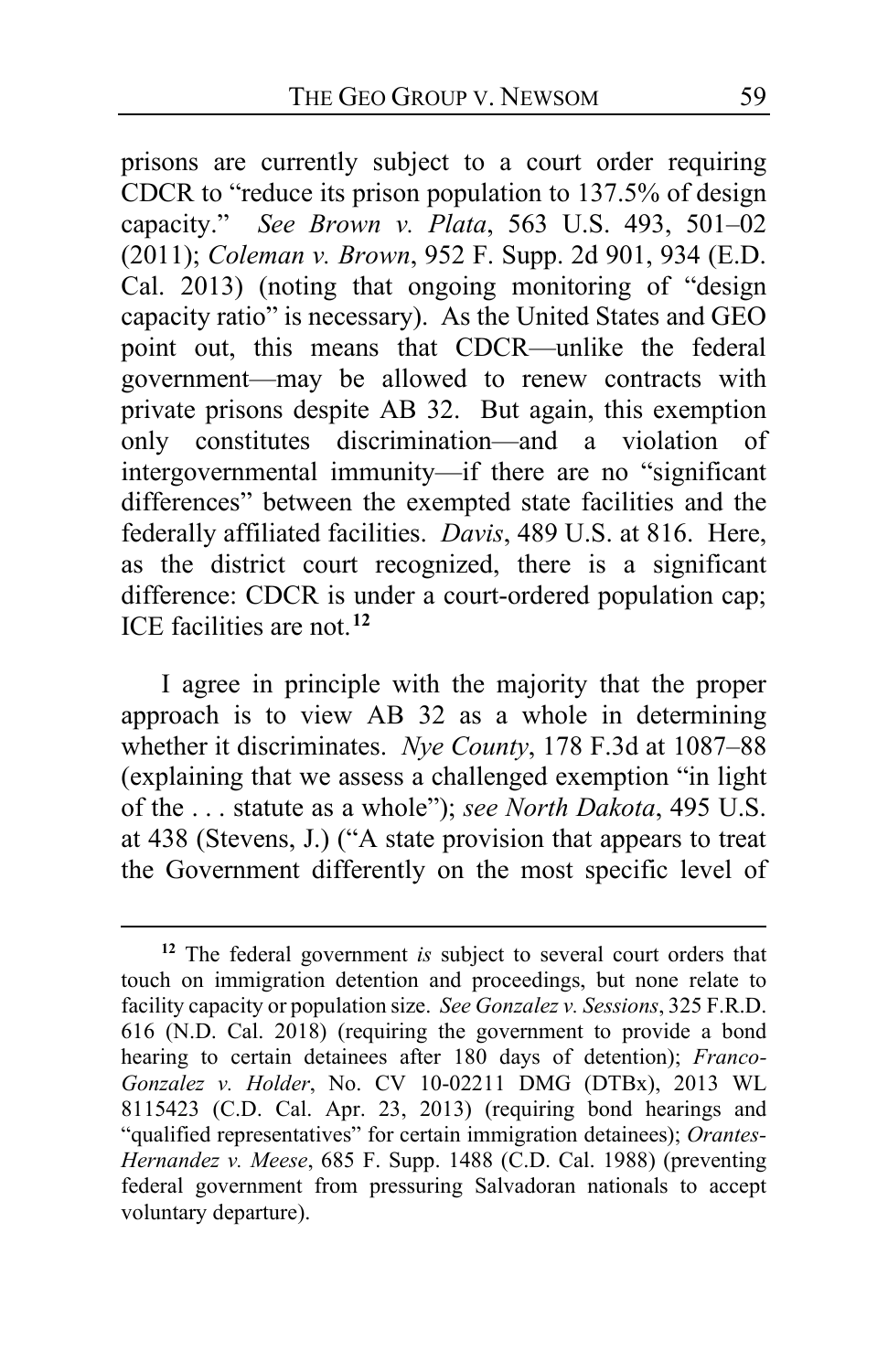analysis may, in its broader regulatory context, not be discriminatory."); Majority Op. [37.](#page-36-1) But it is not clear how that would change the result the district court reached here. Of course, the "significant differences" justifying particular exemptions are still relevant to our inquiry. And to the extent we are concerned with the "net result" of AB 32, *see Washington*, 460 U.S. at 538–39—what the majority calls "net effects"—it does seem clear that the result of AB 32 will be the closure of both state and federal private detention facilities that are not medical or educational in nature. Majority Op[. 35.](#page-34-0)That is because it is undisputed that CDCR is currently operating well under the court-ordered population cap and is therefore subject to the broader prohibition on renewing or extending contracts for private<br>detention. Cal. Dep't of Corr. & Rehab.. detention. Cal. Dep't of Corr. & Rehab., Population Reports, https://www.cdcr.ca.gov/research/popu lation-reports-2/ (last accessed Aug. 12, 2021) (reporting that CDCR was operating at 111.3% of design capacity as of August 11, 2021). This data is consistent with California's representations in its briefing and at oral argument that the population-cap exemption has not excused CDCR from closing any private facilities. The majority characterizes the reality on the ground as "beside the point," because it reads § 5003.1(e) to render compliance with AB 32 optional for the state. Majority Op[. 36](#page-35-2) n.11. However,  $\S$  5003.1(e) is not optional. It allows for extensions or renewals of CDCR's contracts with private prisons only "in order to comply with the requirements of any court-ordered population cap." Because CDCR continues to operate at a capacity well under the court-ordered population cap in *Brown v. Plata*, CDCR cannot currently refuse to close private facilities based on that population cap. What's more, nothing in AB 32 allows CDCR to enter into *new* contracts with private facilities once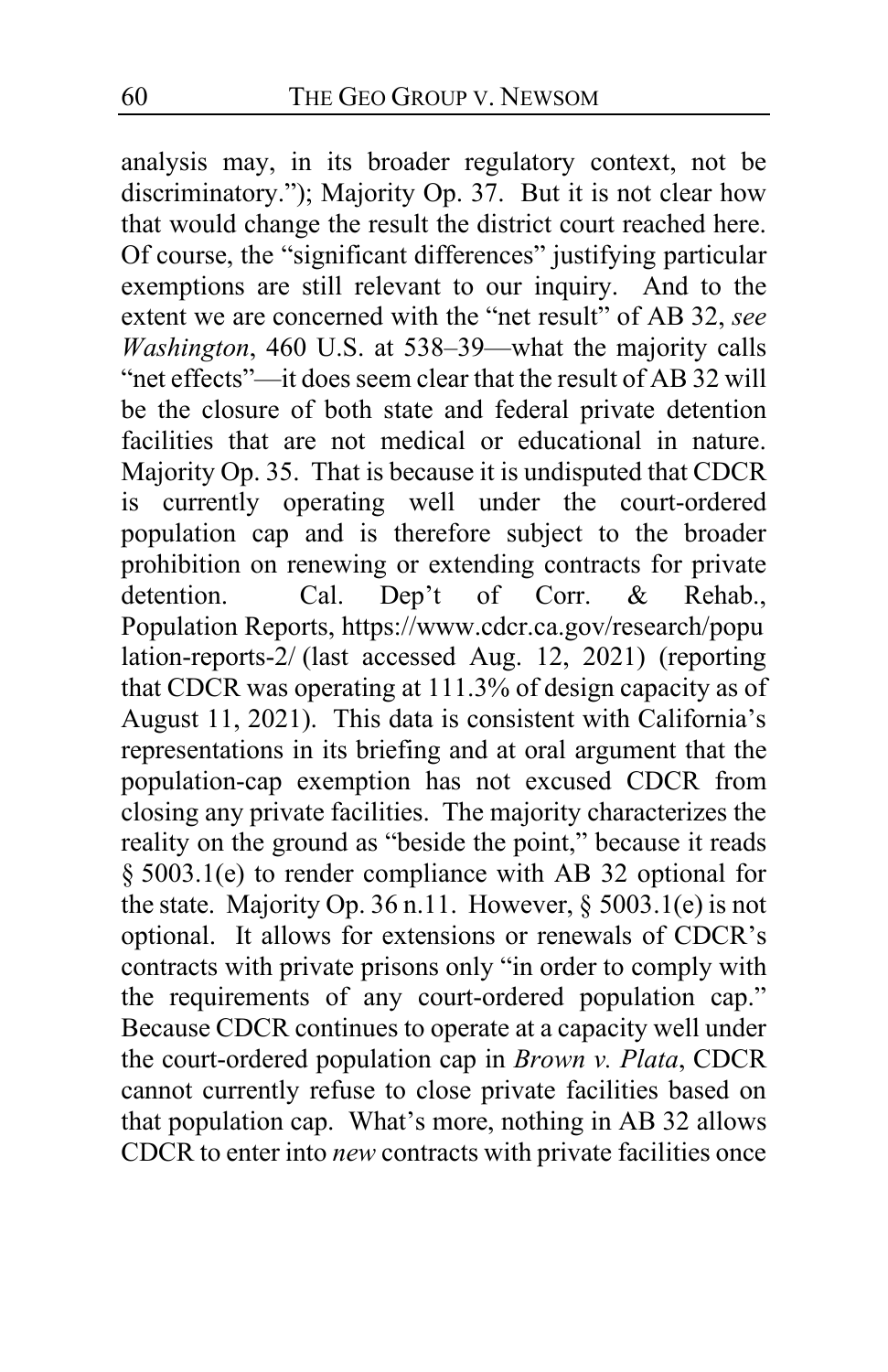it closes existing facilities—even if CDCR exceeds the court-ordered population cap in the future.**[13](#page-60-0)**

Finally, the majority suggests that California could have provided more exemptions that benefit the federal government. Majority Op. [36–](#page-35-3)[37.](#page-36-2) That may be, but nothing in our intergovernmental-immunity case law requires a state to provide exceptions that *favor* the federal government. And the lack of exceptions that treat the federal government better than someone else does not constitute discrimination.

In sum, the district court correctly determined that AB 32 does not discriminate against the federal government but instead effects a general prohibition on private detention facilities. Moreover, even if AB 32 discriminated through its use of exemptions that favored the state over the federal government, I would decline to adopt the majority's approach in enjoining AB 32's operation given the existence of AB 32's severability clause. If AB 32's exemptions are the problem, we could simply sever the problematic exemptions rather than enjoining AB 32 altogether. *See Vivid Ent., LLC v. Fielding*, 774 F.3d 566, 574 (9th Cir. 2014) (explaining that California law directs us to consider

<span id="page-60-0"></span>**<sup>13</sup>** The majority suggests that because "[t]he text of the exemption is not limited to [court-ordered population caps] existing at the time of enactment, . . . if federal detention facilities are one day subject to such an order, they still would not qualify for  $\S 5003.1(e)$ 's exemption." Majority Op. [37](#page-36-3) n.13. But this is equally true for *any* facility placed under a future court-ordered population cap, not just federal detention facilities. If the current court-ordered population cap on the California system is lifted, AB 32's exemption would cease to apply to CDCR. Any remaining CDCR contracts would expire. And even if a new courtordered cap were later instituted, the exemption would not allow CDCR to enter into new contracts. *See* Cal. Penal Code § 5003.1(e) (allowing only for extension or renewal of existing contracts).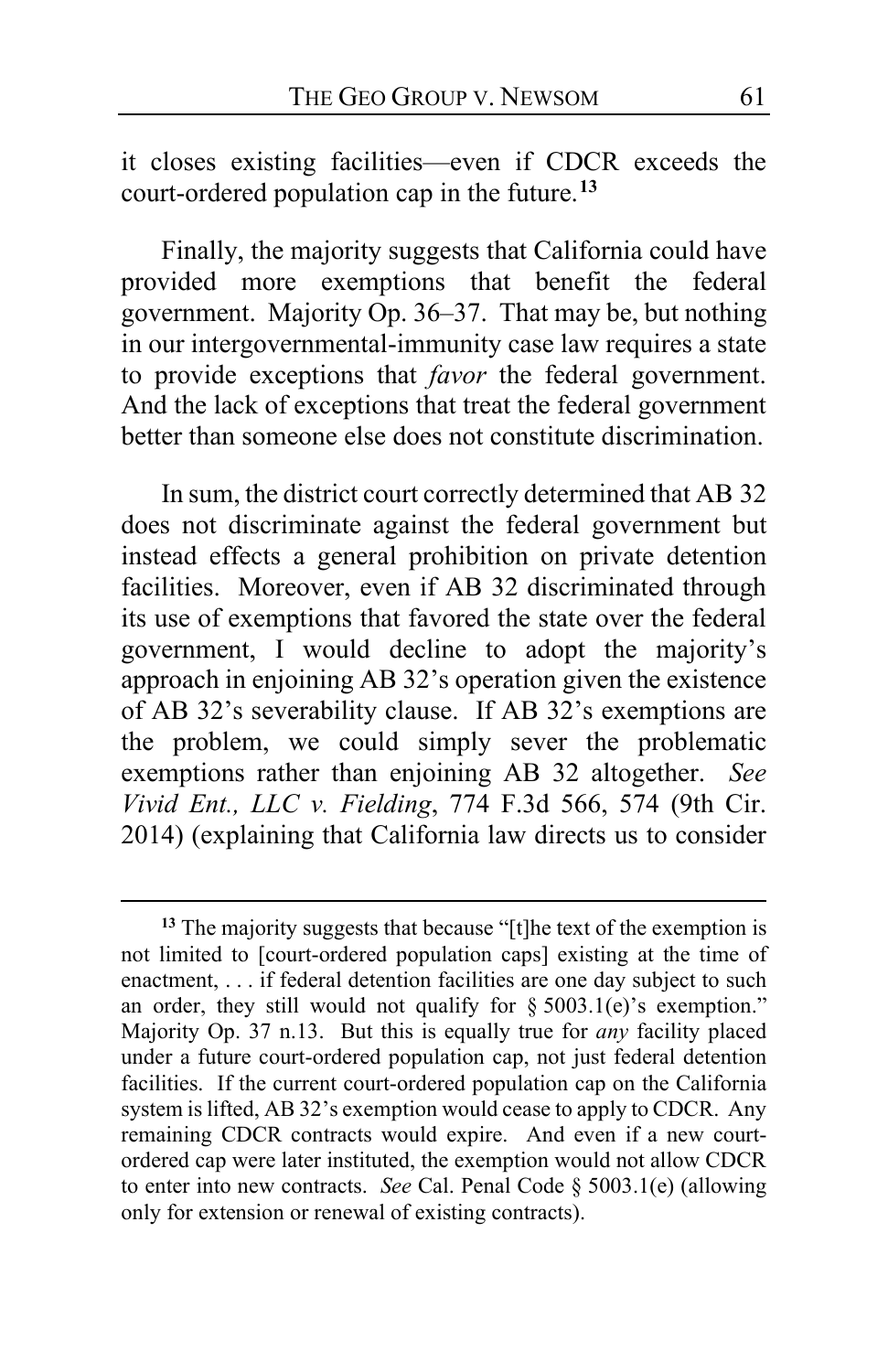the inclusion of a severability clause in state or local legislation, which establishes a presumption in favor of severance). Alternatively, as California argues, we could require the state to extend AB 32's exemptions—for example, the population-cap exemption—to the federal government. *Davis*, 489 U.S. at 818.

### **B. AB 32 does not directly regulate the federal government.**

Because AB 32 does not discriminate against the federal government, the next question is whether AB 32 directly regulates the federal government, which could also violate intergovernmental immunity. AB 32 does not directly regulate the federal government either.

A direct regulation is one that "imposes [a] prohibition on the national government or its officers." *Penn Dairies v. Milk Control Comm'n of Pa.*, 318 U.S. 261, 270 (1943). To that end, we have explained that state laws or local ordinances that restrict the conduct of federal agents and employees like military recruiters, *see United States v. City of Arcata*, 629 F.3d 986, 991 (9th Cir. 2010), or subject federal property to state safety requirements, *see Blackburn v. United States*, 100 F.3d 1426, 1435 (9th Cir. 1996), constitute direct regulation of the federal government.**[14](#page-61-0)** The

<span id="page-61-0"></span>**<sup>14</sup>** Relatedly, a state law violates intergovernmental immunity if it directly regulates an "instrumentality" of the federal government. *See United States v. New Mexico*, 455 U.S. 720, 732 (1982). GEO argues that its facilities are "federal instrumentalities" because their work is very closely related to federal government functions. This argument is not supported by our case law. A federal instrumentality is an entity "so assimilated by the Government as to become one of its constituent parts." *United States v. Boyd*, 378 U.S. 39, 47 (1964) (citation omitted). Federal contractors like GEO are not federal instrumentalities. *See id.* at 48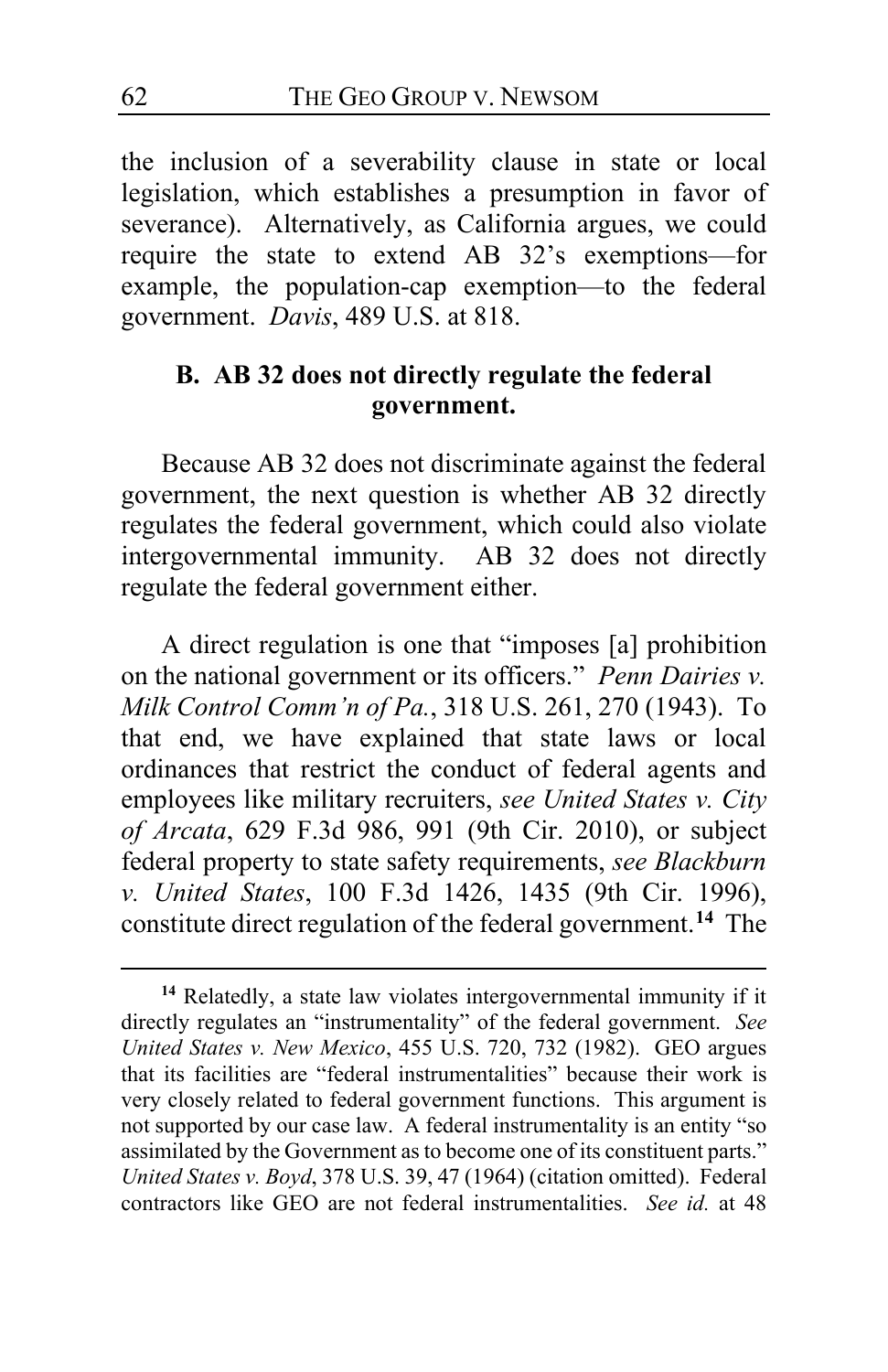district court distilled this case law as establishing a "legal incidence" test for state regulations—a state or local regulation directly regulates the federal government if the "legal incidence" of the regulation falls on a federal entity.**[15](#page-62-0)**

However, GEO proposes a novel "substantial interference" test for direct regulation, positing that "under the intergovernmental-immunity doctrine, generally applicable state laws are invalid if they *substantially interfere* with federal operations." Although the majority suggests that it is "unsettled" whether such a test applies in this case, Majority Op. [38–](#page-37-1)39, the case law does not support GEO's "substantial interference" test—which, notably, the United States does not ask us to apply.

GEO's proposed "substantial interference" test is ostensibly rooted in one of the two competing plurality opinions in *North Dakota v. United States*, 495 U.S. 423 (1990). In *North Dakota*, the Supreme Court upheld a state liquor-labeling regulation against the federal government's

(contractors operating federal atomic energy plant were not instrumentalities); *New Mexico*, 455 U.S. at 740–41 (same).

<span id="page-62-0"></span>**<sup>15</sup>** This legal-incidence test originated in the tax-immunity context and requires a court to determine "which entity or person bears the ultimate legal obligation to pay the tax to the taxing authority." *Confederated Tribes & Bands of Yakama Indian Nation v. Gregoire*, 658 F.3d 1078, 1084 (9th Cir. 2011). If the legal incidence of a tax falls on the federal government, that tax violates intergovernmental immunity; if the tax falls on contractors that are "entities independent of the United States," the tax "cannot be viewed as a tax on the United States itself." *See New Mexico*, 455 U.S. at 738. We have long relied on the legal-incidence test in the context of state taxes that apply to federal contractors. *See, e.g.*, *United States v. Cal. State Bd. of Equalization*, 683 F.2d 316, 318 (9th Cir. 1982); *United States v. Nev. Tax Comm'n*, 439 F.2d 435, 439 (9th Cir. 1971).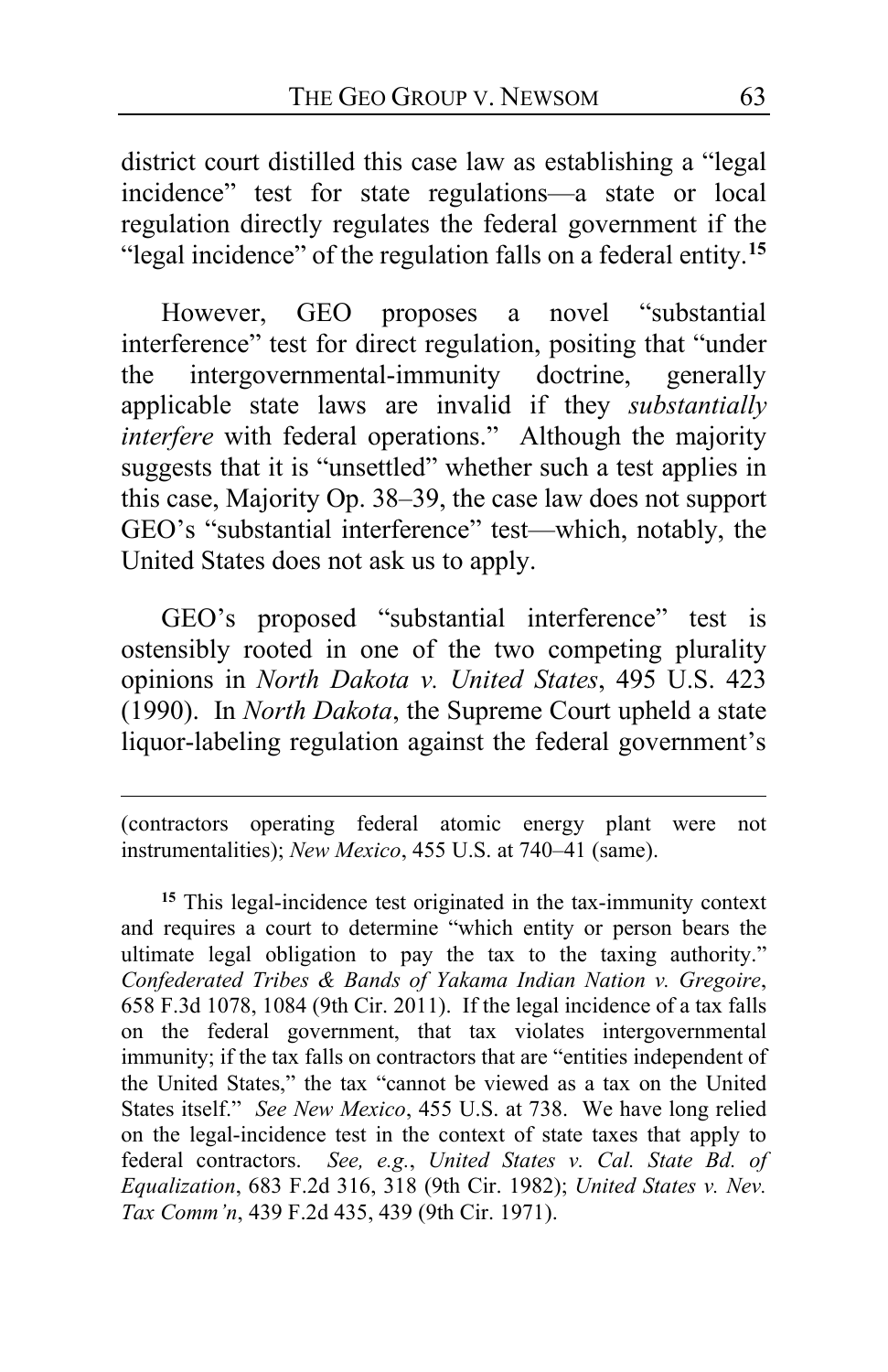intergovernmental-immunity (and preemption) challenges. Justice Stevens wrote the opinion for a four-Justice plurality, applying tax-immunity (legal incidence) principles to conclude that the North Dakota regulation did not violate intergovernmental immunity because it "operate[d] against" suppliers of liquor, not against the federal government. *Id.* at 436–37 (Stevens, J.). Justice Stevens's plurality opinion therefore supports the district court's conclusion that the legal-incidence test is applicable in the context of state regulations, not just state taxes.

Justice Brennan, writing for a separate four-Justice plurality, dissented in part. Justice Brennan explained:

> contrary to the plurality's view, the rule to be distilled from our prior cases is that those dealing with the Federal Government enjoy immunity from state control not only when a state law discriminates but also when a state law *actually and substantially interferes* with specific federal programs.

*Id.* at 451–52 (Brennan, J.). In GEO's view, this language created a new test for direct regulation. And although neither GEO nor the United States can identify any subsequent case explicitly referring to the "substantial interference" formulation, and I have found none, GEO insists that we implicitly adopted such a test in *Boeing Co. v. Movassaghi*, 768 F.3d 832 (9th Cir. 2014). To be clear, we did not adopt a "substantial interference" test in *Boeing*. Instead, we articulated the longstanding rule that a "*federally owned facility* performing a federal function is shielded from direct state regulation, even though the federal function is carried out by a private contractor." *Id.* at 839 (quoting *Goodyear Atomic Corp. v. Miller*, 483 U.S. 174, 181 (1988))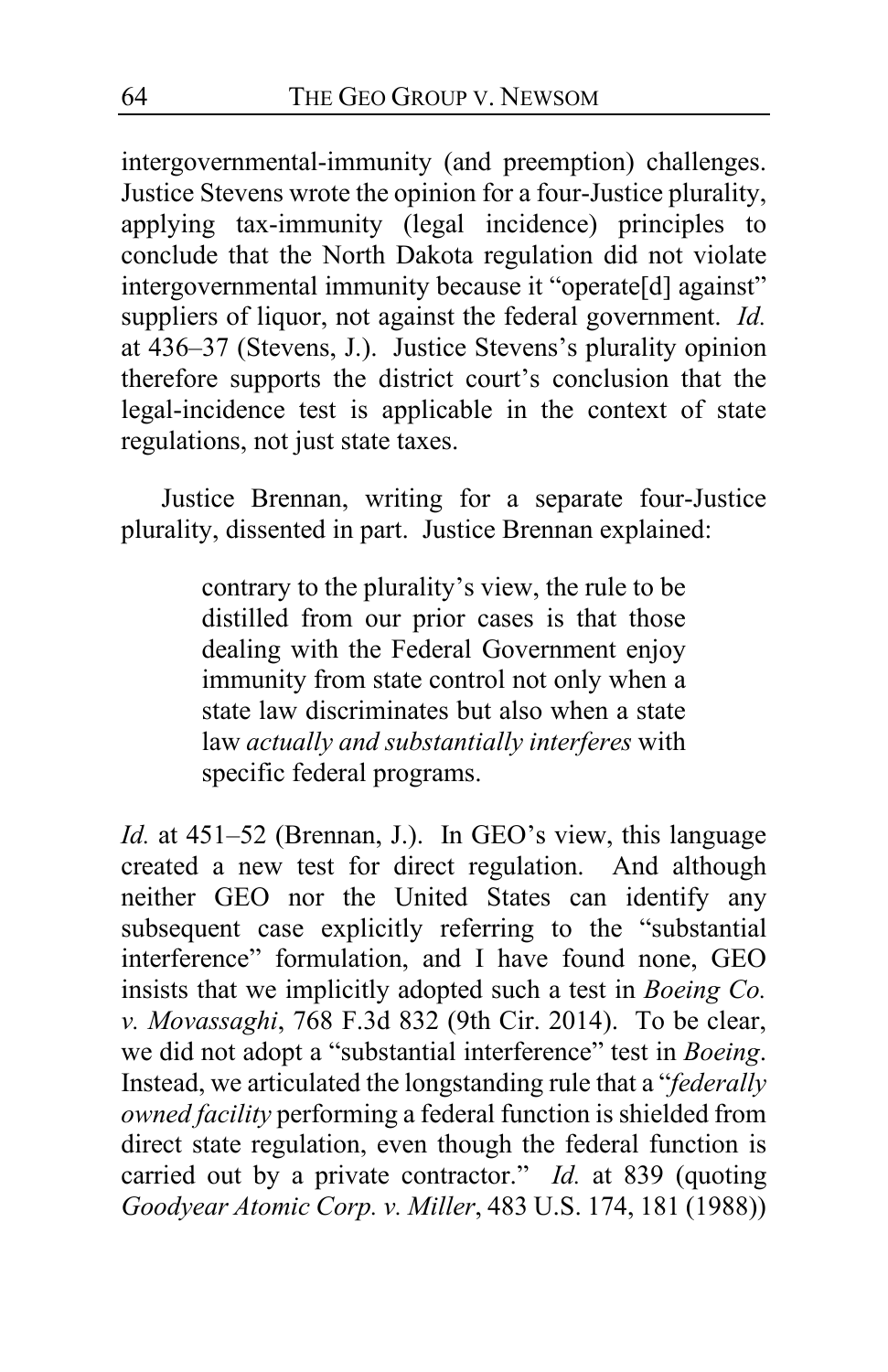(emphasis added). In *Boeing*, the state had imposed certain environmental remediation requirements on a single radioactive cleanup site owned in part by the federal government. *Id.* at 834–35. We concluded that this constituted an impermissible direct regulation. That conclusion was consistent with our previous directregulation case law, which provides that a regulation that proscribes the behavior of federal officials or federal property is "direct" and violates intergovernmental immunity. *See City of Arcata*, 629 F.3d at 991; *Blackburn*, 100 F.3d at 1435.

Whether or not we characterize our direct-regulation test as "legal incidence," AB 32 clearly does not directly regulate the federal government. AB 32 does not prevent a federal  $\frac{d}{dx}$  actor from doing anything—its prohibition applies to private persons and to CDCR. It is incorrect and a stretch to characterize this as a "direct" regulation—the regulation only affects the federal government, if at all, *through*  prohibitions on other, private actors. To the extent we are concerned with state laws that burden the federal concerned with state laws government by regulating private parties, those concerns are more appropriately addressed by our preemption case law. *See California*, 921 F.3d at 879–80 (cautioning against stretching intergovernmental-immunity doctrine "beyond its defined scope").

Therefore, I would hold that the district court did not err in concluding that AB 32 does not violate intergovernmental immunity because AB 32 neither directly regulates nor discriminates against the federal government. And because the United States and GEO are not likely to succeed on the merits of this claim *or* their conflict-preemption claim, I would hold that the district court did not abuse its discretion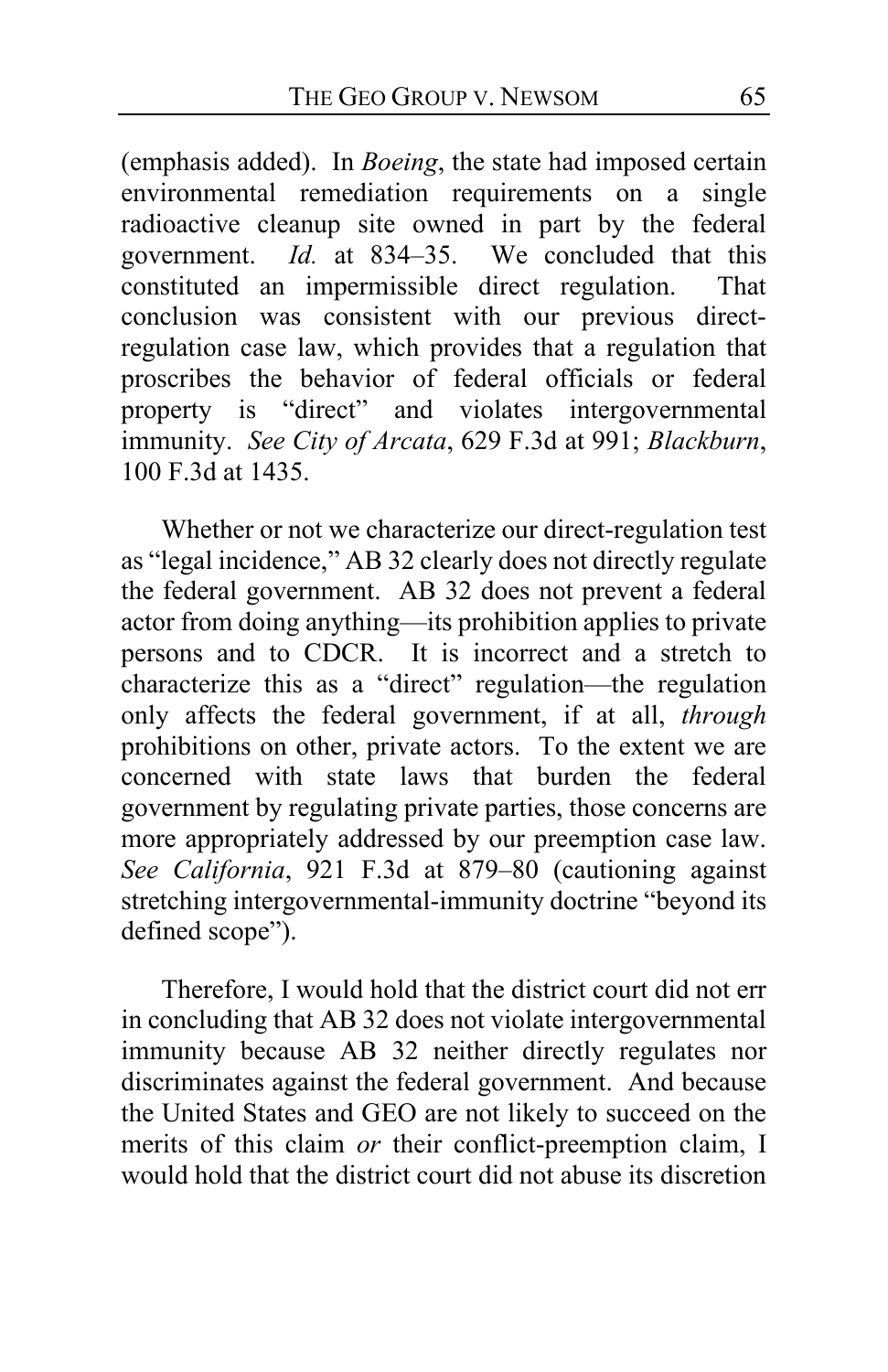in denying a preliminary injunction with respect to the ICE facilities.**[16](#page-65-0)**

#### **V. The District Court Did Not Abuse Its Discretion.**

Separate and apart from my disagreement with the majority's conclusions regarding the United States and GEO's likelihood of success on the merits, I am concerned with the majority's approach to our "limited and deferential" review of the district court's preliminary-injunction<br>decision. See California, 921 F.3d at 877. We have decision. *See California*, 921 F.3d at 877. explained that the grant or denial of a preliminary injunction "is a matter committed to the discretion of the trial judge," and even a plaintiff with an "overwhelming likelihood of success on the merits" may not be entitled to a preliminary injunction. *See Evans*, 736 F.3d at 1307 (citation omitted). To that end, where the district court has not yet considered all the relevant preliminary-injunction factors, we have remanded for the district court to consider these factors in the first instance. *Id.*; *see also Arc of Cal. v. Douglas*, 757 F.3d 975, 992 (9th Cir. 2014). Regrettably, the majority declines to do so here.

After concluding that the United States and GEO are likely to succeed on the merits of their conflict-preemption and intergovernmental-immunity (discrimination) claims, the majority proceeds to determine in the first instance that the remaining preliminary-injunction factors tip in favor of the plaintiffs. Majority Op. [40.](#page-39-0)The majority concludes that the United States will suffer irreparable harm absent a preliminary injunction because AB 32 will inflict a constitutional injury. Majority Op. [40.](#page-39-1) But everyone agrees

<span id="page-65-0"></span><sup>&</sup>lt;sup>16</sup> The district court similarly did not abuse its discretion in denying a permanent injunction based on these claims.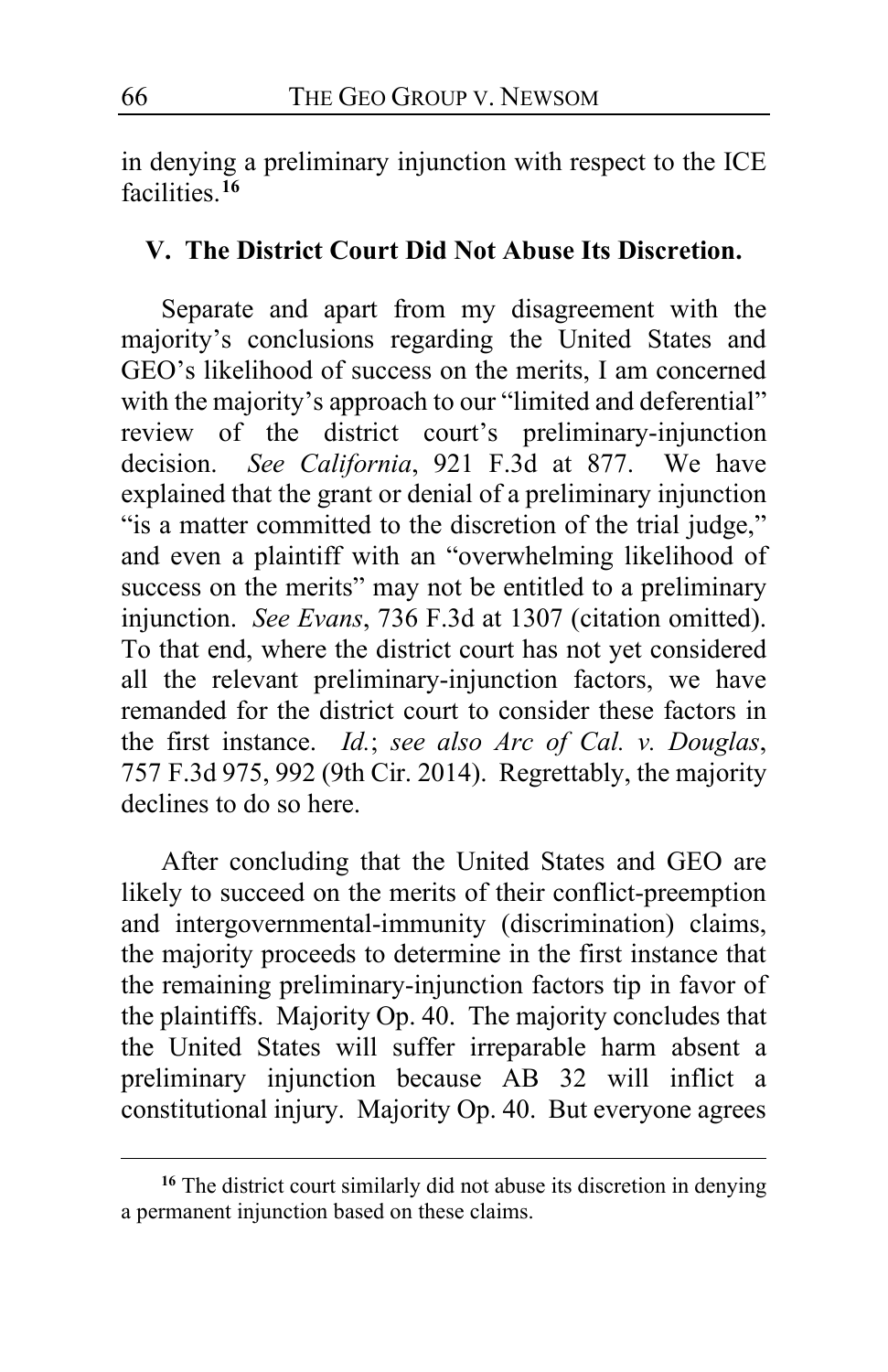that all of ICE's existing detention facilities—several of which are operated by GEO—may continue to operate in California until at least 2024, at which point the government has the option to terminate the contracts. Majority Op. 12; *see* Cal. Penal Code § 9505(a) (exempting a "private detention facility that is operating pursuant to a valid contract with a governmental entity that was in effect before January 1, 2020, for the duration of the contract, not to include any extensions").**[17](#page-66-0)** And the federal government has recently indicated its intent not to renew "contracts with privately operated criminal detention facilities." *See*  Executive Order on Reforming Our Incarceration System to Eliminate the Use of Privately Operated Criminal Detention Facilities, 2021 WL 254321 (Jan. 26, 2021).

Given this uncertain record, I see no reason to conclude that the United States and GEO are entitled to the extraordinary remedy of a preliminary injunction while their challenge to AB 32 plays out in the district court. Perhaps, as the district court concluded with respect to the USMS facilities, the United States may need to take steps now to plan for the transfer of ICE detainees in California. But the USMS contracts expire in 2021, several years before the ICE contracts do, and it is far from clear that the same irreparable-harm analysis would apply to the ICE facilities. In any event, the district court, not our panel, is in the best position to assess these practical realities in the first instance. *See Evans*, 736 F.3d at 1307.

<span id="page-66-0"></span><sup>&</sup>lt;sup>17</sup> Given the continued uncertainty and limited briefing with respect to whether the contract options constitute "extensions" or part of "the duration of the contract," I would conclude that GEO has not carried its burden to demonstrate that it is entitled to a preliminary injunction based on this "temporary safe harbor" provision.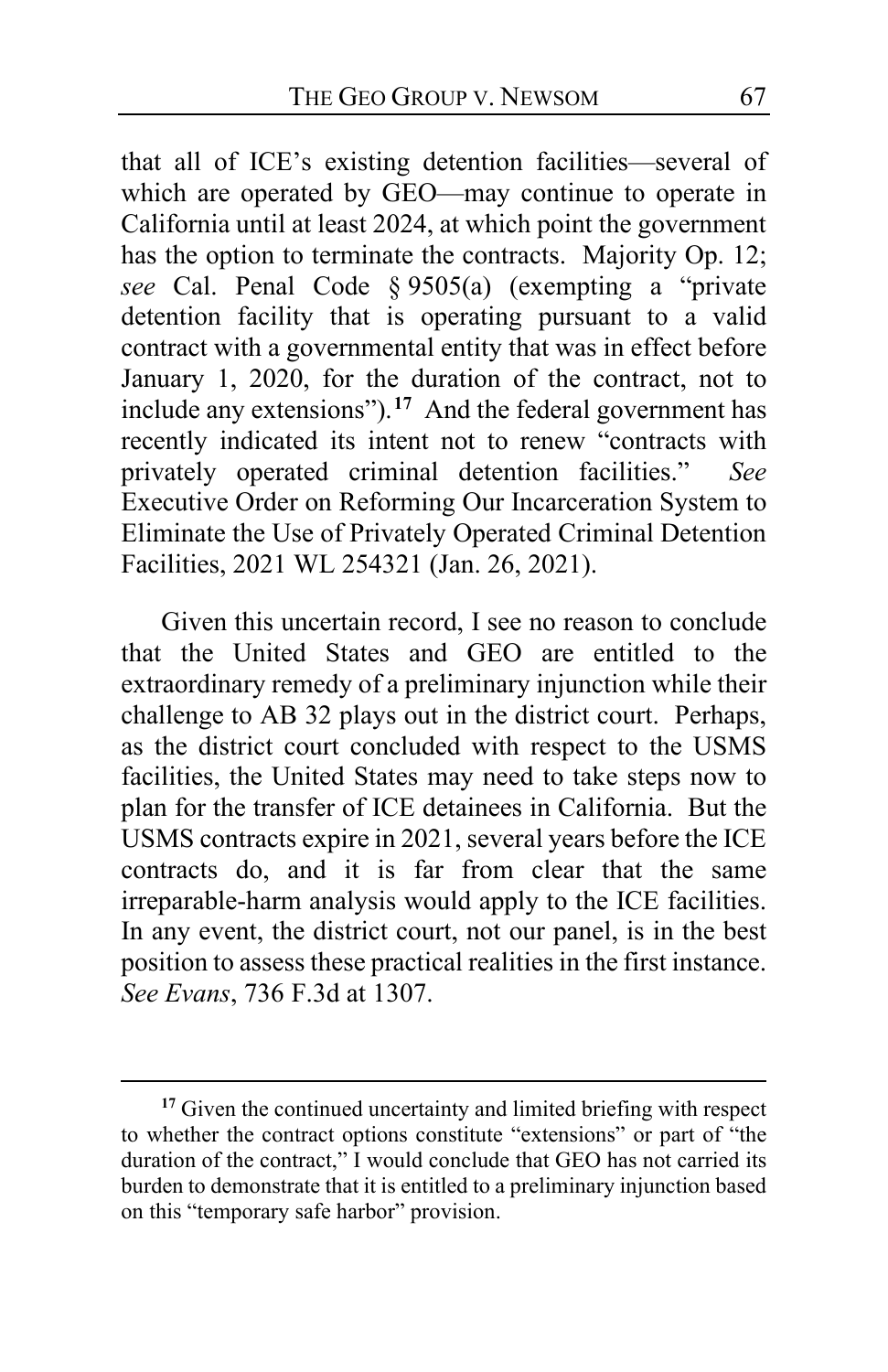#### **VI. Conclusion**

I cannot conclude that the district court abused its discretion in denying the United States's and GEO's request for a preliminary injunction in part. The district court did not err in determining that California's AB 32, which prohibits the operation of private detention centers to protect detainees within the state's borders, is entitled to the presumption against preemption as a regulation of health and safety within the state's historic police powers, and that Congress did not express any "clear and manifest" intent to overcome that presumption with respect to the ICE facilities at issue in this case. The district court carefully distinguished between the statute governing USMS detention, which explicitly refers to "contracts with private entities," *see* 18 U.S.C. § 4013(a)(3), and the collection of statutes governing immigration detention, which makes no reference to private entities. The court did not err in reference to private entities. concluding that Congress's intent was clear as to the USMS facilities, but not as to the ICE facilities.

Nor did the district court err in determining that AB 32, a law that applies only to the state department of corrections and private parties, neither directly regulates nor discriminates against the federal government in violation of intergovernmental immunity. At the end of the day, AB 32 enacts a prohibition on "a person" operating a "private detention facility"; it does not prohibit the federal government from doing anything. And AB 32's exemptions are permissible because they reflect significant differences between the exempted facilities and the ICE facilities that operate pursuant to contracts with private, for-profit companies. Therefore, I would affirm the district court's denial of a preliminary injunction with respect to the ICE facilities.